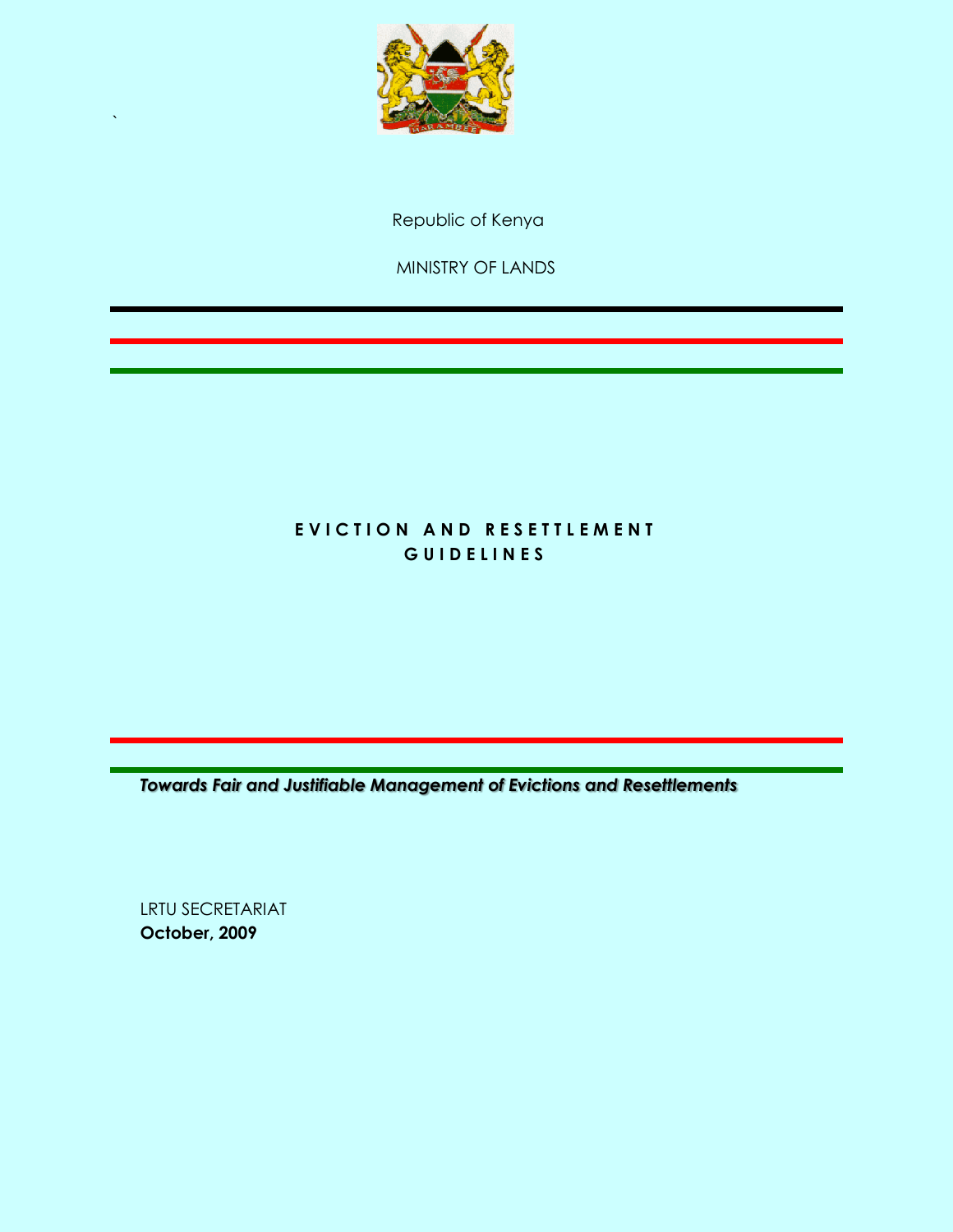## **Table of Contents**

| 1.0 |        |                                                                              |  |
|-----|--------|------------------------------------------------------------------------------|--|
| 1.1 |        |                                                                              |  |
| 1.2 |        |                                                                              |  |
| 1.3 |        | International Conventions on Eviction and the Kenyan Situation (UN           |  |
| 2.0 |        |                                                                              |  |
| 2.1 |        |                                                                              |  |
| 2.2 |        |                                                                              |  |
|     | 2.2.1  |                                                                              |  |
|     | 2.2.2  |                                                                              |  |
|     | 2.2.3  |                                                                              |  |
|     | 2.2.4  |                                                                              |  |
|     | 2.2.5  | Kenya Airports Authority Cap 395, Kenya Ports Authority Roads Cap  14        |  |
|     |        |                                                                              |  |
|     | 2.2.6  |                                                                              |  |
|     | 2.2.7  | Landlord and Tenant (shops, Hotels and Catering Establishments) 15           |  |
|     | 2.2.8  |                                                                              |  |
|     | 2.2.9  |                                                                              |  |
|     | 2.2.10 |                                                                              |  |
| 2.3 |        |                                                                              |  |
|     | 2.3.1  |                                                                              |  |
|     | 2.3.2  |                                                                              |  |
| 2.4 |        |                                                                              |  |
|     | 2.4.1  |                                                                              |  |
|     | 2.4.2  |                                                                              |  |
| 3.0 |        |                                                                              |  |
| 3.1 |        |                                                                              |  |
| 3.2 |        |                                                                              |  |
| 3.3 |        | Forced evictions are counterproductive to the goal of economic <b>Error!</b> |  |
|     |        | <b>Bookmark not defined.</b>                                                 |  |
|     |        |                                                                              |  |
| 3.4 |        |                                                                              |  |
|     | 3.4.1  |                                                                              |  |
|     | 3.4.2  |                                                                              |  |
|     | 3.4.3  |                                                                              |  |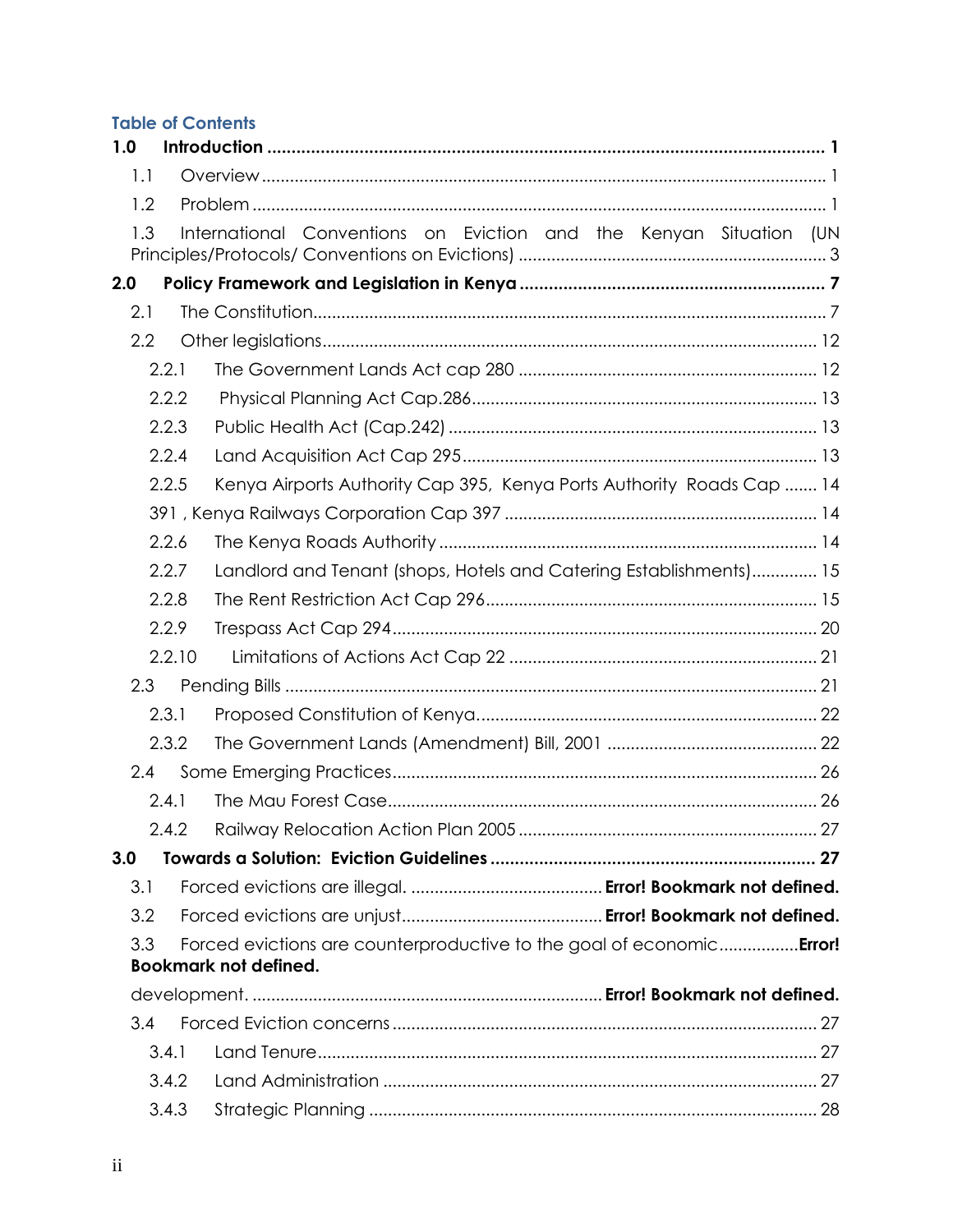| 3.4.4 | Decentralisation and Improved Local Governance Capacity 28 |  |
|-------|------------------------------------------------------------|--|
| 3.4.5 |                                                            |  |
| 3.4.6 |                                                            |  |
| 3.4.7 |                                                            |  |
| 3.4.8 |                                                            |  |
| 4.0   |                                                            |  |
|       |                                                            |  |
|       |                                                            |  |
|       |                                                            |  |
|       |                                                            |  |
|       |                                                            |  |
| 4.6   |                                                            |  |
|       |                                                            |  |
|       |                                                            |  |
|       |                                                            |  |
|       |                                                            |  |
|       |                                                            |  |
| 4.7   |                                                            |  |
| 4.7.1 |                                                            |  |
|       |                                                            |  |
| 4.7.3 |                                                            |  |
| 4.7.4 |                                                            |  |
| 4.7.5 |                                                            |  |
| 4.7.6 |                                                            |  |
|       |                                                            |  |
| 4.7.8 |                                                            |  |
|       |                                                            |  |
| 4.8   |                                                            |  |
| 4.8.1 |                                                            |  |
| 4.9   |                                                            |  |
| 4.9.1 |                                                            |  |
| 4.9.2 |                                                            |  |
| 4.9.3 |                                                            |  |
| 4.9.4 |                                                            |  |
| 4.9.5 |                                                            |  |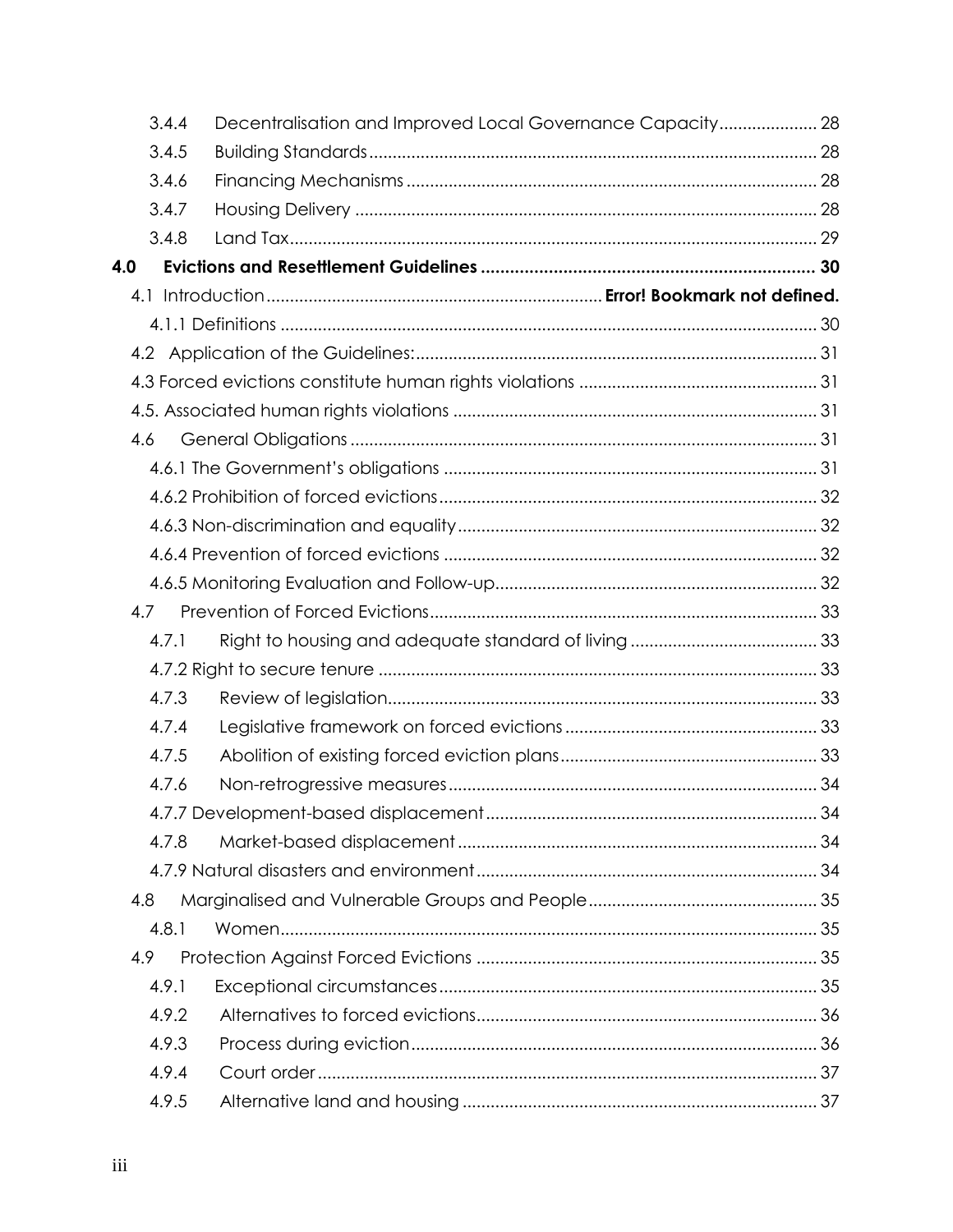|  | 4.11.2 Transnational corporations and other business enterprises 40 |  |
|--|---------------------------------------------------------------------|--|
|  |                                                                     |  |
|  |                                                                     |  |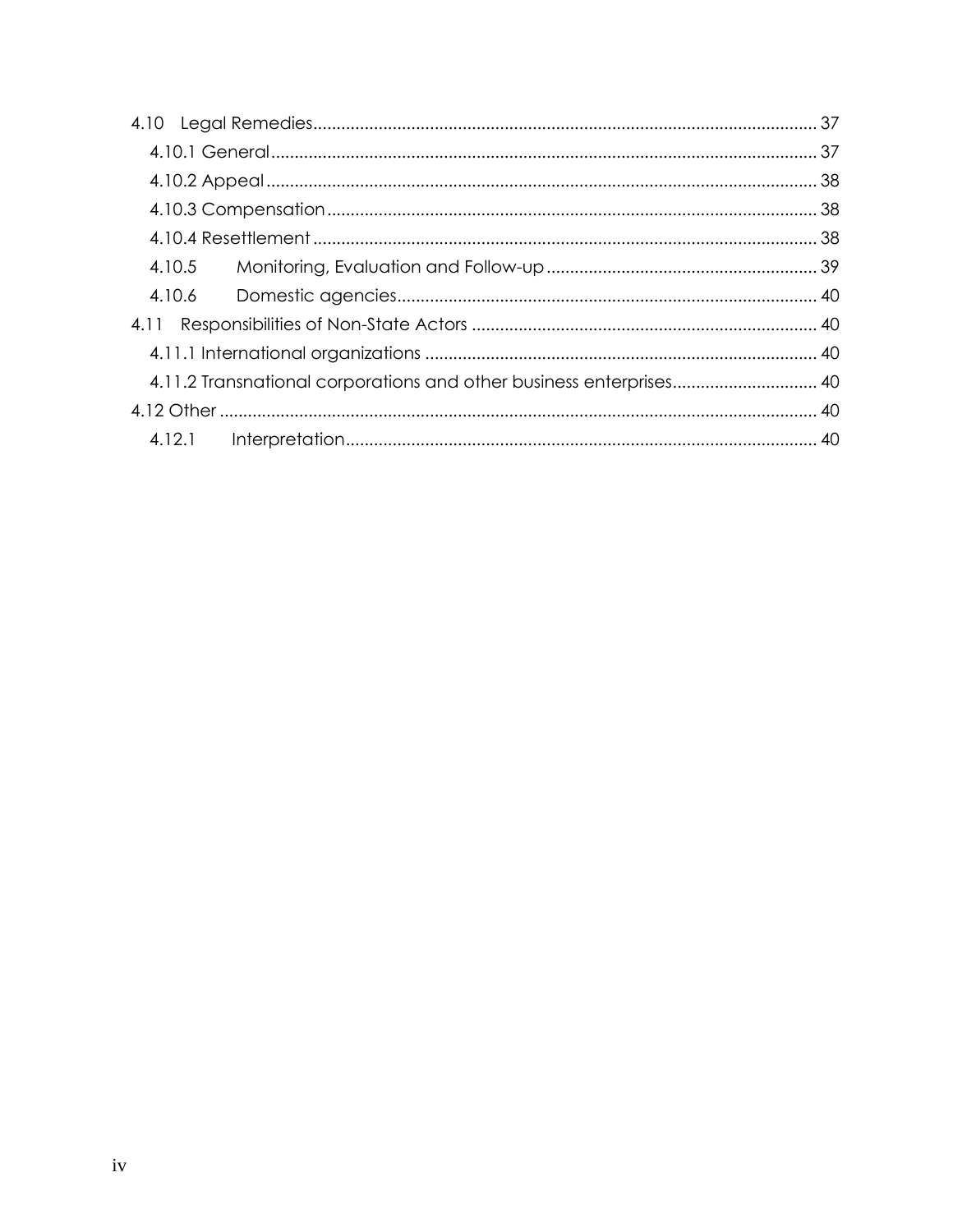### <span id="page-4-0"></span>**1.0 Introduction**

## <span id="page-4-1"></span>**1.1 Overview**

The practice of forced eviction is a global phenomenon. Between 1995 and 2005, a survey covering only ten countries, showed that over ten million people were forcibly evicted.<sup>1</sup> These people were left homeless and subject to deeper poverty, discrimination and social exclusion. A number of such evictions involve entire communities of tens or even hundreds of thousands of people. Such communities are invariably evicted against their will and in most cases without any compensation or alternative housing.<sup>2</sup>

Forced evictions are normally caused by various and often complex but interconnected factors. These include:

- Tenure insecurity
- Development and infrastructure projects.
- Environmental concerns.
- Large international events, eg Olympic Games or World Cup or international conference.
- Urban redevelopment and beautification initiatives.
- Property market forces and gentrification.
- Absence of state support for the poor
- Political conflict, ethnic cleansing and war.
- Planning initiatives
- Discovery and extraction of natural resources. These include among others minerals etc.

Regardless of the cause those who carry out evictions always get a justification and normally public good is invoked as the underlying reason. Normally very complicated technical jargon is used to defend the actions. It is nevertheless clear that under international human rights law the practice of forced evictions is clearly considered as illegal, unjust and counterproductive to the goal of human development.

### <span id="page-4-2"></span>**1.2 Problem**

For decades, the Kenyan Government has carried out large-scale forced evictions especially in informal settlements, contravening international human rights standards.

 $\overline{a}$ 

 $1$  Forced Evictions- Towards Solutions , Second Report of the Advisory Group on Forced Evictions to the Executive Director of UN-HABITAT 2007

<sup>&</sup>lt;sup>2</sup> Supra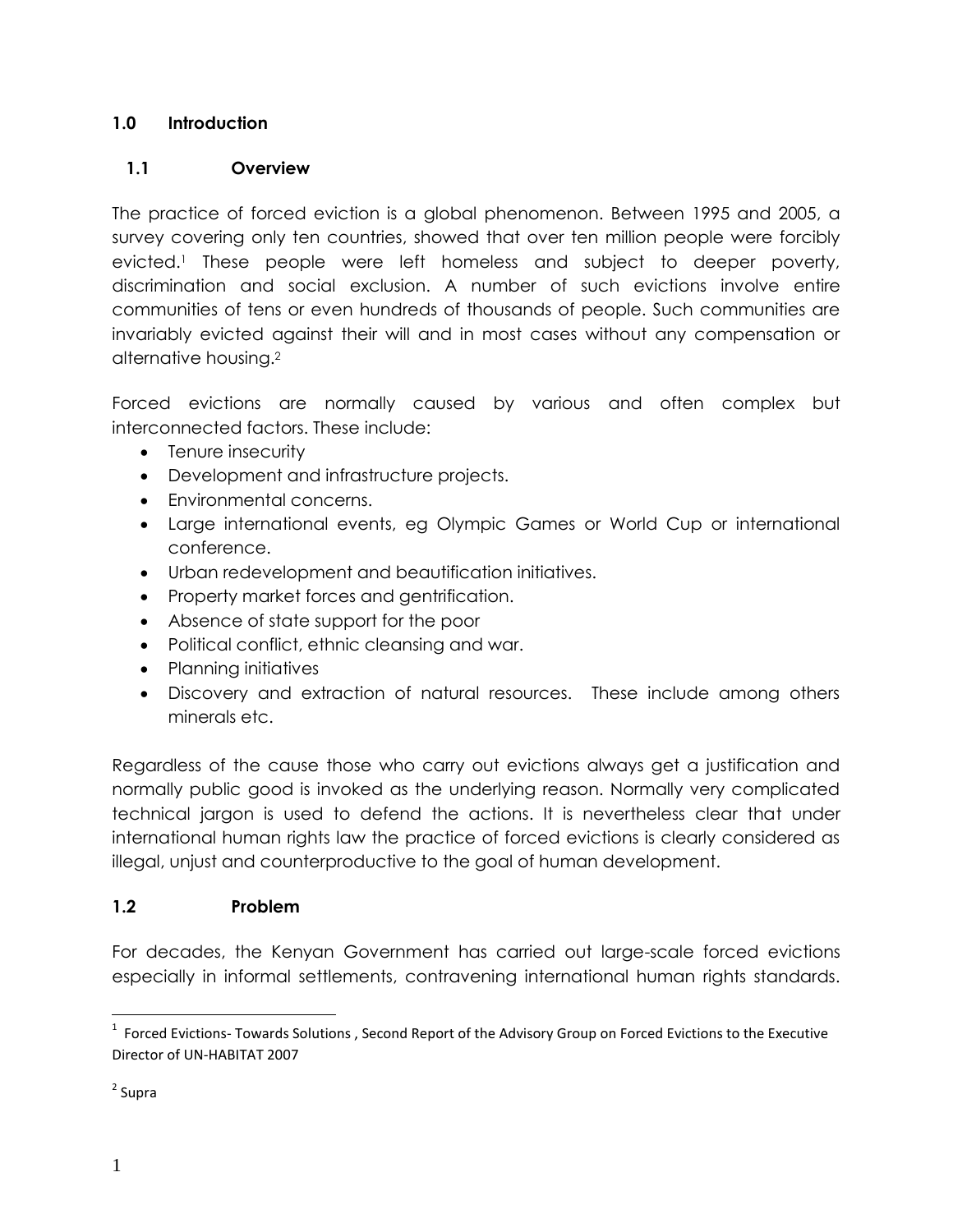Mass forced evictions have usually involved government projects or private developers claiming ownership of land on which some of the settlements stand. Government bulldozers are used to evict residents and demolish their homes with little or no notice and no efforts are made to resettle or compensate residents. Families are made homeless and many are left without livelihoods when their small businesses are destroyed. Documented evidence shows that forced evictions affect the livelihoods of individuals and households and always have a devastating impact and sometimes loss of livelihood on individuals and households. This calls for a legislative framework and guidelines to direct evictions, especially for "development-based" evictions.

Informal settlers lack tenure security mainly because they occupy lands that are classified as unfit for human habitation or land to which they have no title.As development plans change in the urban areas, the areas occupied by slums are reassigned for various development projects including housing projects for slum upgrading. Other cases are where the land, being unsuitable for human habitation is actually fragile ecosystems that need conservation. More than 20,000 people have been forcibly evicted from neighborhoods in or around Nairobi since 2000 for example. Up to 127,000 people in Nairobi River Basin will be victims of forced eviction if the river clean-up exercise goes ahead as planned, without a comprehensive relocation plan for the affected residents

In the rural areas, squatters and former labour tenants face evictions from the land owners. Squatting is wide spread in the country occurring as a result of displacement by development projects, different forms of violence, redundant labour tenants, forest evictees, corrupt land registration practises as the case in most parts of coast, among others.

Unfortunately, the trend of forced eviction is also running parallel to cases of land related corruption. While cases of irregularly land registration have been documented and are numerous as recorded in the **Ndungu Commission's** report, reclamation of such lands has taken numerous forms. Those with alternative livelihoods have simply surrendered such land, while others who may be politically well connected have opted to use the political card to defy surrender of the land. Many families that acquired the lands with the intention of using it as chore source of livelihood have found themselves on the wrong side of the law as they are evicted to the roadside. Mau forest is a case in point as the most recent. This is in spite of the Ndungu Commission recommending that in suspected cases of illegal or irregular allocation of public land a Land Titles Tribunal *be immediately established to embark upon the process of revocation and rectification of titles in the country*.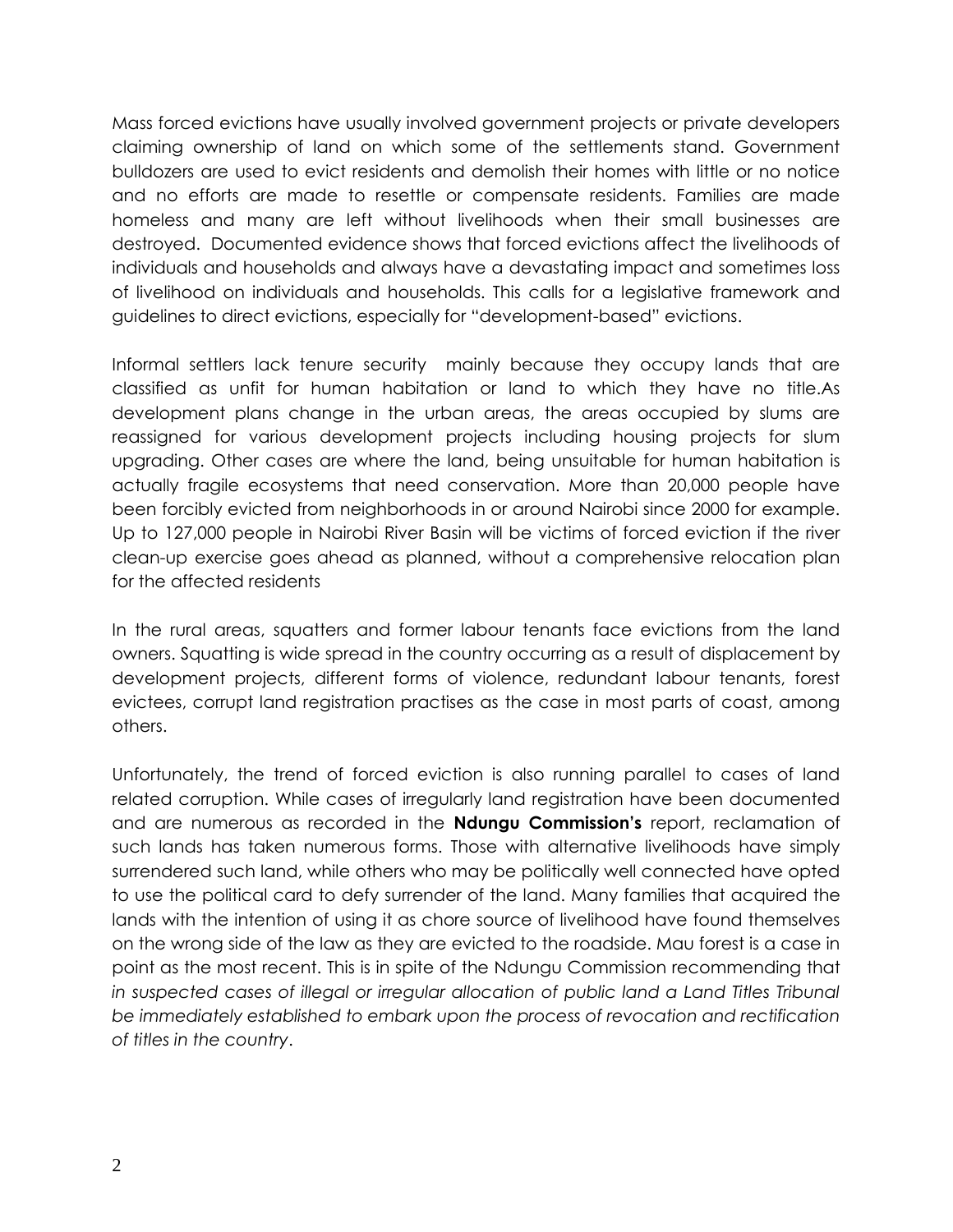About 80% of land in Kenya is largely held under customary tenure in form of trust land (community land under the new Constitution). While the land is held in trust by local authorities for people resident in the areas, setting it apart for any other use than that of the residents requires consultation with the land 'owners'. This rarely happens and many cases are reported of such land being taken away from the owners by force. The case of the Endorois of Baringo is one good example of communities losing their land held in trust for them, forcefully and irregularly.

The Government evicted the Endorois community from the land around Lake Bogoria in 1974 without proper compensation or re-settlement, ostensibly to establish the Lake Bogoria Game Reserve. They opted for international judicial process to seek redress at the Africa Court in Banjul; a ruling of which was delivered in favour of the Endorois in 2009. Among other recommendations, the Africa Commission ruled that the Government should:-

- (a) Recognise rights of ownership to the Endorois and restitute Endorois ancestral land.
- (b) Ensure that the Endorois community has unrestricted access to Lake Bogoria and surrounding sites for religious and cultural rites and for grazing their cattle.
- (c) Pay adequate compensation to the community for all the loss suffered.
- (d) Pay royalties to the Endorois from existing economic activities and ensure that they benefit from employment possibilities within the Reserve.

This is a clear illustration of the level to which forced evictions violate human rights and unless some national regulatory framework is adopted, such cases are bound to increase exposing the Government to unnecessary international scrutiny.

## <span id="page-6-0"></span>**1.3 International Conventions on Eviction and the Kenyan situation (UN Principles/Protocols/ Conventions on Evictions)**

The UN Committee on Economic, Social and Cultural Rights General Comment 7 defined forced evictions as:-

**"The permanent or temporary removal of individuals, families and/or communities against their will from their homes and/or land that they occupy, without the provision of, and access to, appropriate forms of legal or other protection…"**

The Committee examines state records on evictions and over time has developed specific guidelines for evictions.

International legal standards allow for eviction. However, under international human rights law, evictions may be carried out only as a last resort, once all other feasible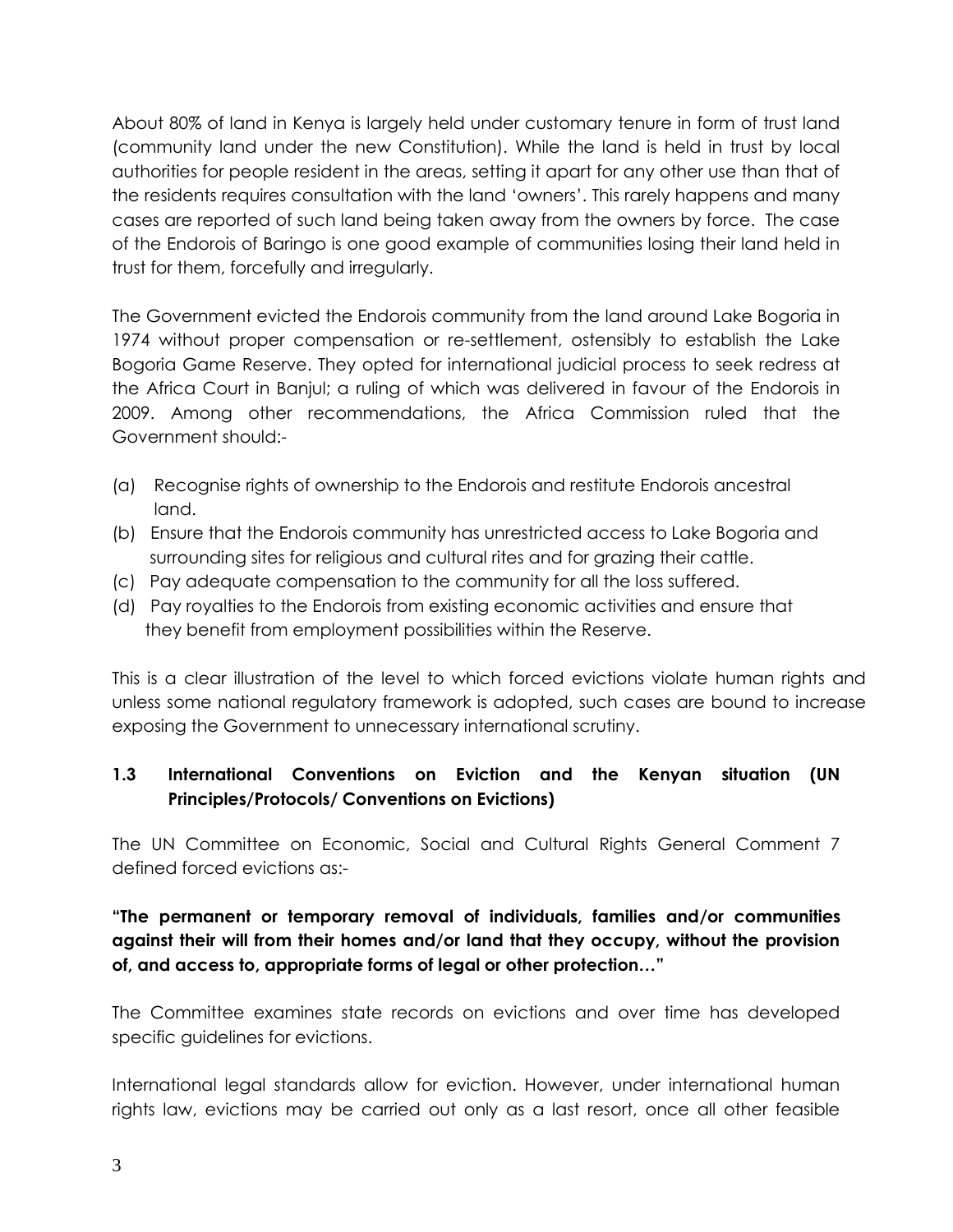alternatives to eviction have been explored and genuine consultation has taken place with affected individuals or groups. International and regional human rights law requires that adequate procedural safeguards be put in place.

Housing involves more than having a roof over one's head. It includes the need for minimum levels of security of tenure. Article 11(1) of the International Covenant on Economic, Social and Cultural Rights, provides for the right to adequate housing, the right to protection from arbitrary or unlawful interference with privacy, family or home and to legal security of tenure. Article 17 of the International Covenant on Civil and Political Rights provides for the right to protection of the law against arbitrary or unlawful interference with a person's privacy, family or home.

Kenya is party to both the International Covenant on Economic, Social and Cultural Rights and the International Covenant on Civil and Political Rights. The rights envisioned under Article 11(1) and 17 of the two treaties named respectively mirror each other and they are related, hence the laws are interconnected. Forced evictions contravene the African Charter on Human and Peoples' Rights to which Kenya is also a party to in particular, Articles 14 and 16 on the right to property and the right to health, and Article 18(1) on the state's duty to protect the family.

This principle was affirmed in 2001 by the African Commission on Human and Peoples' Rights in the case of *Social and Economic Rights Action Center & The Center for Economic and Social Rights vs. Nigeria.* The case refers to the Ogoni land issue, where oil explorations led to the degradation of the environment. Over the years there had not been enough state enforcement regarding the right to property and health. It was held that even though these issues were not explicitly provided for under the African Charter of Human and Peoples' Rights, they had been implied in it. The UN Commission on Human Rights also held that the practice of forced eviction constitutes a gross violation of human rights especially the right to adequate housing.

Kenya now has a constitution that fully incorporates economic, social and cultural rights that are recognized under the relevant international and regional human rights instruments. Other legislations like the Children's Act provide limited protection with regard to economic, social and cultural rights. Consequently protection of citizens from forced evictions can be inferred from the Constitution and other legislations.

Evictions should only be carried out when appropriate procedural protections are in place. These protections are identified by the UN Committee on Economic, Social and Cultural Rights, in paragraph 15 of General Comment No.7, as follows:

• An opportunity for genuine consultation with those affected;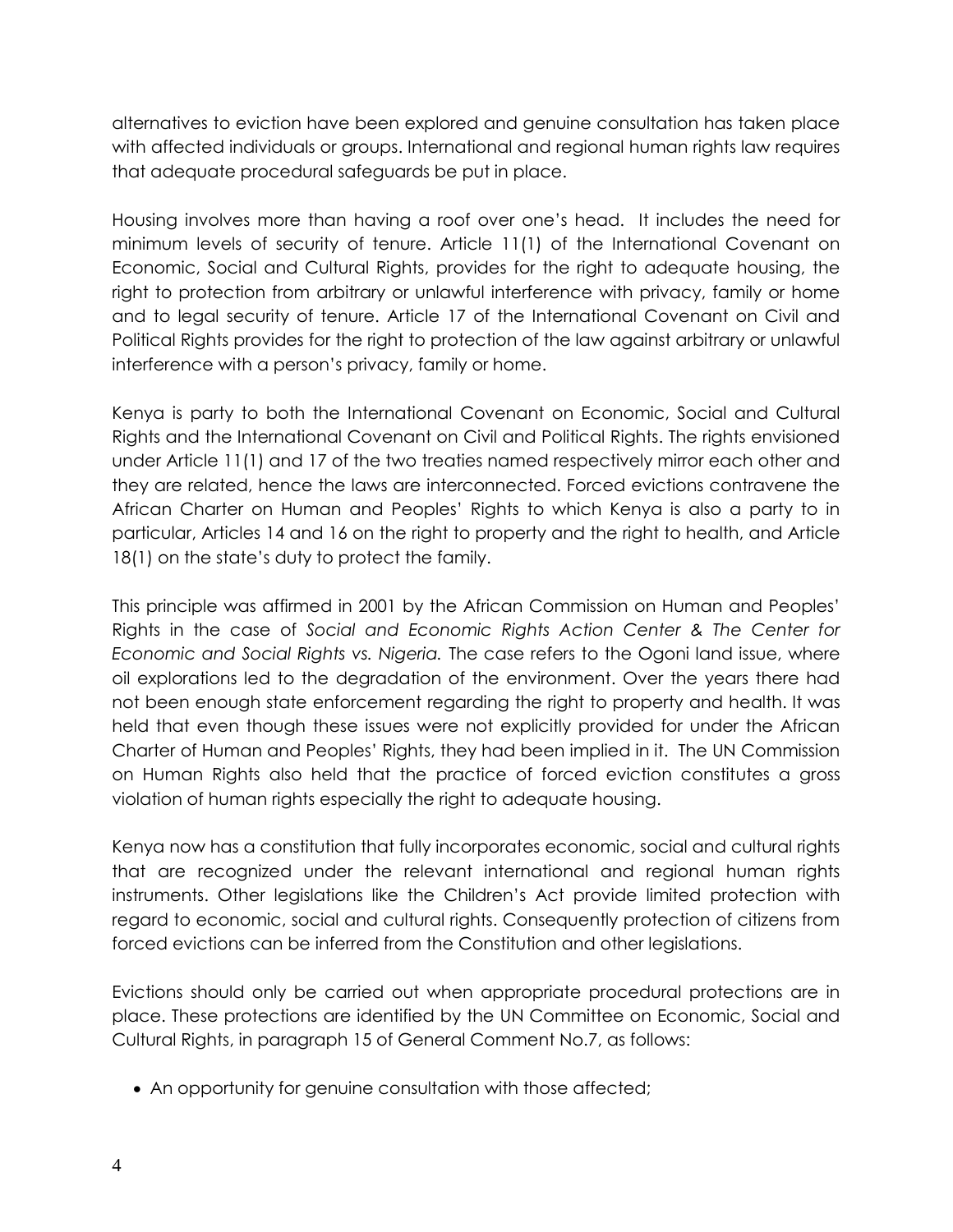- Adequate and reasonable notice for affected people prior to the eviction;
- Information on the proposed evictions and, where applicable, on the alternative purpose for which the land or housing is to be used, to be made available in reasonable time to all those affected;
- Government officials or their representatives to be present during an eviction;
- Anyone carrying out the eviction to be properly identified;
- Evictions are not to take place in particularly bad weather or at night unless the affected people consent;
- Provision of legal remedies;
- Provision where possible, of legal aid to people who are in need of it to seek redress from the courts.
- Governments must also ensure that no one is rendered homeless or vulnerable to the violation of other human rights as a consequence of eviction. Adequate alternative housing and compensation for all losses must be made available to those affected prior to eviction, regardless of whether they rent, own, occupy or lease the land or housing in question (General Comment No.7, paragraph 16).

In Kenya there have been large-scale forced evictions that contravene international human rights standards, such as the Deep Sea eviction, which was carried out at night with bulldozers. No one should be rendered homeless, regardless of whether they have a title to land or not. The safeguards in place should address the human face of the occupation problem rather than deal with land ownership and tenure issues.

Examples of pending forced evictions in Nairobi, for example, relate to the railway expansion project in Kibera/Mukuru and the implementation of the Nairobi River Basin Programme. It is the plan of the Government to carry out development and environmental conservation programs. However, such plans are normally hampered by the lack of clear guidelines for compensation for persons affected by such developments. In the case of the Mau Forest evictions, for example, there is debate about financial compensation, but there are no clear guidelines for such compensation. There is need to allocate resources to compensate evicted persons and put in place clear guidelines for carrying out any evictions, and which should be firmly backed by a legal framework.

There have also been forced evictions in other areas such as Mt. Kenya and part of the Mau Forest in 2005. Underlying the problem of forced evictions in these areas is often the fact that affected individuals and families find themselves living on land or in areas meant for essential purposes such as road reserves, water catchment areas, or forest. With the widespread lack of security of tenure, this means that the informal settlement dwellers and other affected individuals and families are particularly vulnerable to forced evictions.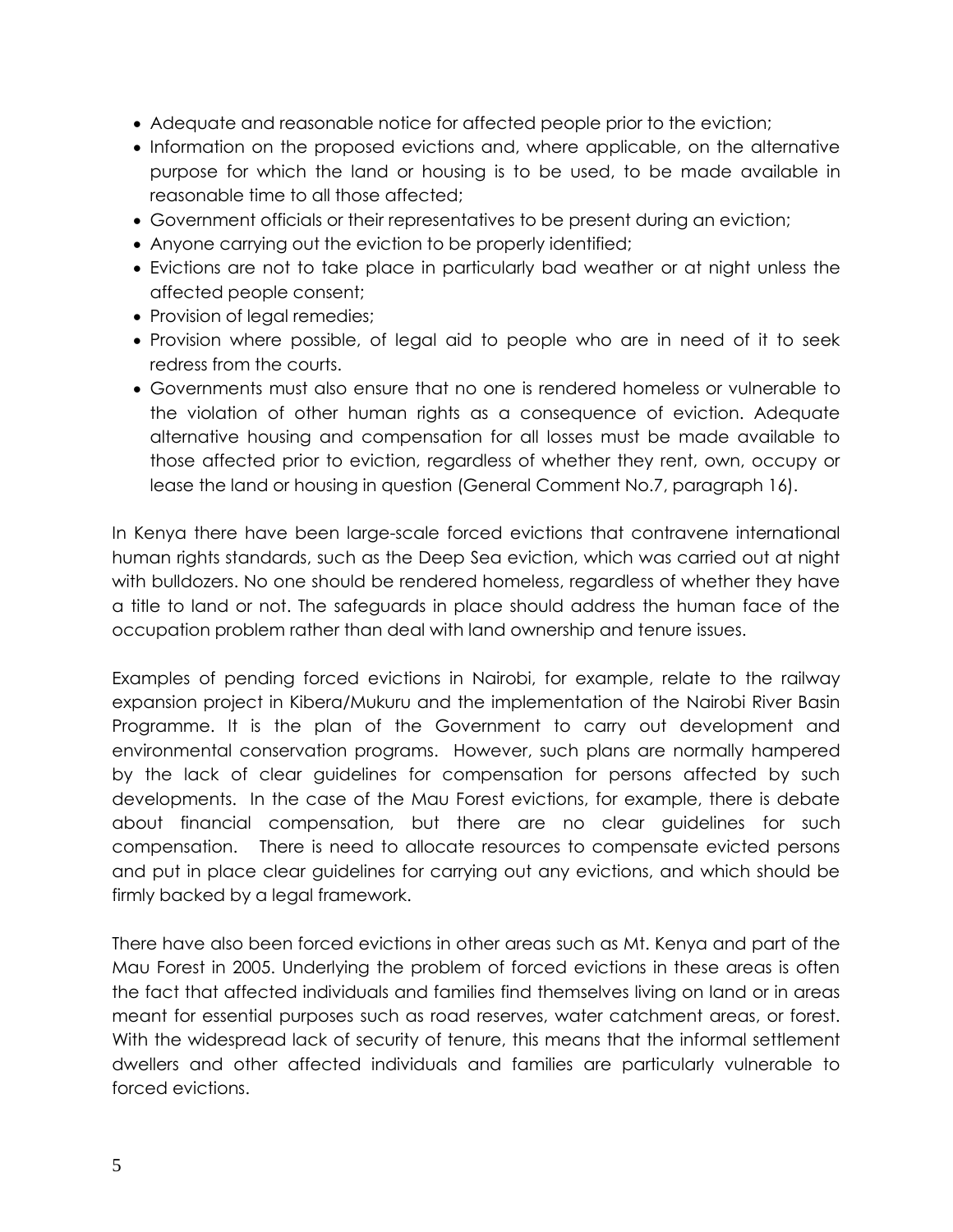It is noteworthy that international human rights monitoring bodies, seeking to ensure Kenya's compliance with its international obligations, have urged the adoption of a law and guidelines on forced evictions on several occasions. In the report on his visit to Kenya in February 2004, the UN Special Rapporteur on the right to adequate housing highlighted concerns about the practice of forced evictions. He recommended that the Government should immediately put into practice the procedure called for under general comment No.7 of the Committee on Economic, Social and Cultural Rights.

In December 2008, the Committee on Economic, Social and Cultural Rights expressed concerns about the practice of forced evictions in Kenya. It recommended inclusion of a provision in Kenya's then draft Constitution to ensure that evictions are only used as a last resort and that Kenya should adopt legislation or guidelines strictly defining the circumstances and safeguards under which evictions must take place. On these occasions, the Kenyan government indicated it would adopt laws and relevant guidelines. The formulation of these guidelines is a clear indication of the government's commitment to the fulfillment of its obligations with regard to the enactment of relevant guidelines and laws on forced evictions.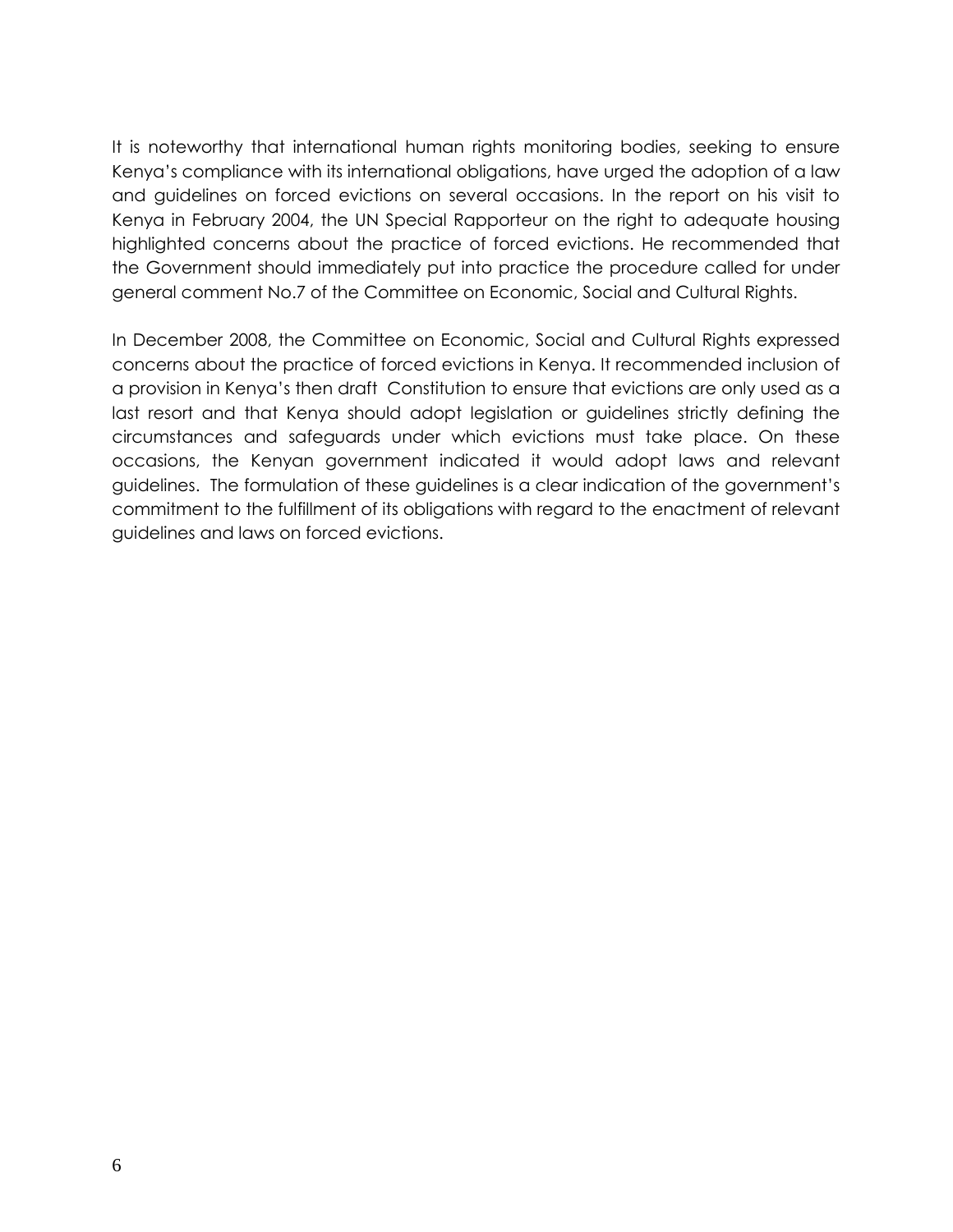### <span id="page-10-0"></span>**2.0 Policy Framework and Legislation in Kenya**

Kenya has several legislations and policies that attempt to address the issue of forced evictions. These include:-

## **2.1 The National Land Policy**

The Sessional Paper No.3 of 2009 on National Land Policy assures security of tenure to land. The implementation of the Policy is therefore critical in preventing forced evictions. In particular, the Policy recommends several measures to safeguard the rights of both the informal settlers and the land owners. These include:-

- (a) Taking an inventory of genuine squatters and people who live in informal settlements;
- (b) Put in place appropriate mechanisms for the removal of squatters from unsuitable land and their resettlement;
- (c) Ensure that land subject to informal settlement is development in an ordered and sustainable manner;
- (d) Facilitate the registration of squatter settlements found on public and community land for purposes of upgrading or development;
- (e) Develop, in consultation with affected communities, a slum upgrading and resettlement programme under specified flexible tenure systems;
- (f) Put in place measures to prevent further slum development on private land and open spaces;
- (g) Prohibit sale and/or transfer of land allocated to squatters and informal settlers; and
- <span id="page-10-1"></span>(h) **Put in place an appropriate legal framework for eviction based on internationally acceptable guidelines among.**

These guidelines will lay a firm basis for preventing forced evictions if the broader issues of security of tenure are addressed and the necessary legal reviews done to provide instruments that will prevent evictions.

### **2.2 The Constitution 2010**

The Constitution of Kenya 2010 has a comprehensive chapter on the Bill of Rights that has significant implications for the right to adequate housing and other economic, social and cultural rights. In particular, the following articles are key to the legislative, policy and programmatic reforms on evictions.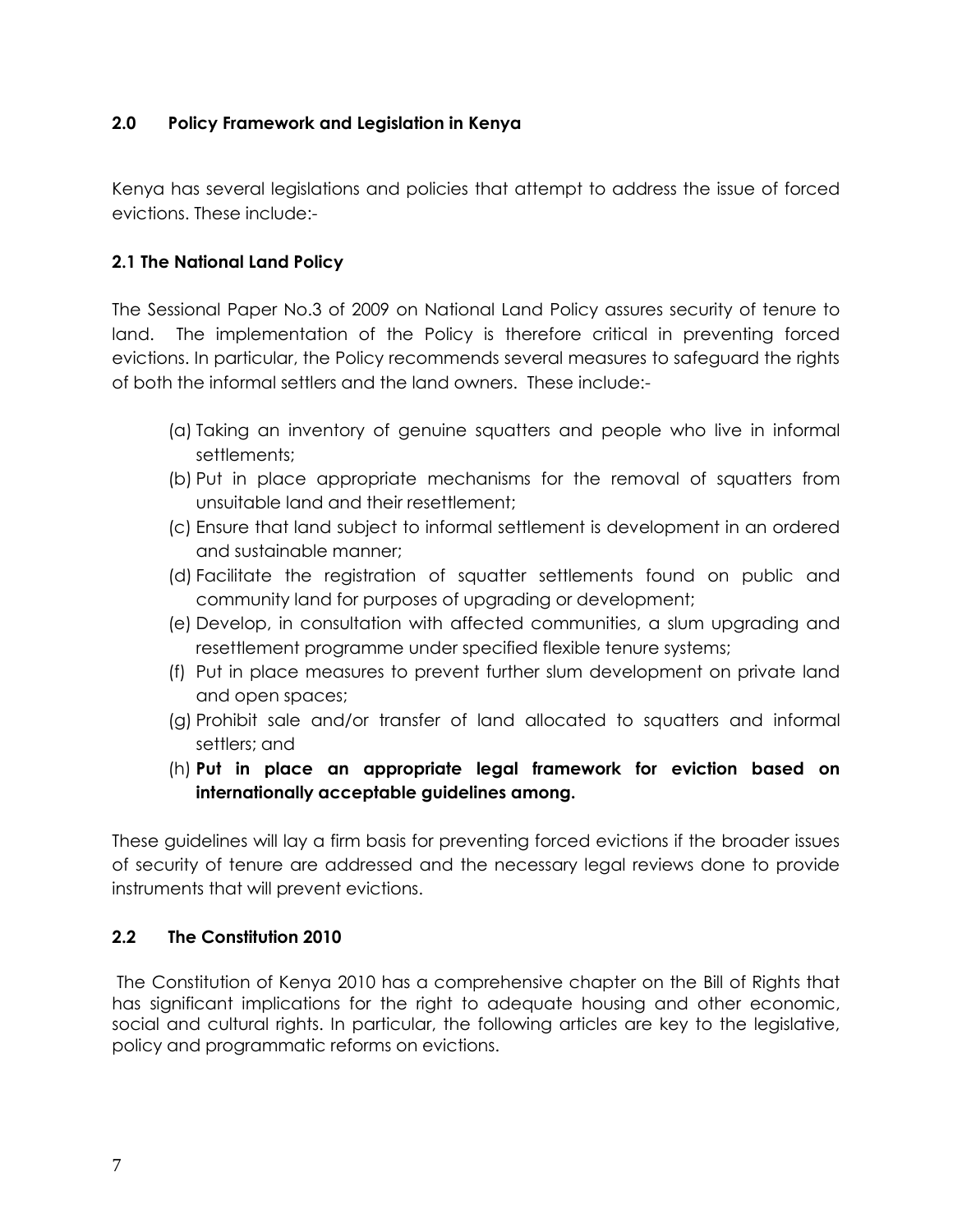Article 2 on the Supremacy of the Constitution, among others provides that any treaty or convention ratified by Kenya is considered as part of the Constitution. One of the treaties Kenya has ratified is the International Covenant on Economic, Social and Cultural Rights that recognizes the right to housing. Under this article, this is now part of the Constitution.

Article 10 on values and principles of governance lists the following as core values:

- Human dignity.
- Equity.
- Social justice.
- Inclusiveness.
- Equality.
- Human rights.
- Non-discrimination and;
- Protection of the marginalized.

Article 20 obliges the Government to show that it does not have resources to implement the rights. The implication is that the burden of proof is shifted to the Government meaning that it cannot abdicate its obligation by simply stating that it has no resources to discharge its obligations.

Article 21 obligates the government to pass laws, adopt policies and take other measures including the setting of standards to achieve the rights under article 43. This has a direct implication on the issue of evictions. The development of eviction guidelines is therefore a constitutional obligation.

It further obligates the state to enact and implement laws to fulfill its international obligations.

### **Nature of government obligations under international**

- Obligation to respect
- Obligation to protect
- Obligation to fulfill
- Obligation to promote

### **International Obligations**

Key treaty is ICESCR article 11-right to housing

#### **Right to housing has been interpreted to mean: General Comment no 4**

- Legal security of tenure-legal guarantee against forced evictions.
- Availability of services, materials, facilities and infrastructure.
- **•** Affordability.
- **-** Habitability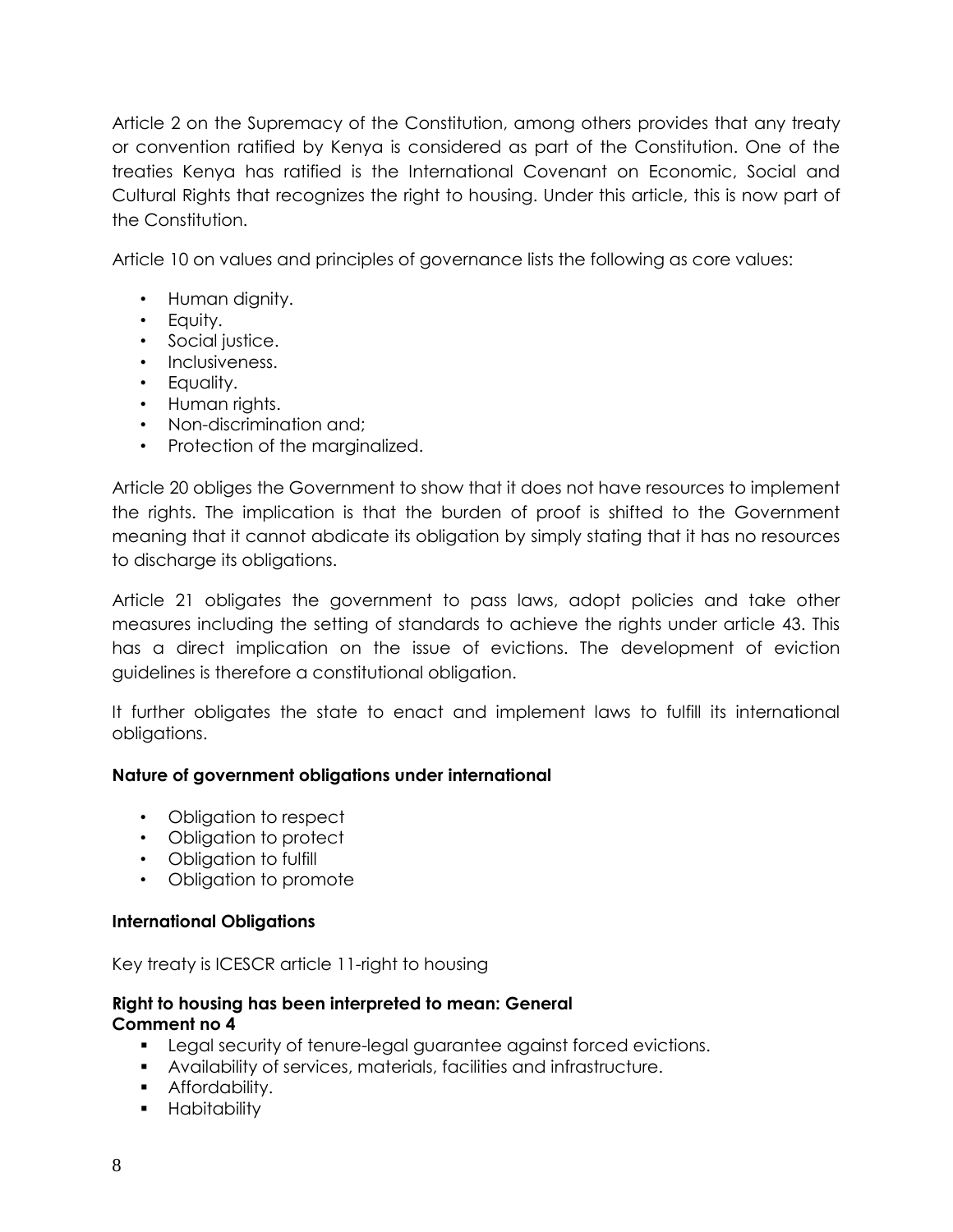- **Accessibility**
- **Location**

Under international human rights treaties the obligations of state parties are categorized under four broad headings:

- Obligation to respect: this requires the government and/or its agents or servants to desist or refrain from any act that would violate the human rights of individuals or groups (e.g., chiefs evicting slum dwellers).
- Obligation to protect: this requires the government to prevent non state actors from violating the rights of others( e.g. landlords evicting their tenants without following the law)
- Obligation to fulfill: This requires the government to take positive steps to implement human rights (e.g. making budgetary allocations for slum upgrading projects)
- Obligation to promote: Requires the government to educate people on their rights.

The Committee on Economic, Social and Cultural Rights has provided authoritative interpretation on the meaning of the right to adequate housing. Under General Comment No. 4 the right to adequate housing has the following elements:

- **Legal security of tenure-legal guarantee against forced evictions.**
- Availability of services, materials, facilities and infrastructure.
- **Affordability.**
- **-** Habitability
- **Accessibility**
- **Location**

On evictions General Comments No. 11 stipulates the following procedural requirements**:**

- Opportunity for genuine consultation with those affected.
- Adequate and reasonable notice for all affected persons prior to the scheduled date of eviction.
- Information on the proposed evictions, and, where applicable, on the alternative purpose for which the land or housing is to be used, to be made available in reasonable time to all those affected.
- Where groups of people are involved, government officials or their representatives to be present during an eviction.
- All persons carrying out the eviction to be properly identified;
- Evictions not to take place in particularly bad weather or at night unless the affected persons consent otherwise.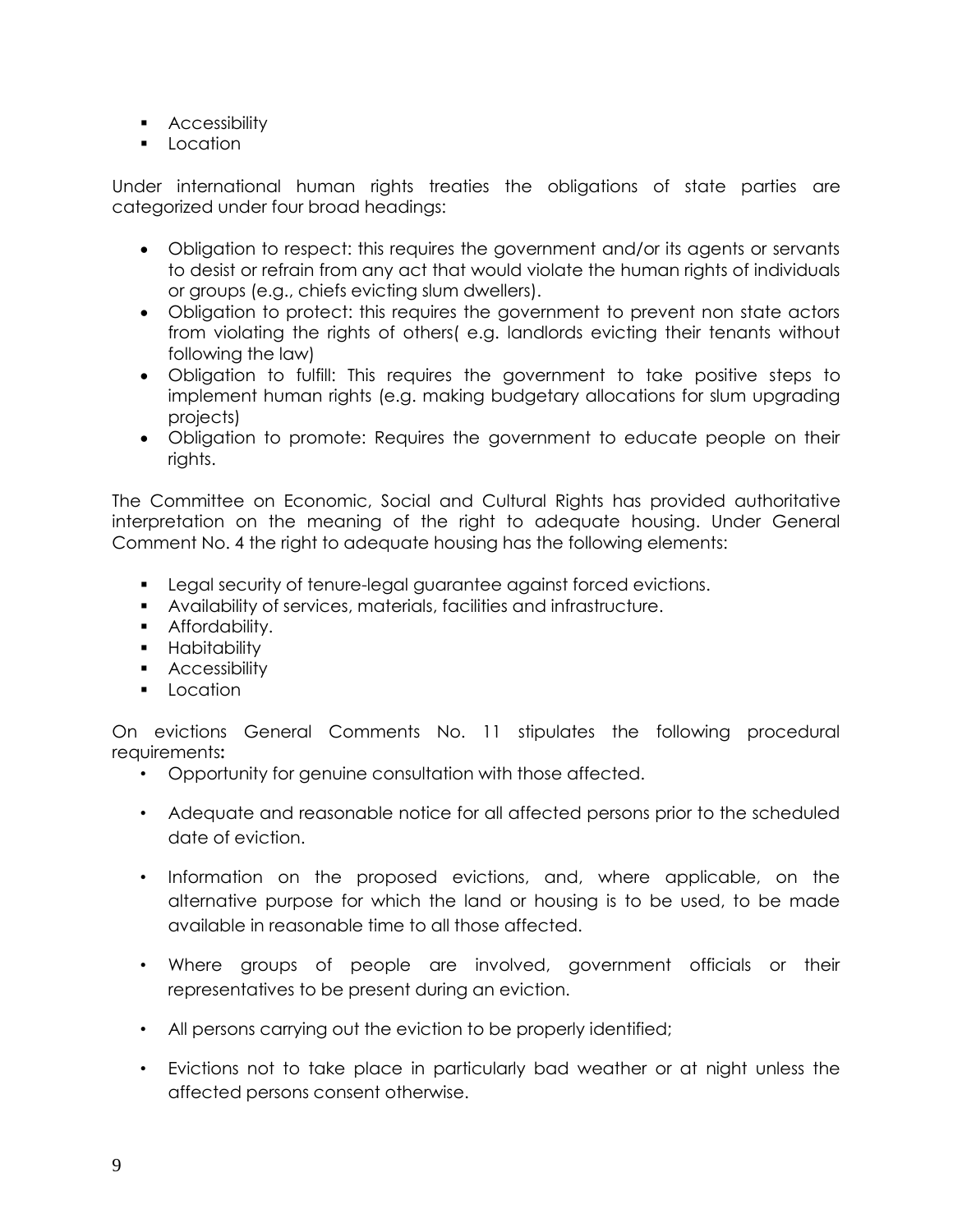- Provision of legal remedies; and provision, where possible, of legal aid to persons who are in need of it to seek redress from the courts.
- Evictions should not result in individuals being rendered homeless

## **Article 43 specifically provides that:**

Every person has a right;

- To accessible and adequate housing and to reasonable standards of sanitation. (The right to adequate housing contains freedoms. These freedoms include protection against forced eviction and arbitrary destruction and demolition of one's home).
- Although the Constitution does not explicitly contain a provision on forced evictions, by providing the right to accessible and adequate housing, it can be argued that protection against forced evictions is contemplated. Security of tenure, defined as the legal guarantee against arbitrary eviction is one of the key normative content of the right to housing. It is nevertheless important that a separate legislation on eviction is adopted to provide a more comprehensive legal framework. A case in point is South Africa, where the national Constitution provides for right to adequate housing, a legislation specifically dealing with evictions was adopted to provide clear guidelines (The Prevention of Illegal Evictions From and The Unlawful Occupation Of Land Act, 1998).

# Article 31

Every person has the right to privacy which includes the right not to have their person, home or property searched and their possessions seized.

## Article 26

This provides that every person has the right to life and that a person shall not be deprived of life intentionally, except to the extent authorized by the constitution or other written law.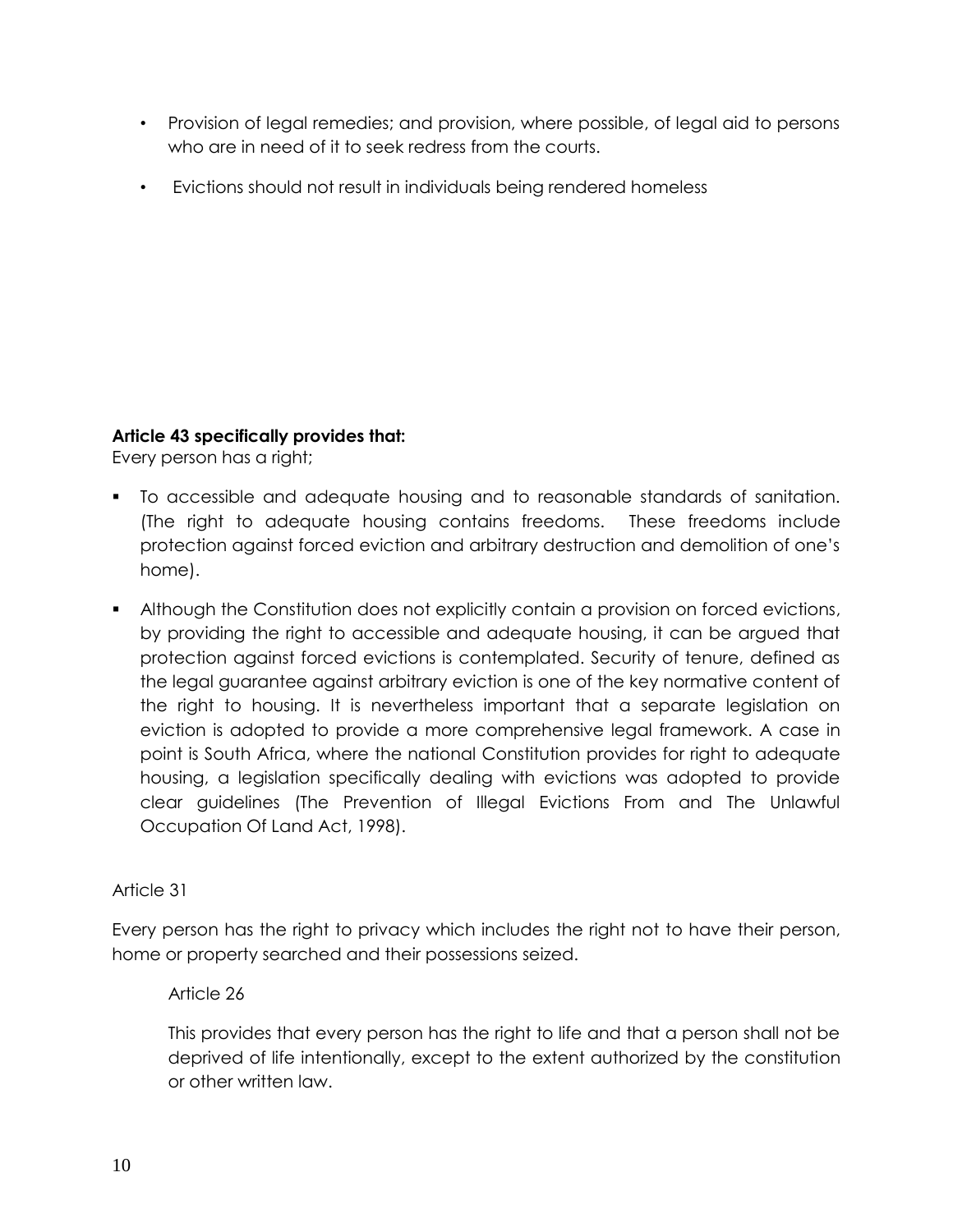Article 27

Equality and freedom from discrimination before the law

Article 28

Human dignity

The right to have human dignity respected and protected

Article 40

Protection of right to property to arbitrarily deprive a person of property of any description or of any interest in, or right over, any property of any description.

Article 47

Fair Administrative action

- 1. Every person has the right to administrative action that is expeditious, efficient, lawful, reasonable and procedurally fair.
- 2. If a right or fundamental freedom of a person has been or is likely to be adversely affected by administrative action, the person has the right to be given written reasons for the action.

Article 50 - Fair hearing

Every person has the right to have any dispute that can be resolved by the application of law decided in a fair and public hearing before a court or, if appropriate, another independent and impartial tribunal or body.

Article 33 – freedom of expression

Every person has the right to freedom of expression, which includes:-

Freedom to seek, receive or impart information or ideas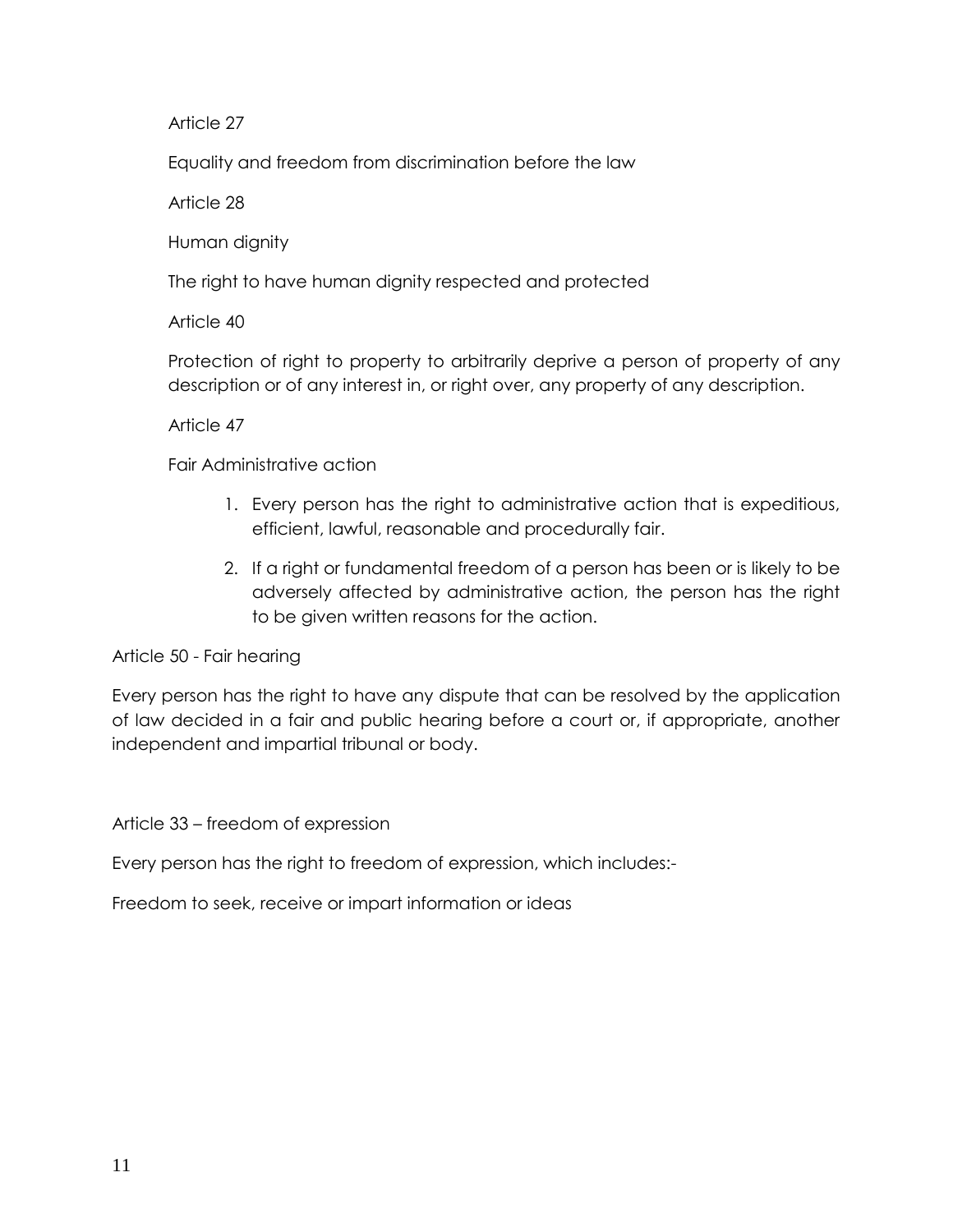Other provisions include article 45 that provides that all administrative actions must be expeditious, efficient, lawful, reasonable and procedurally fair. It gives individuals the right to seek remedies where such action adversely affects him or her.

All these provisions clearly create a constitutional framework for the adoption of eviction guidelines.

## <span id="page-15-0"></span>*2.3* **Other legislations**

Although there are a number of other legislations that have provisions that appear to be relevant to the practice of forced evictions, they are at best ambiguous and at worst ineffective. These include:

## <span id="page-15-1"></span>**2.2.1 The Government lands act cap 280**

Section 8 that:

All actions, suits and proceedings by or on behalf of the Government respecting:-

- (a) Government land; or
- (b) Any contract relating to Government land or any breach of any such contract; or
- (c) Any trespass on Government land or any damages accruing by reason of such trespass; or
- (d) The recovery of any rent, purchase money or other monies in respect of Government land;

Shall be commenced, prosecuted and carried on by and in the name of the Commissioner who shall be represented by the Attorney-General or by any public officer or other person appointed by the Commissioner in any particular case.

The logical interpretation of the provision would imply that in all cases where people are illegally occupying Government land, the Commissioner through the Attorney-General or by any public officer or other person appointed by the Commissioner in any particular case, should file suit in court for the recovery of the same. In practice this hardly happens which is a clear demonstration that the law is utterly useless for the victims.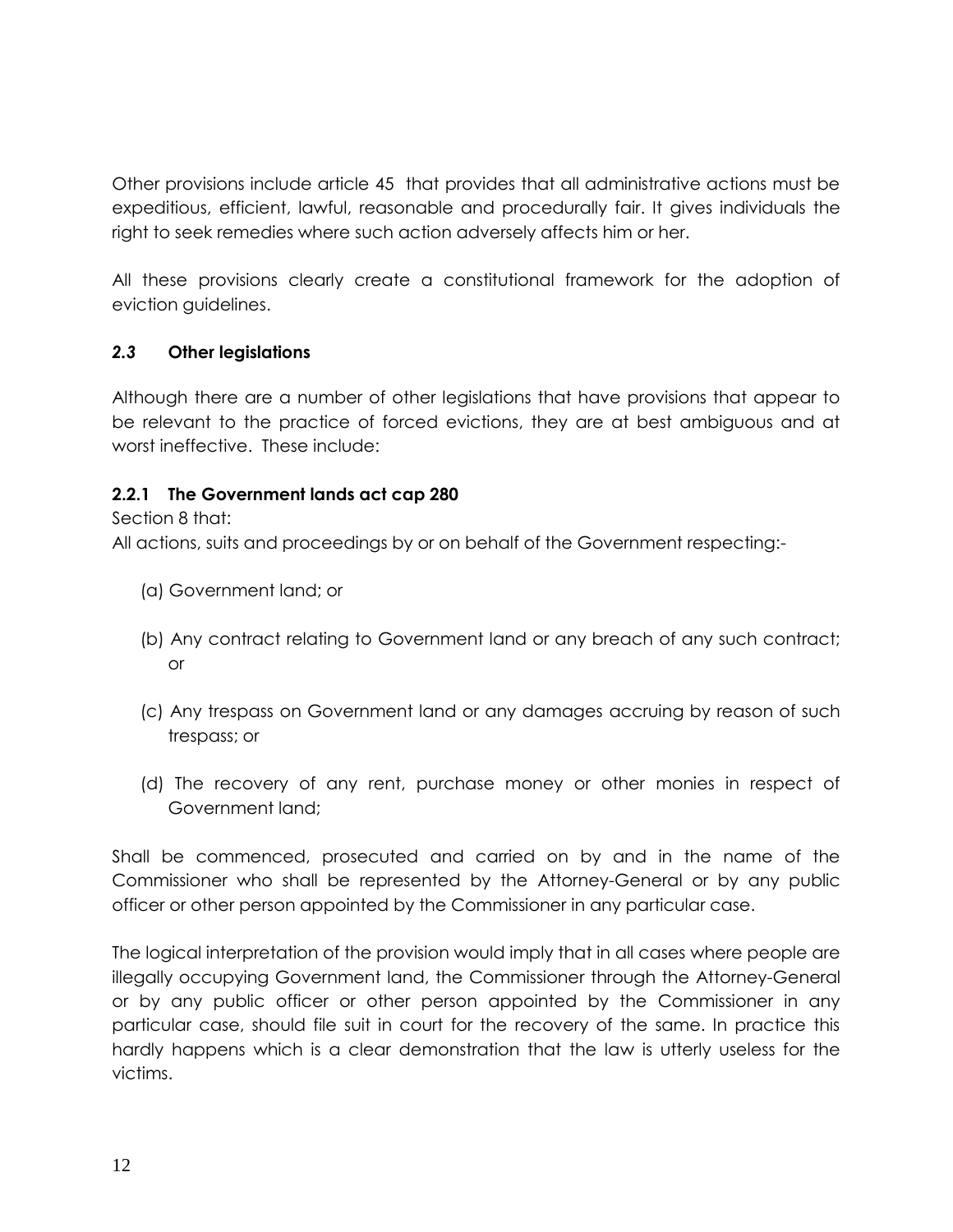## <span id="page-16-0"></span>**2.2.2 Physical Planning Act Cap.286**

Section 29 of Physical Planning Act Cap 286 provides that a Local Authority shall have the power to:-

- (a) Prohibit or control the use and development of land and buildings in the interest of proper and orderly development of its area;
- (b) Control or prohibit the subdivision of land or existing plots into smaller areas;
- (c) Consider and approve all development applications and grant all development permissions;
- (d) Ensure the proper execution and implementation of approved physical development plans;
- (e) Formulate by-laws to regulate zoning in respect of use and density of development and;
- (f) To reserve and maintain all the land planned for open spaces, parks, urban forests and green belts in accordance with the approved physical development plan.

### *Sec. 30 and 38 (to be added)*

### <span id="page-16-1"></span>**2.2.3 Public Health Act (Cap.242)**

Section 116 of the Public Health Act provides that:-

It shall be the duty of local authority to take all lawful, necessary and reasonably practicable measures for maintaining its districts at all times in clean and sanitary condition, and for preventing the occurrence therein of, or for remedying or causing to be remedied, any nuisance or condition liable to be injurious or dangerous to health, and to take proceedings at law against any person causing or responsible for the continuance of any such nuisance or condition.

### <span id="page-16-2"></span>**2.2.4 Land Acquisition Act Cap 295**

Section 3 of Land Acquisition provides that:

Whenever the Minister is satisfied that the need is likely to arise for the acquisition of some particular land under section 6, the Commissioner (of Lands) may cause notice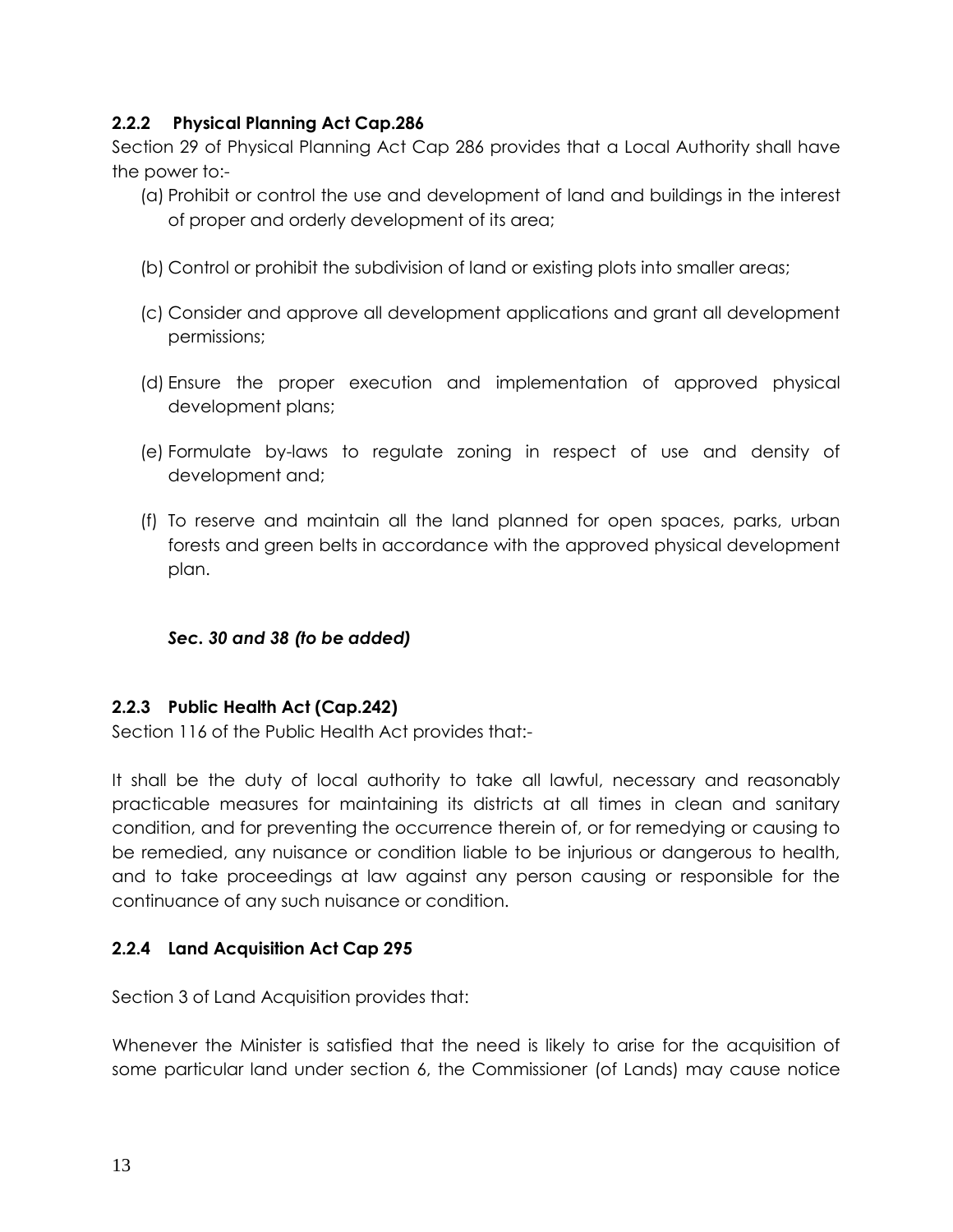thereof to be published in the Gazette, and shall deliver a copy of the notice to every person who appears to him to be interested in the land.

The section clearly includes "every person who appears to be interested in the land". Obviously this should include legitimate squatters, but in practice unless one has a title deed this section is unlikely to be of any benefit.

## <span id="page-17-1"></span><span id="page-17-0"></span>**2.2.5 Kenya Airports Authority (Cap 395), Kenya Ports Authority Act (Cap 391) and Kenya Railways Corporation Act Cap 397**

The above legislations, among other things, establish parastatals and define their functions.

A common provision that is relevant to eviction states:

"Where any person erects any building which obscures the view of a fixed signal or is likely to cause any obstruction or any danger to any rail or transport service provided by the Corporation, the Corporation may, unless such person has previously obtained the approval of the managing director to the erection of such building or has modified it to the satisfaction of the managing director, apply to a judge of the High Court for an order for the demolition or modification of the building or, as the case may require, for the payment to the Corporation of the cost incurred in resisting or replacing any signaling or other equipment which is necessary to prevent such obstruction or danger and the court, at its discretion, may grant such order and may make such order as to the payment of compensation and costs as it thinks".

There are hardly any instances where the Corporations have found it fit to apply to the High Court for orders of demolition when faced with occupation of land especially by the poor. The practice is always to use either their own officers or the provincial administration or regular police to clear the settlements.

## <span id="page-17-2"></span>**2.2.6 The Kenya Roads Authority Act**

Section 23 provides that:

Where an Authority requires any land for its purposes under this Act, such Authority may either -

If such land is not public land, acquire such land through negotiation and agreement with the registered owner thereof:

Provided that, notwithstanding the provisions of section 6 of [the Land Control Act,](http://www.kenyalaw.org/kenyalaw/klr_app/view_cap.php?CapID=214) the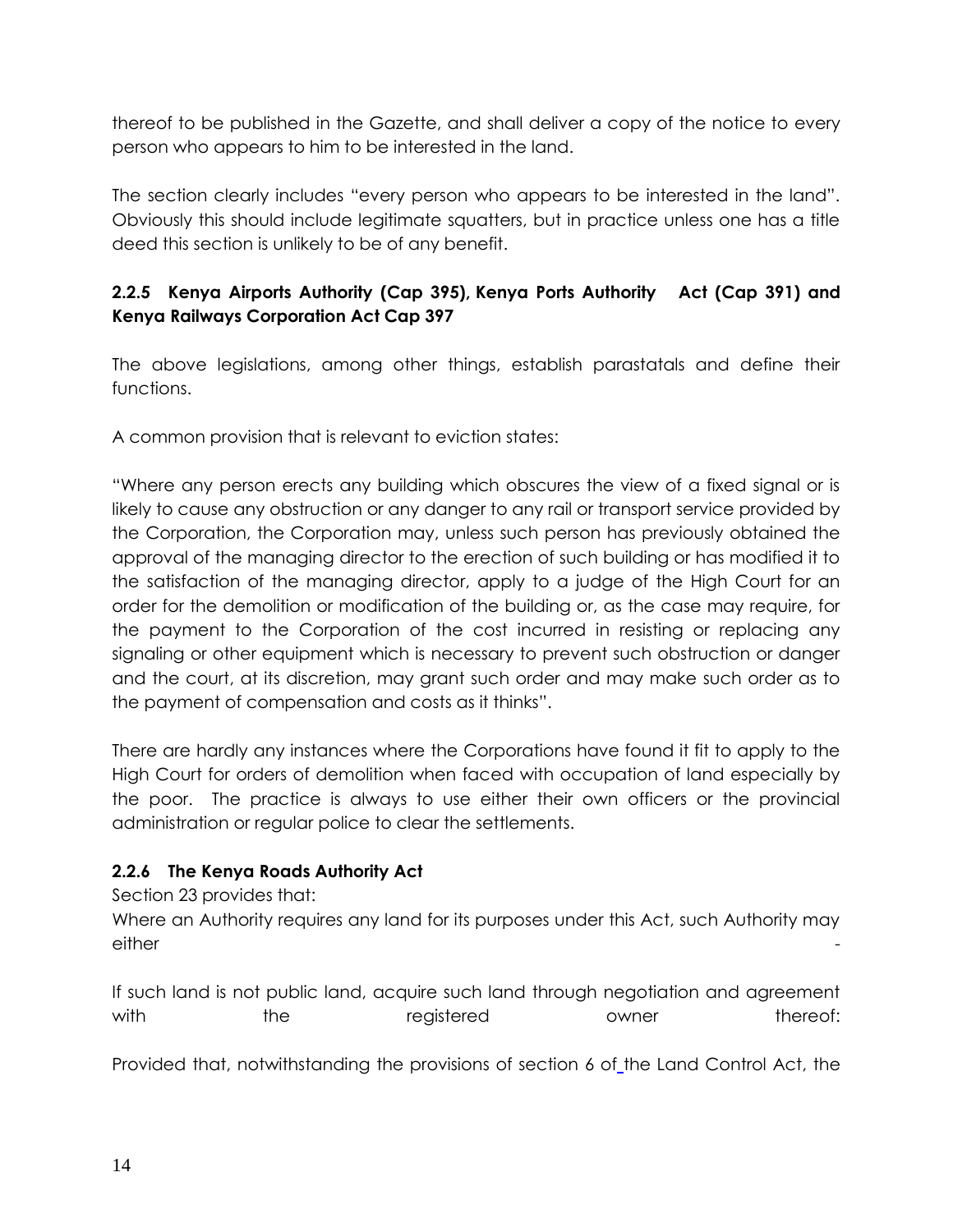ensuing transaction shall not require the consent of a land control board if the land to be acquired is agricultural land;

The provision only makes provision for "registered owners" so that those who have no registration are left to the mercy of the Authority.

# <span id="page-18-0"></span>**2.2.7 Landlord and Tenant (shops, Hotels and Catering Establishments) Act (Cap 301)**

Section 4 of the Act provides that:

- (1) Notwithstanding the provisions of any other written law or anything contained in the terms and conditions of a controlled tenancy, no such tenancy shall terminate or be terminated, and no term or condition in, or right or service enjoyed by the tenant of, any such tenancy shall be altered, otherwise than in accordance with the following provisions of this Act.
- (2) A landlord who wishes to terminate a controlled tenancy, or to alter, to the detriment of the tenant, any term or condition in, or right or service enjoyed by the tenant under, such a tenancy, shall give notice in that behalf to the tenant in the prescribed form.
- (3) A tenant who wishes to obtain a reassessment of the rent of a controlled tenancy or the alteration of any term or condition in, or of any right or service enjoyed by him registered post to his last known address, and any such notice shall be deemed to have been given on the date on which it was so delivered, or on the date of the postal receipt given by a person receiving the letter from the postal authorities, as the case may be.
- (4) A receiving party who wishes to oppose a tenancy notice, and who has notified the requesting party under section 4 (5) of this Act that he does not agree to comply with the tenancy notice, may, before the date upon which such notice is to take effect, refer the matter to a Tribunal, whereupon such notice shall be of no effect until, and subject to, the determination of the reference by the Tribunal:

Provided that a Tribunal may, for sufficient reason and on such conditions as it may think fit, permit such a reference notwithstanding that the receiving party has not complied with any of the requirements of this section. The Act only protects business people.

# <span id="page-18-1"></span>**2.2.8 The Rent Restriction Act (Cap 296)**

Section 14 provides that: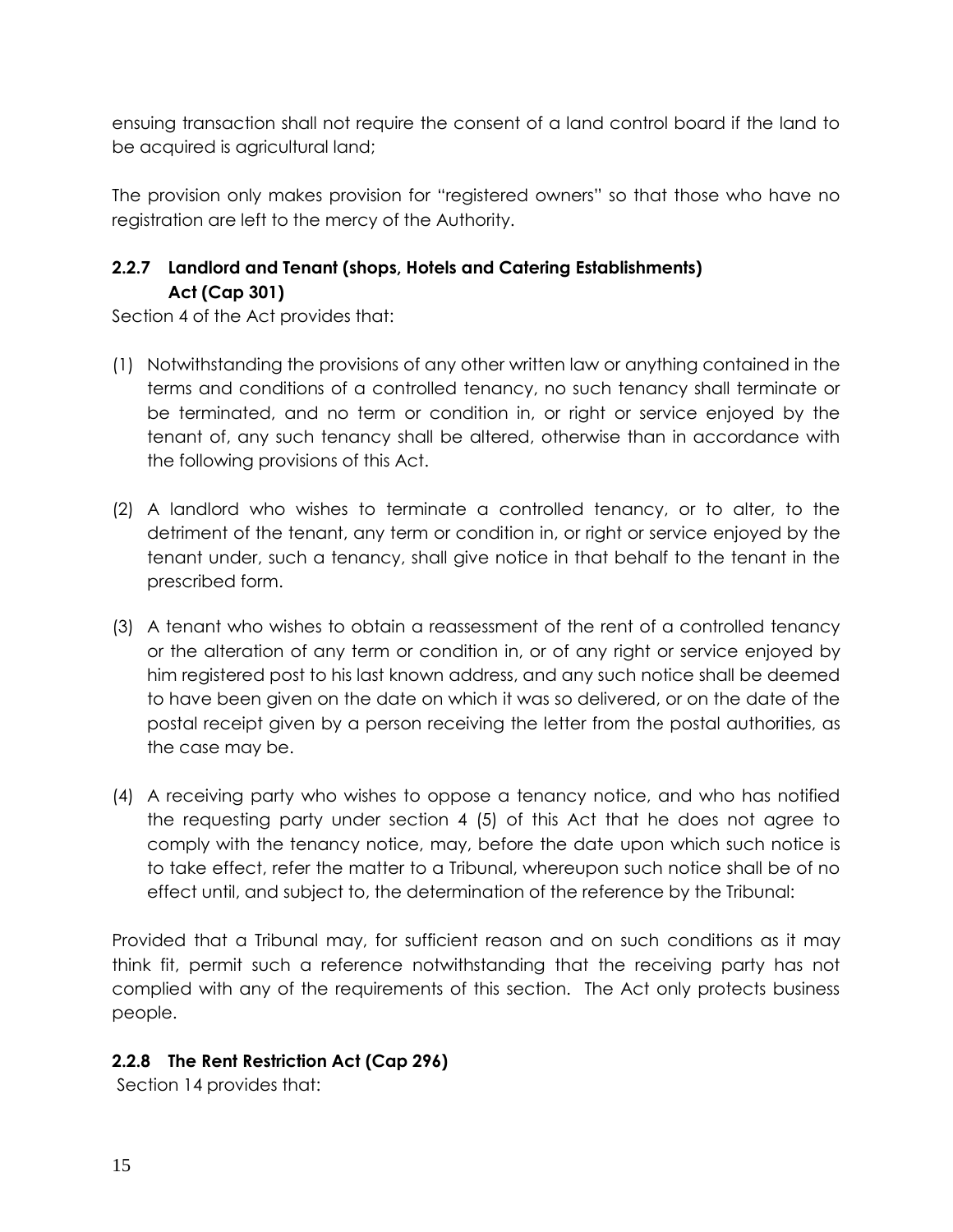- 1. No order for the recovery of possession of any premises or for the ejectment of a tenant there from shall be made unless:-
	- (a) Some rent lawfully due from the tenant has not been paid, or some other obligation of the tenancy (whether under the contract of tenancy or under this Act) so far as it is consistent with the provisions of this Act has been broken or not performed; or
	- (b) The tenant, or any person residing with him, has been guilty of conduct which is a nuisance or annoyance to adjoining occupiers, or has been convicted of using the premises or allowing the premises to be used for an immoral or illegal purpose, or the condition of the premises has, in the opinion of the tribunal, deteriorated owing to acts of waste by, or the neglect or default of, the tenant or any such person; or
		- (c) The tenant has given notice to quit, and in consequence of that notice the landlord has contracted to sell or let the premises or has taken any other steps as a result of which he would, in the opinion of the tribunal, be seriously prejudiced if he could not obtain possession; or
		- (d) The tribunal is satisfied that the tenant has sublet the whole or any part of the premises (that part being also premises to which this Act applies) for a rent in excess of the rent recoverable under the provisions of this Act; or
		- (e) The dwelling-house is reasonably required by the landlord for occupation as a residence for himself or for his wife or minor children, or for any person bona fide residing or to reside with him, or for some person in his whole-time employment or in the whole-time employment of some tenant of his or for the occupation of the person who is entitled to the enjoyment of the dwellinghouse under a will or settlement, and the landlord has given to the tenant not less than twelve months' notice to quit; and in that case the tribunal shall include in any order for possession a requirement that the landlord shall not without its consent let the premises or any part thereof within eighteen months after the date on which possession is to be given; or
		- (f) The premises are reasonably required for the purpose of the execution of the statutory duties or powers of a local authority or public body, or for any purpose which, in the opinion of the tribunal, is in the public interest: Provided that where, upon completion of any work undertaken, the landlord wishes again to let the dwelling-house (whether for a consideration or without consideration), he shall give to the tenant who, under the provisions of this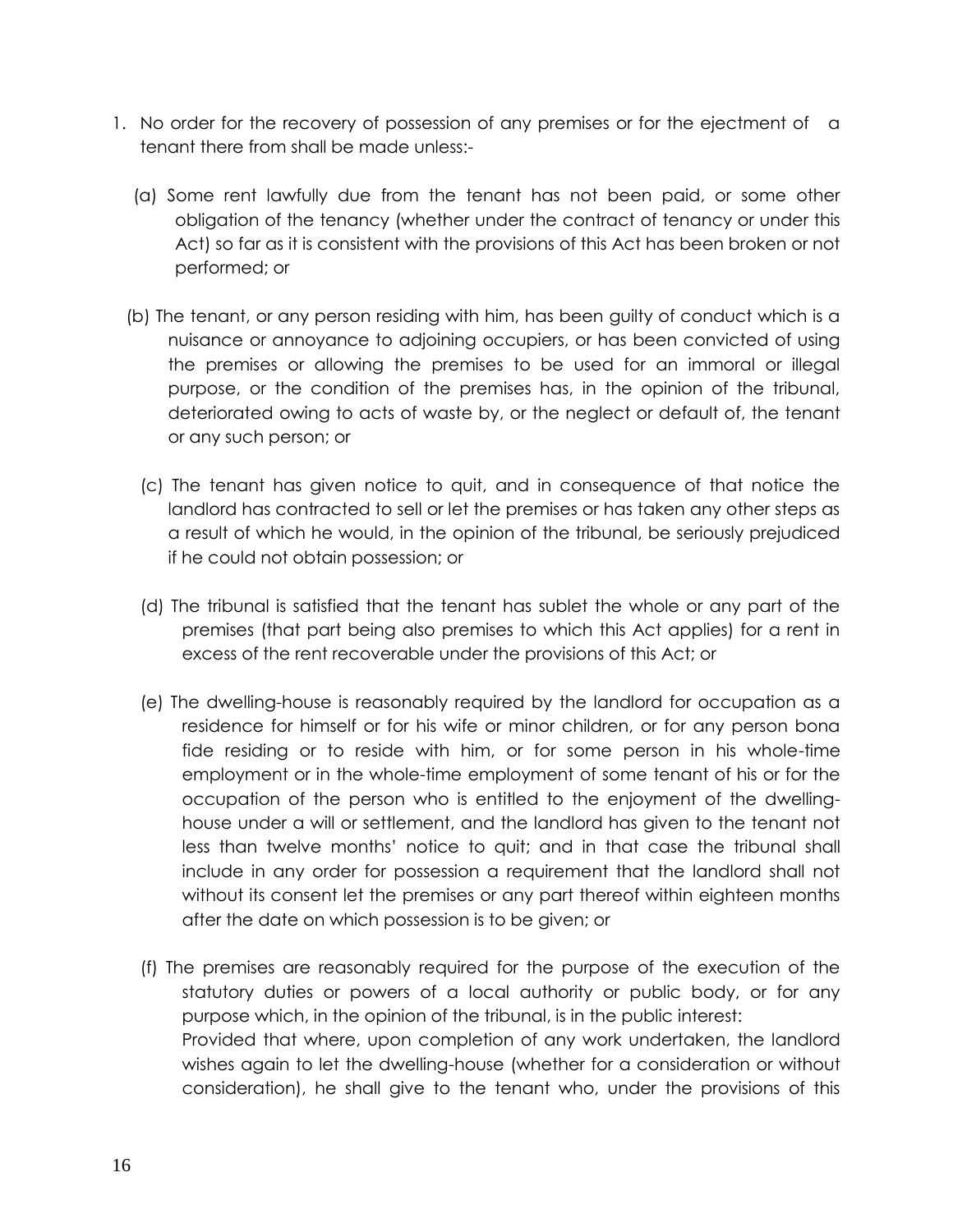paragraph was required to give up possession of the dwelling-house, the first option to let and take possession thereof; or

- (g) (i) the tenant has, without the consent in writing of the landlord, assigned, sublet or parted with the possession of the premises or any part thereof;
	- (ii) A landlord who has obtained or is entitled to obtain an ejectment order on this ground may at his option either obtain a similar order against the occupier or treat the occupier as his tenant;
- (h) The landlord is the owner of a dwelling-house which he has previously occupied as a residence for himself and reasonably requires the house for occupation as a residence for himself or for his wife or minor children, and has complied with the terms relating to the giving of notice contained in any lease into which he has entered with the tenant in respect of the house, or, in the absence of any such lease, has given the tenant three months' notice to quit:

Provided that if, within twelve months next after the date upon which the landlord was, under the provisions of this paragraph, entitled to vacant possession of the dwelling-house, he wishes again to let the house (whether for a consideration or without consideration), he shall give to the tenant who, under the provisions of this paragraph was required to give up possession of the house, the first option to let and take possession thereof; or

(i) The landlord requires possession of the premises to enable the reconstruction or rebuilding thereof to be carried out, and has given to the tenant not less than six months' written notice of that requirement; in which case the tribunal shall include in any order for possession a requirement that the reconstruction or rebuilding shall be completed within such specified time as the tribunal may consider reasonable:

Provided that where, upon completion of any work undertaken, the landlord wishes again to let the dwelling-house (whether for a consideration or without consideration), he shall give to the tenant who, under the provisions of this paragraph was required to give up possession of the dwelling-house, the first option to let and take possession thereof; or

(j) The tenant or his or her wife or husband owns a dwelling-house to which this Act does not apply, and the landlord has given to the tenant:-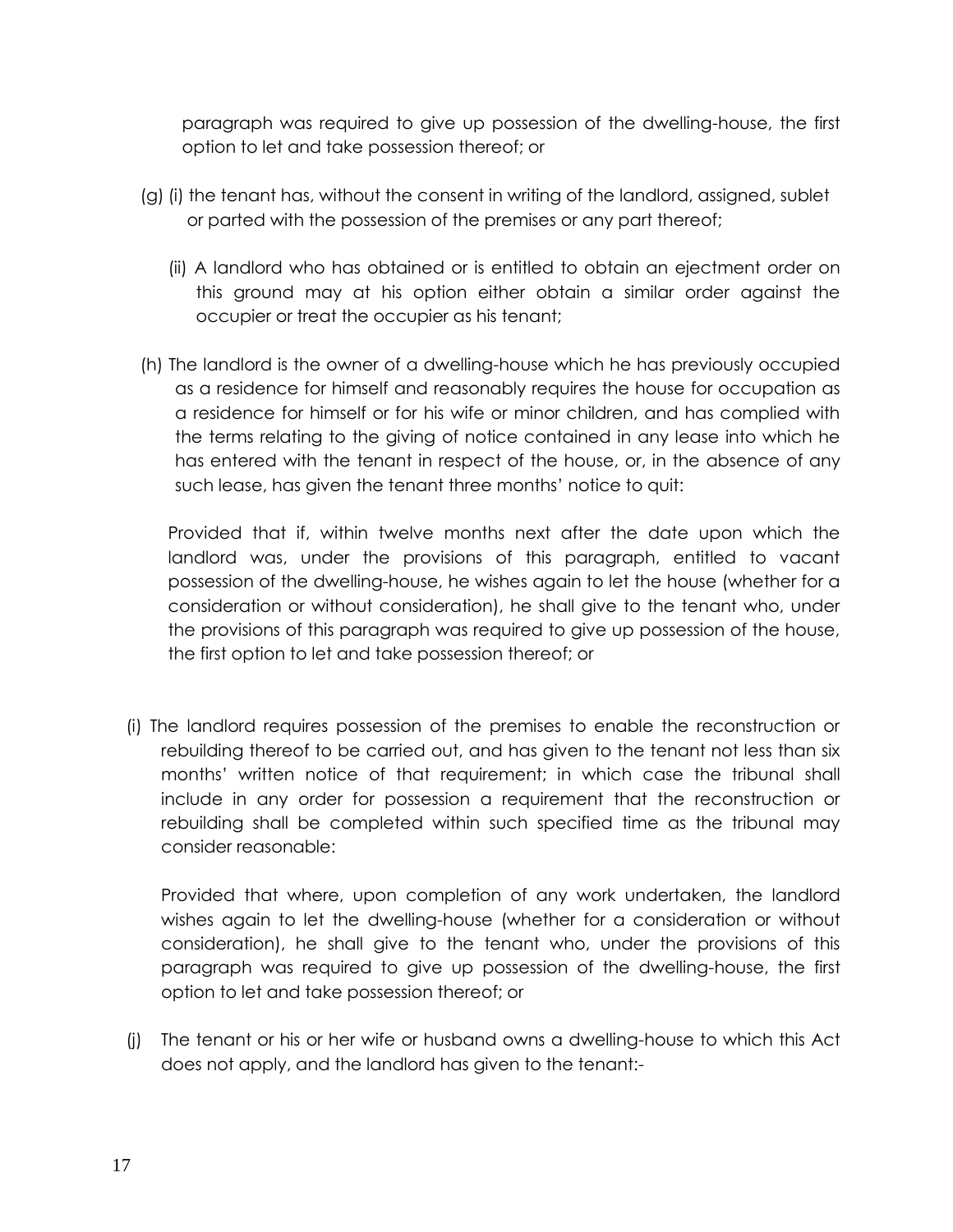- (i) Twelve months' notice to quit, and
- (ii) An option, exercisable within six months of the date of the notice, to take the premises for a period of three years from the date of the notice at a rent and on terms to be determined, in default of agreement, by the tribunal, which shall determine the rent to be at the annual rate of one-tenth of such sum as it finds to be the open market value of the dwelling-house sold with vacant possession at the date of the notice; or
- (k) The landlord has, with the consent of the tribunal, let the premises for a definite period, and the landlord requires the premises at the expiry of that tenancy for his own occupation or for the occupation of his wife or minor children or for some person in his whole-time employment; or
- (l) The premises are occupied by a larger number of persons than can reasonably be accommodated so that in the opinion of the tribunal the premises are overcrowded or constitute, for any reason, a danger to the premises or to the neighbours; or
- (m) The application for the recovery of possession of the premises is made by a person who, having been the tenant of the premises, has been unlawfully dispossessed thereof, and in any such case:-
	- (i) Any tenant who, if the application is successful, is liable to be ejected from the premises shall be made a party to the proceedings;
	- (ii) Where any such tenant is so ejected, the tribunal may order that the landlord pay to that tenant such sum by way of compensation as the tribunal thinks just in all the circumstances of the case;
	- (iii) Where any tenant has been lawfully dispossessed, and upon an application for recovery of possession, the tribunal may order that the landlord pay that tenant such sum by way of compensation as the tribunal thinks just in all the circumstances of the case.
- 2. In any case arising under any of paragraphs (a) to (d), (f) to (h) and (k) to (m), inclusive, of subsection (1), no order for the recovery of possession of premises shall be made unless the tribunal considers it reasonable to make such an order.
- 3. Nothing in paragraph (e) or paragraph (h) of subsection (1) shall permit a landlord to recover possession of a dwelling-house if by that recovery he or his wife or minor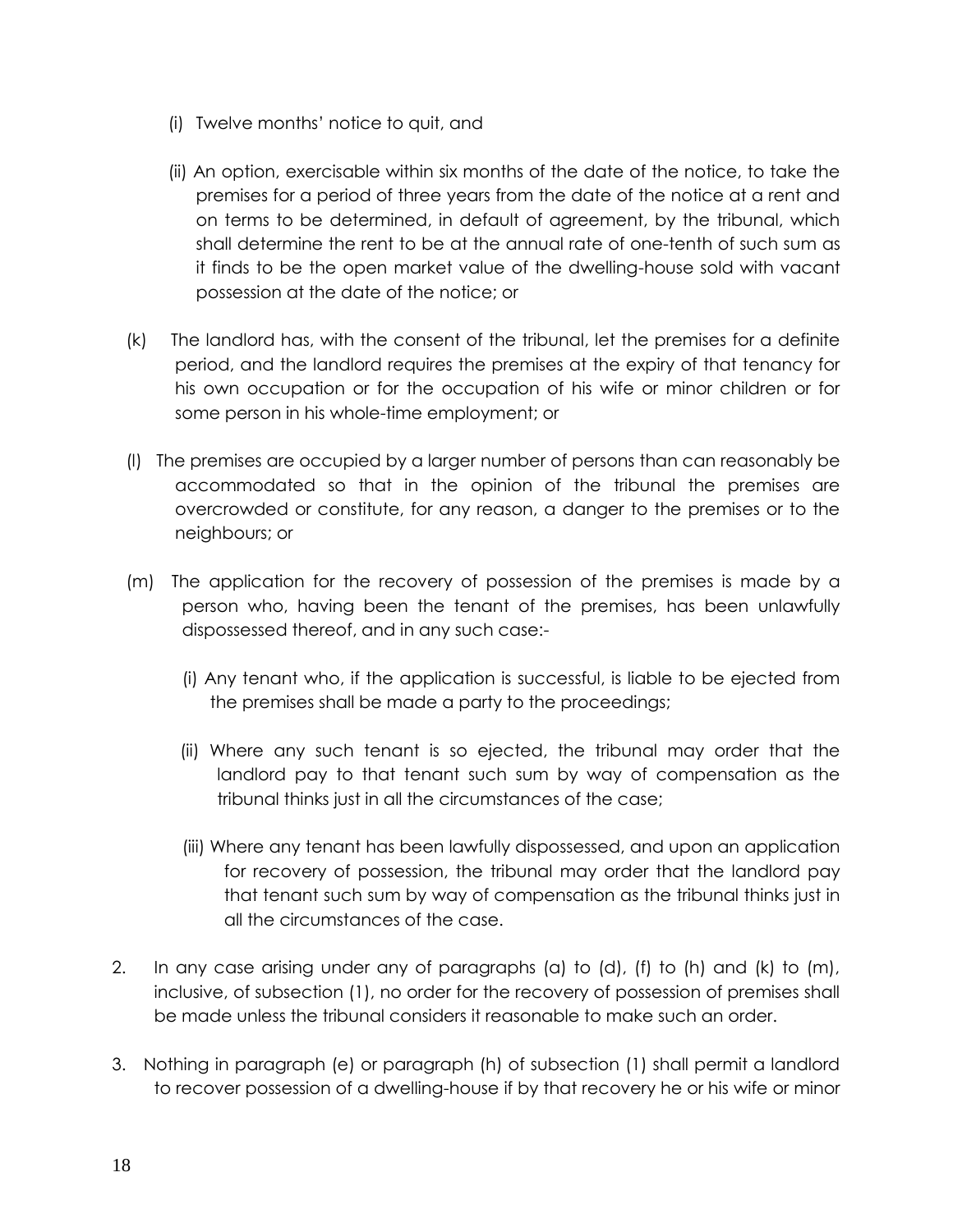children or any person bona fide residing or to reside with him would be in occupation of, or would acquire the right to occupy, more than one place of residence at the same time.

- 4. Where the tribunal makes an order for the recovery of possession of premises or for the ejectment of a tenant therefore subject to conditions it may:-
	- (*a*) Where those conditions are complied with, discharge or rescind the order; or
	- (*b*) Where those conditions are not complied with, on application by notice of motion, make the order absolute.
- 5. An order against a tenant for the recovery of possession of any premises or ejectment there from under the provisions of this section shall not affect the right of any subtenant to whom the premises or any part thereof have been lawfully sublet before proceedings for recovery of possession or ejectment were commenced to retain possession under the provisions of this section, or be in any way operative against any such subtenant.
- 6. Any landlord who, in contravention of the proviso to paragraph (f), (h) or (i) of subsection (1), fails to give a first option to the tenant required to give up possession of the dwelling-house or fails to give up possession of the dwelling-house to the tenant who has accepted the option shall be guilty of an offence and liable to a fine not exceeding two thousand shillings or to imprisonment for a term not exceeding six months, or to both such fine and imprisonment, and in addition the court may:-
	- (a) Order the offender to pay to the tenant concerned compensation for any loss or damage suffered by him in consequence of having been required to give up possession;
	- (b) Order any person to whom the dwelling-house has been let or who is actually occupying it to give up possession thereof within such period as the court may consider reasonable; and
	- (c) Order the offender to reinstate the tenant in the dwelling-house.
- 7. Where a landlord has obtained an order for possession or ejectment under this section, and it is subsequently made to appear to the tribunal that the order was obtained by misrepresentation or the concealment of material facts, the tribunal may order the landlord to pay to the former tenant such sum as appears sufficient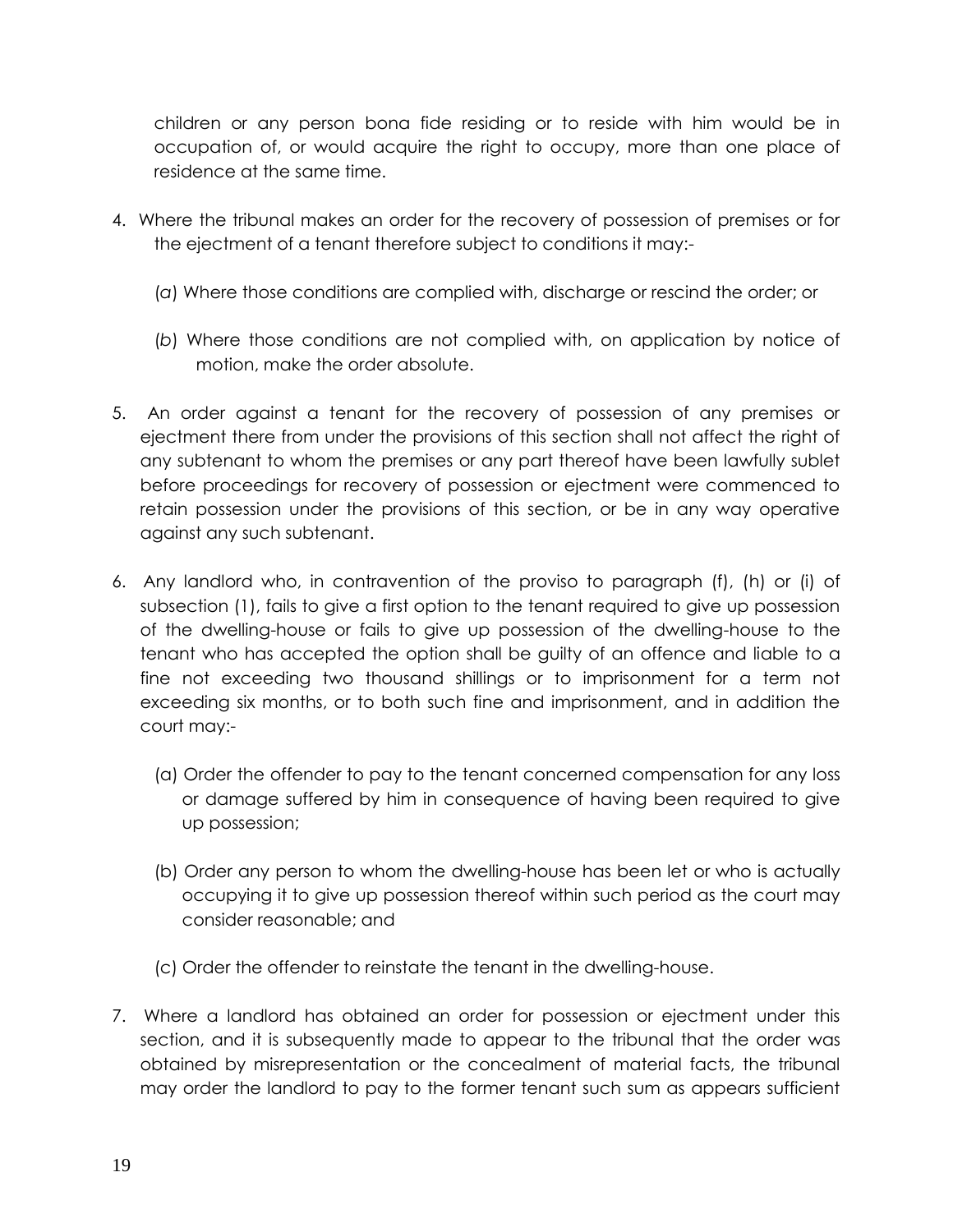as compensation for damage or loss sustained by such tenant as the result of the order; and any landlord who so obtains such an order shall be guilty of an offence and liable to a fine not exceeding four thousand shillings or to imprisonment for a term not exceeding six months, or to both such fine and imprisonment.

8. Any person who contravenes or fails to comply with any order made under subsection (1) or any requirement contained in any such order shall be guilty of an offence and liable to a fine not exceeding two thousand shillings or to imprisonment for a term not exceeding six months, or to both such fine and imprisonment.

We have reproduced the entire section because it is probably the most comprehensive legislation that provides protection against forced evictions in the country. In practice however it has been rendered more or less redundant. There are a number of reasons for this. Major ones include:

- (a) The Act only applies to residential houses where the rent payable is Kshs.2, 500 or below. The Act became operational on  $1^{\text{st}}$  October, 1959 and since then the rent ceiling has remained unchanged.
- (b) Although a number of residents in urban informal settlements may still fall under the Act, corruption and abuse of power by landlords or structure owners have made it almost impossible for tenants to be protected.
- (c) Most evictions in informal settlements are not ordinarily done by so called land lords but by the government because the landlords have no titles.
- (d) The Act envisaged cases of individual evictions and may not be very effective in situations of mass evictions.
- (e) The Act is confined to tenant-landlord relationship and therefore excludes many other cases.
- (f) The Tribunal is only too understaffed to be effective.

## <span id="page-23-0"></span>**2.2.9 Trespass Act Cap 294**

Section 3 provides that

(1) Any person who without reasonable excuse enters, is or remains upon, or erects any structure on, or cultivates or tills, or grazes stock or permits Stock to be on, private land without the consent of the occupier there of shall be guilty of an offence.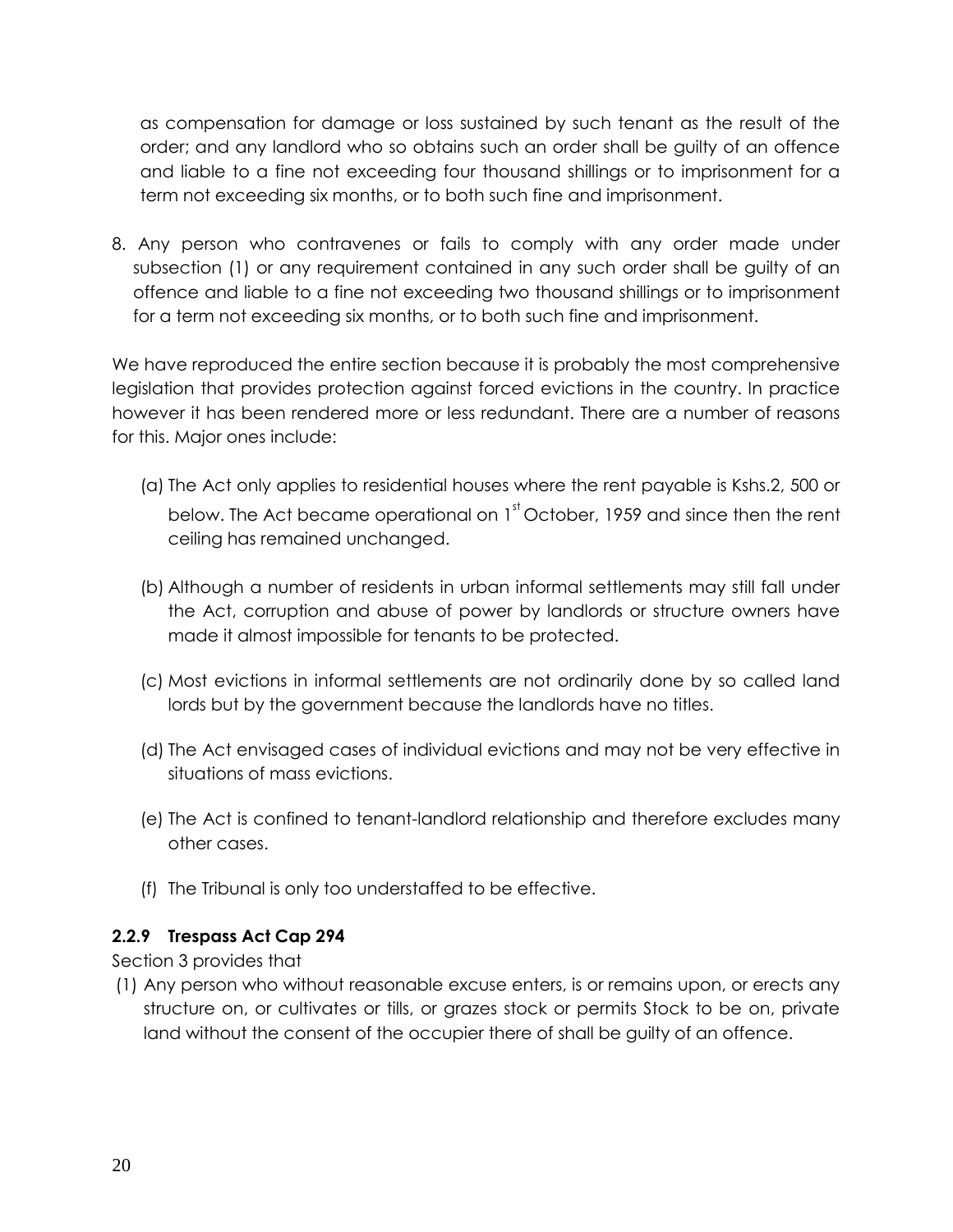(2) Where any person is charged with an offence under subsection (1) the burden of proving that he had reasonable excuse or the consent of the occupier shall lie upon him

Section 9 provides that:

- (1) When any person is seen or found committing, or is reasonably suspected of having committed, an offence under this Act, the occupier of the private land or the owner of the fence, as the case may be, or any police officer, administration police officer or administrative officer, may arrest that person without warrant, if he has reason to believe that, except by arresting him, he may not afterwards be found without undue delay, trouble or expense.
- (2) For the purposes of ascertaining whether an offence under this Act is being committed, a police officer, administration police officer or administrative officer may enter upon any private land without the prior consent of the occupier thereof.

The Act criminalizes what ideally should be a civil matter and has often been misused to carry out evictions. It gives almost unrestricted power to private individuals and police officers. Most of the victims are the poor.

## <span id="page-24-0"></span>**2.2.10 Limitations of Actions Act Cap 22**

Section 7 provides that:

An action may not be brought by any person to recover land after the end of twelve years from the date on which the right of action accrued to him or, if it first accrued to some person through whom he claims, to that person.

The Act implicitly contradicts the Trespass Act because it is premised on the understanding that a registered owner of land should only resort to civil action to recover her/his land from an alleged trespasser. If she/he fails to do so for twelve or more years then she/he loses the right to the land. Unfortunately again, the poor are unlikely to find this law useful because of the complex and expensive legal process in bringing an action for adverse possession.

## **2.2.11 Environmental and Management Coordination Act (1999)**

<span id="page-24-1"></span>**2.1 Pending Laws.**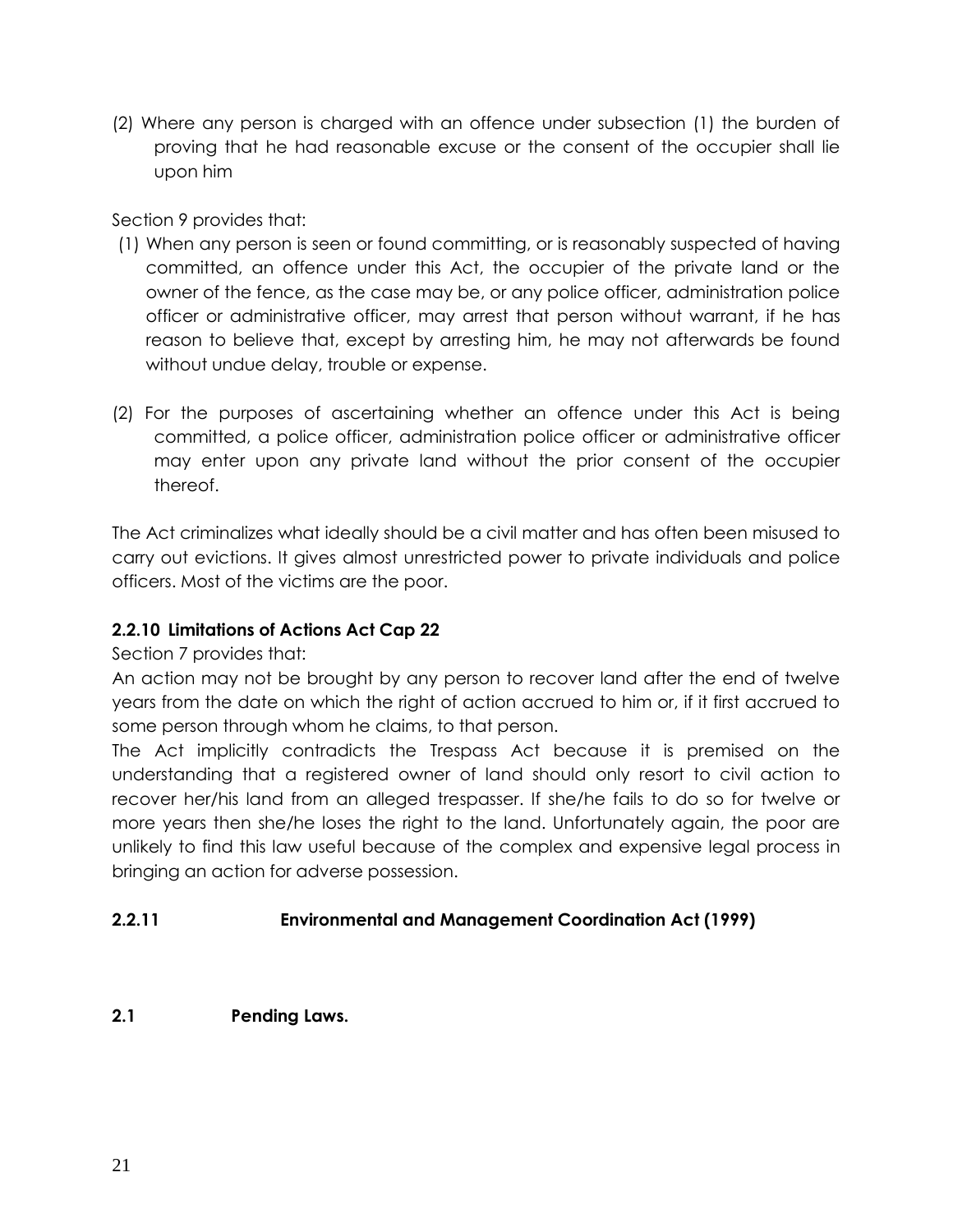## <span id="page-25-1"></span><span id="page-25-0"></span>**2.3.1 The Government Lands (Amendment) Bill, 2001**

This was the most ambitious attempt to come up with legislation on eviction but it was never passed. It defined forced eviction as follows:

*"forced eviction" involves the involuntary removal of persons, families, entities and groups from their homes and communities.*

It provided that:

To provide for the security of tenure for those persons living in the informal settlements, all forced eviction of persons and demolition of structures in the informal settlements as a practice shall be discouraged. Eviction and demolition may be allowed in the informal settlements only under the following situations:-

- (a) When there is a valid court order for eviction and relocation obtained pursuant to the provisions of this Act; or
- (b) When an on-site development project designed to upgrade and rehabilitate an informal settlement is to be implemented by the government for the benefit of the occupying residents of the said informal settlement.
- 1. (a) No person other than the Commissioner of Lands may institute proceedings to obtain an order for the eviction and relocation of a person occupying public land in the informal settlements. Similarly, no person other than the Town Clerk may institute proceedings to obtain an order for the eviction and relocation of a person occupying land held by the local authority in the informal settlements. No person other than the legal titleholder may institute proceedings to obtain an order for the eviction and relocation of a person occupying private land in the informal settlements.
	- (b) In determining whether to grant an order of eviction and relocation, the court must consider the following factors:
		- (i) Whether there is a viable alternative to the proposed eviction and relocation;
		- (ii) The government's proposed use for the land at issue;
		- (iii) The period of time in which the community has occupied the informal settlement;
		- (iv) The circumstances in which the community was initially settled in the informal settlement;
		- (v) The number of persons who live in the informal settlement; and vi) any other relevant issues brought to the attention of the court.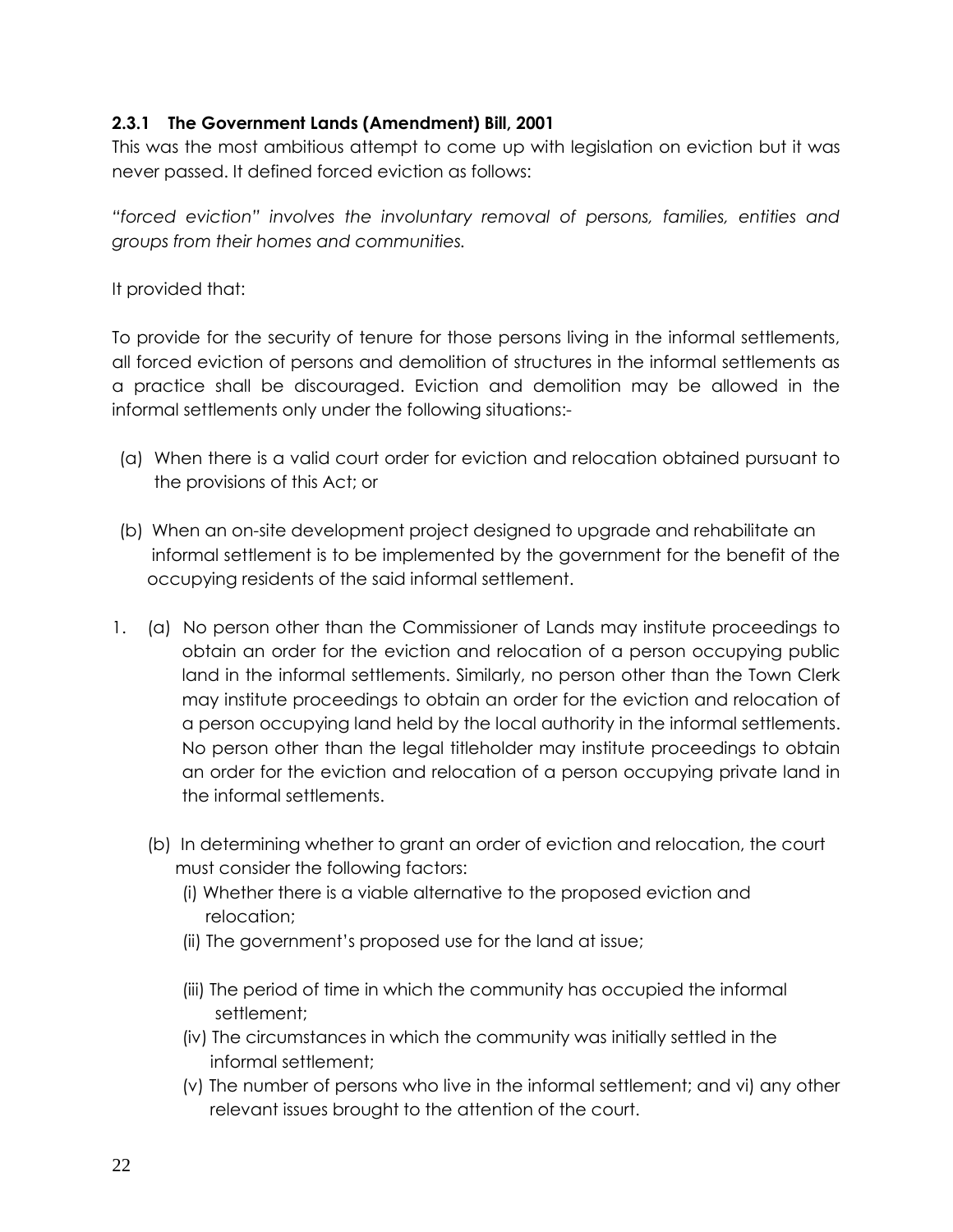- (c) The court shall not grant an order for eviction and relocation unless
	- (i) it is satisfied that greater hardship will be done to the community at large if the persons are not evicted, than will be done to the residents if they are relocated; and
	- (ii) satisfactory arrangements have been made for the relocation of the residents to be affected.
- (d) An order of eviction shall contain therein a provision allowing for the relocation of the affected persons. That relocation shall be undertaken by the local government units, in coordination with the Department of Housing with the assistance of other government agencies within forty-five (45) days of service of final judgment by the court.
- (e) The affected persons shall be provided with relocation or resettlement sites with basic services and facilities and access to employment and livelihood opportunities sufficient to meet the basic needs of affected families.
- (f) Prior to relocation or resettlement, adequate consultations on the matter of resettlement shall be undertaken with the duly designated representatives of the families to be resettled and the affected communities in the areas where they are to be relocated.
- (g) The Department of Housing and local government units shall jointly promulgate the necessary rules and regulations to carry out the above provision.
- 2. In the event that the government undertakes an on-site development project with the aim of upgrading and rehabilitating a blighted area of an informal settlement, the government must proceed in a way that minimizes displacement of persons occupying structures therein. To the extent displacement cannot be avoided, those persons to be affected should not be rendered homeless but shall be relocated according to the provisions of Section 2 of this Act.

Moreover, before proceeding with any on-site development project that will foreseeable displace residents therein, the following are mandatory:

(a) When a development project will displace persons whose structures are located on government land, the Commissioner of Lands shall serve written notice of the development project and the identity of those structures which will be demolished on that person or persons to be affected either personally or by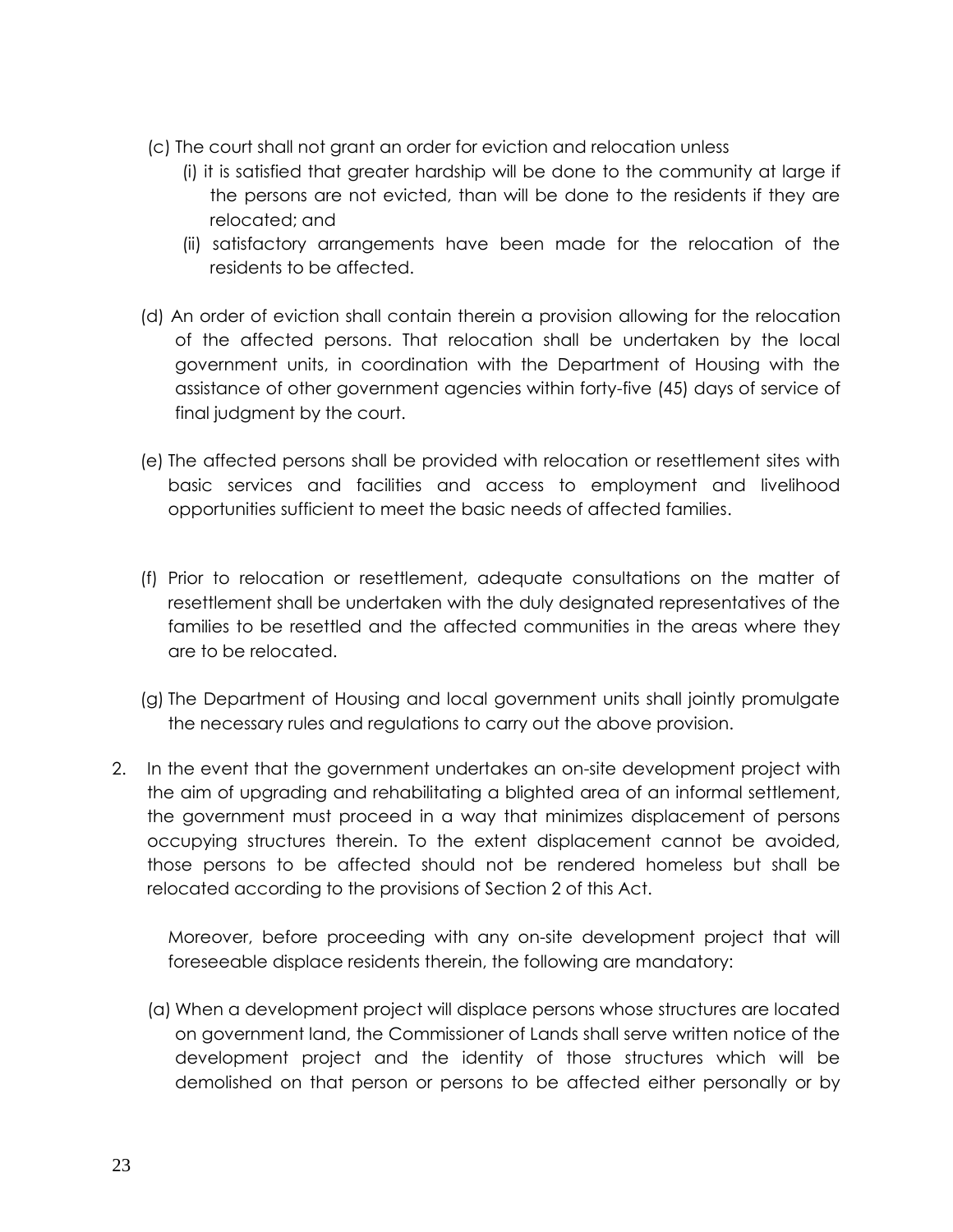leaving it for him at his last known address at least ninety (90) days prior to the date of the demolition.

- (b) When the development project will displace persons whose structures are located on land held by local authorities, the Town Clerk shall serve written notice of the development project and the identity of those structures which will be demolished on that person or persons to be affected either personally or by leaving it for him at his last known address at least ninety (90) days prior to the date of eviction.
- (c) Further notice of the demolitions shall also be published by affixing a copy in the District Commission, District Officer and area Chief's offices and in some public or conspicuous place or situation in the area concerned such as the area school, church, mosque and meeting hall, and, where it is deemed necessary, by publishing it in the Gazette.
- (d) Such publication or affixing shall be deemed good and sufficient publication and notice to all persons concerned. Any person who, without lawful cause or excuse, tears, defaces, alters, injures or removes any notice so affixed shall be guilty of an offence and liable to a fine not exceeding 1,000 shillings.
- (e) When notice of the development project and demolition in the informal settlement sector is given under this Act, any affected person who is dissatisfied with the proposed demolition of his structure, he may within thirty days after being notified of the demolition appeal in writing to the Commissioner of Lands or Town Clerk who shall hear and determine the appeal and shall notify the resident in writing of its decision.
- (f) The Minister of Lands may make regulations to provide for the practice and procedure to be followed in respect of appeals under this section.
- (g) Any party to an appeal to the Commissioner of Lands or Town Clerk who is dissatisfied with the decision of that office may appeal to the Resident's Magistrate's Court. Any party to an appeal to the Resident Magistrate's Court who is dissatisfied with the decision may appeal to the High Court whose decision is final.
- 3. In the execution of any eviction or demolition of persons or structures situated in the informal settlement sector, the following shall be mandatory:
	- (a) When the eviction is to take place on government land, the Commissioner of Lands shall serve written notice of the eviction on the person to whom it is to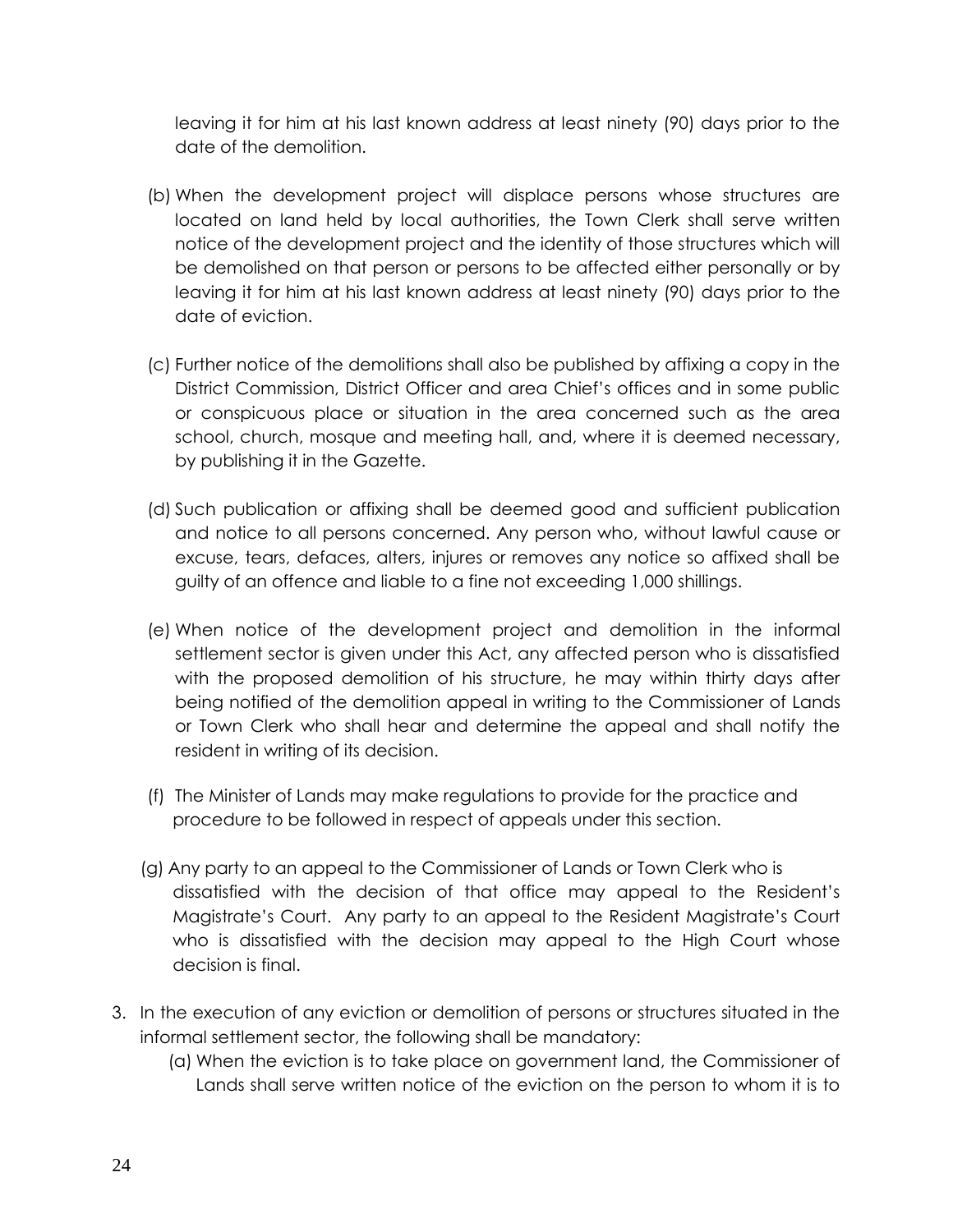be given either personally or by leaving it for him at his last known address at least ninety (90) days prior to the date of eviction.

- (b) When the eviction is take place on City Council Land, the Town Clerk shall serve written notice of the eviction on the person to whom it is to be given either personally or by leaving it for him at his last known address at least ninety (90) days prior to the date of eviction.
- (c) Notice of the evictions shall also be published by affixing a copy in the District Commission, District Officer and area Chief's offices and in some public or conspicuous place or situation in the area concerned such as the area school, church, mosque and meeting hall, and, where it is deemed necessary, by publishing it in the Gazette.
- (d) Such publication or affixing shall be deemed good and sufficient publication and notice to all persons concerned. Any person who, without lawful cause or excuse, tears, defaces, alters, injures or removes any notice so affixed shall be guilty of an offence and liable to a fine not exceeding 1,000 shillings.
- (e) Local government officials or their representatives must be present during the eviction or demolition and properly identified at all times.
- (f) No eviction or demolition shall take place between sunset and sunrise or on any Sunday.
- (g) No use of heavy equipment shall be allowed for demolition except for structures that are permanent and of concrete materials.
- 4. There shall be a moratorium on the eviction of all persons and demolition of structures situated therein for a period of three (3) years from the affective date of this Act; or until the Constitution of Kenya is amended to provide for the security of tenure for the urban poor and marginalized living in the informal settlement sector or whichever comes sooner.

The moratorium shall not apply to those persons who have constructed their structures after the effective date of this Act or for cases enumerated in this Act.

5. Any person who violates any provision of Section 1 herein shall be imposed the penalty of not more and three (3) years of imprisonment or a fine not less than 50,000 Kenyan shillings, but not more than 100,000 Kenyan shillings or both at the discretion of the court.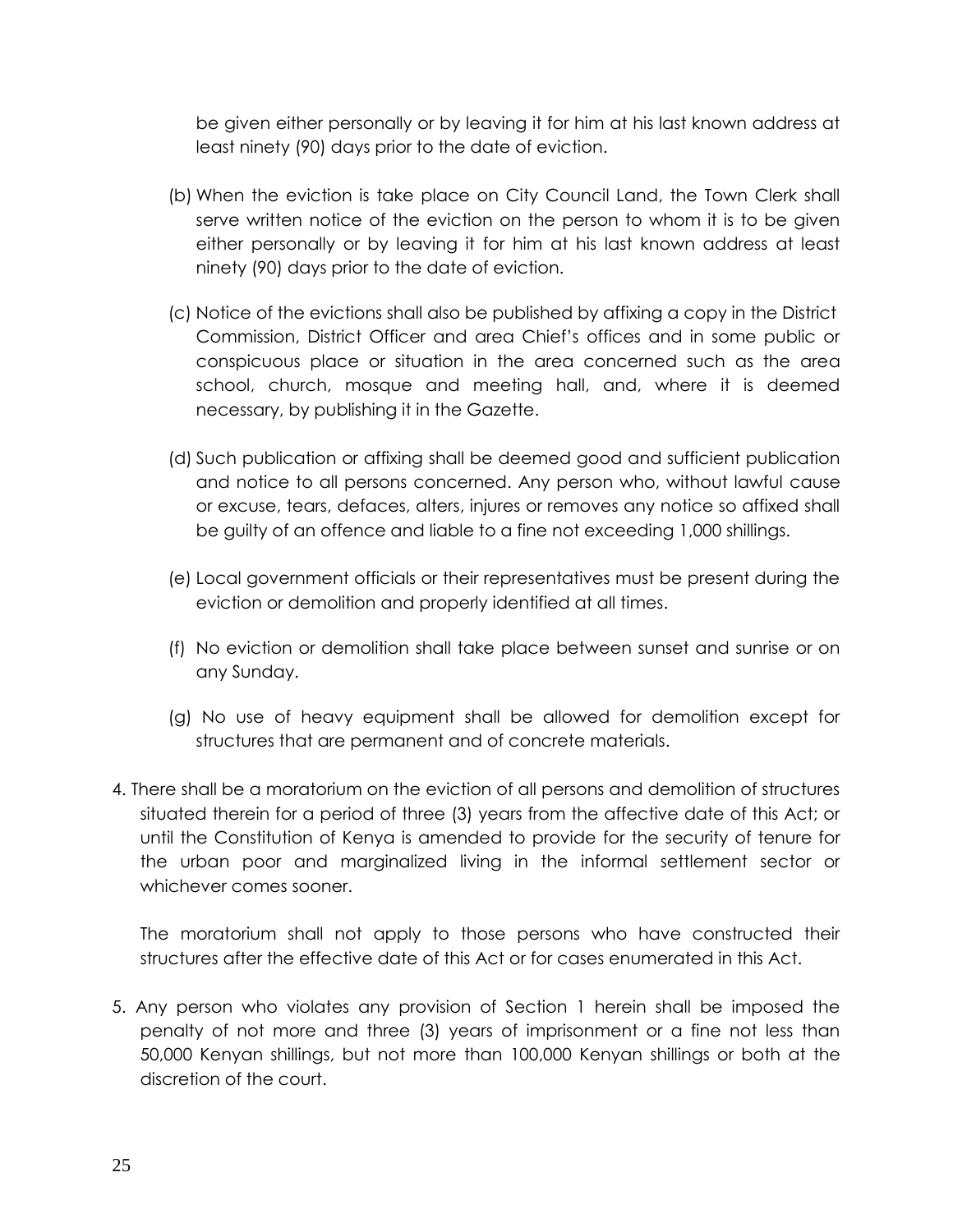Provided, that if the offender is a corporation, partnership, (limited or otherwise), or association, the penalty shall be imposed on the officer or officers of the said corporation, partnership, association who caused the violation.

6. All persons subjected to any eviction not in full accordance with the Act, shall be entitled to restitution and/or compensation for any losses of land, personal, real or other property or goods. The absence of legal title to land by affected person shall not be a bar to compensation.

 Compensation can include land and access to common property resources and shall not be limited to cash payments.

7. Any person or persons who claim that any of the provisions herein have been violated with respect to himself, shall apply to the High Court in its original jurisdiction and notwithstanding the provisions of the Government Proceedings Act, the Court shall have the power to issue orders of injunction which it deems appropriate.

Complaints of violations of these regulations against state, administrative or local government executives and officers shall be filed and prepared in accordance with section.

The Bill also included complaints mechanism against t subordinate officials including but not limited to chiefs, sub-chiefs, employees, agents and others acting for or on behalf of state, administrative or local government officials.

It would been a positive step in addressing the issue of evictions even though its major was that that it narrowly assumed that all evictions occur only in informal settlements alone and that all evictions are always done by the government or its officials. It was however never tabled in Parliament.

## <span id="page-29-0"></span>**2.2 Some Emerging Practices**

There are currently some emerging practices that are not anchored in policy or legislation but which provide some lessons.

## <span id="page-29-1"></span>**2.4.1 The Mau Forest case**

The Mau relocation was preceded by the formation of a Task Force whose main mandate was to inquire into the nature and circumstances of the settlements in the forest. The Task Force made recommendations that have informed the formation and work of the Interim Coordinating Secretariat within the Office of the Prime Minister whose main mandate is to coordinate the implementation of the recommendations on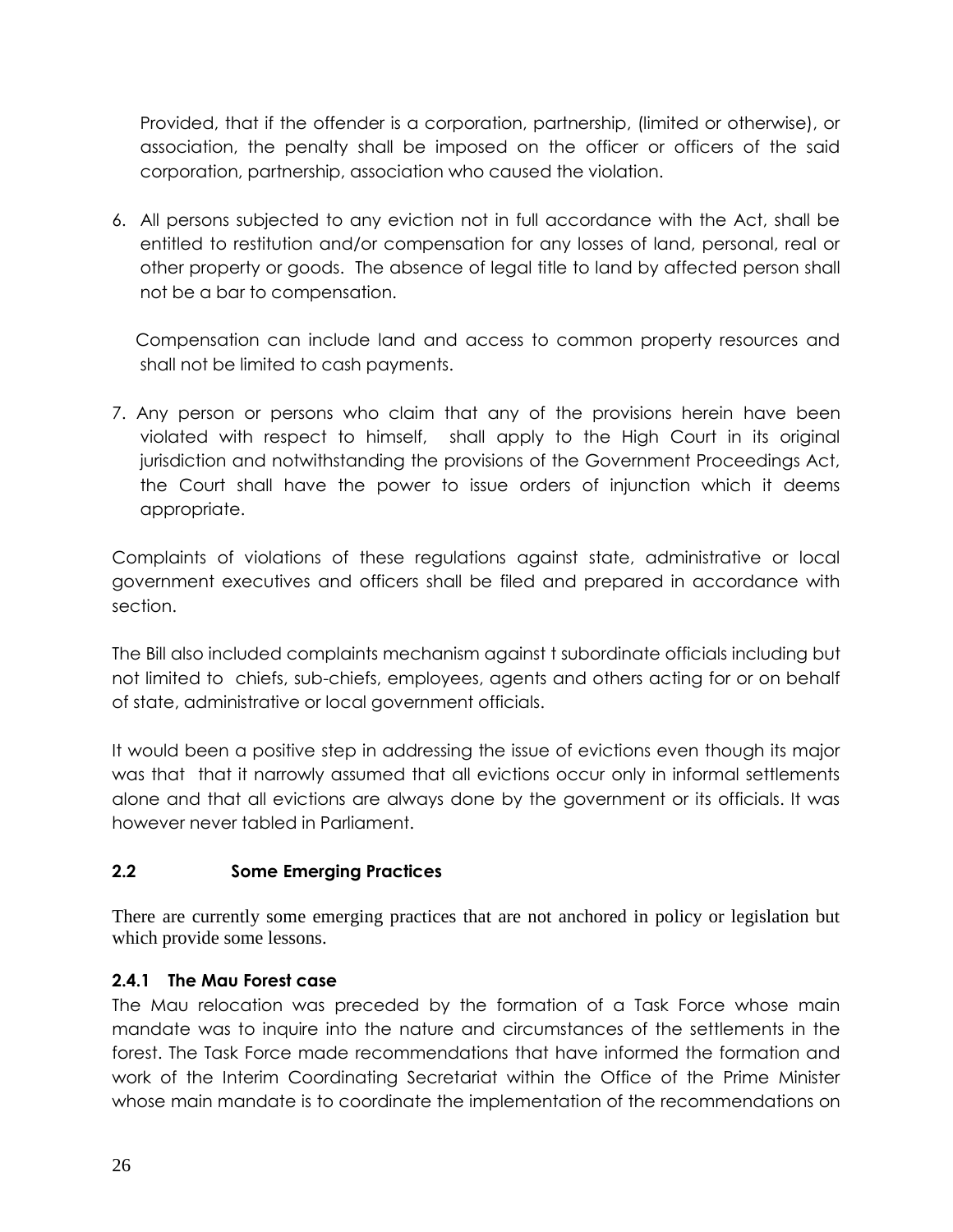the rehabilitation and conservation of the Mau Forests Complex. In the longer term, a Mau Forests Complex Authority will be established to coordinate and oversee the management of the Mau Forests Complex. The Authority will be guided by a Board of Directors which will comprise representatives of the main stakeholders.

# <span id="page-30-0"></span>**2.4.2 Railway Relocation Action Plan**

The Plan is meant to guide the relocation of those staying on the railway reserve land. The Project is supported with funding from the World Bank. Under the World Bank Operational Policy 4.12, every resettlement plan or policy framework must include measures that ensure that displaced persons are informed about their options and rights pertaining to resettlement and must be consulted, offered choices, and provided with technical and economically feasible resettlement alternatives. It is expected that these requirements will be strictly adhered to during the railway resettlement programme.

## <span id="page-30-1"></span>**3.0 Towards a Solution: Eviction Guidelines**

In spite of past Government attempts in law and policy to address the issue of evictions, these initiatives were not comprehensive or adequate to resolve cases of forced evictions. It is as a result of this that the Government through the National Land Policy committed itself to establish an appropriate legal framework for eviction based on internationally acceptable guidelines.

# <span id="page-30-2"></span>**3.1 Forced Eviction concerns**

In developing these guidelines the following concerns should be addressed:-

# <span id="page-30-3"></span>**3.1.1 Land Tenure**

Generally there has been a focus on the provision of individual land titles. Individual land titling delivers tenure security but it does so at great human and financial cost. In Kenya, with the rolling out of titles for a hundred years, only 15 percent coverage of the national land surface has been achieved. This suggests that a range of different types of tenures have to be introduced. This will ehance the delivery of security of tenure especially for urban and rural poor. Examples of these tenure types include occupancy rights, anti-eviction rights, adverse possession, unregistered leases and rentals.

# <span id="page-30-4"></span>**3.1.2 Land Administration**

These systems are vital as it is not possible to supply land rights and security of tenure without an appropriate technical and institutional (governance) system to underpin these rights, such as land records, administrative procedures, and appropriately decentralised delegation of functions. Conventional land registration (titling) systems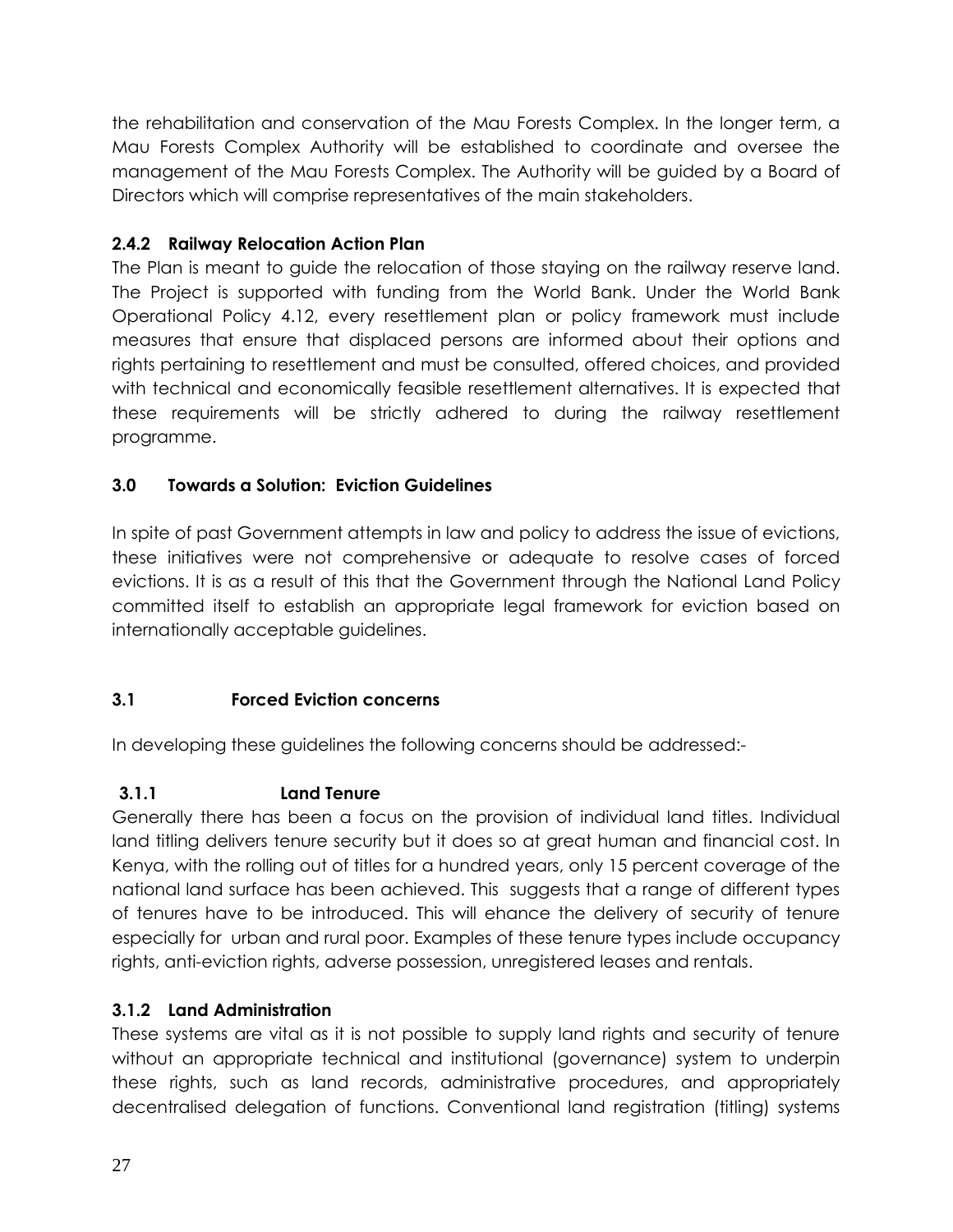are highly centralised, expensive, rely on scarce professionals, and are based in major towns. This means that those living outside major urban areas especially the poor and the illiterate cannot easily use or access the conventional systems.

## <span id="page-31-0"></span>**3.1.3 Strategic Planning**

The systems of managing and planning development have not changed significantly after independence to fit with the Kenyan urbanisation and settlement patterns. Strategic planning approaches have to be strengthened and ensure that development control and land use management is sustainable. Country-wide and affordable planning approaches and standards, including plot sizes and service standards need to be developed and enforced.

## <span id="page-31-1"></span>**3.4.4 Decentralization and Improved Local Governance Capacity**

In the past, the role of vulnerable groups in decision making and local governance has not been fully incorporated in the existing decentralized frameworks. In lieu of the above, the county govenments under the new constitutional dispensation shall be required to adequately devolve resources, authority and qualified manpower. Transparency and participation of communities in development decisions shall be upheld.

## <span id="page-31-2"></span>**3.4.5 Planning and Social Amenities Standards**

Most towns/settlements still depend on planning and social amenities standards that are not responsive to the challenges of urbanization and contemprory development trends. There is need to ensure that the physical planning standards addresses the social amenity needs of informal and slum settlements.

### <span id="page-31-3"></span>**3.4.6 Financing Mechanisms**

In most cases it is necessary to own a registered land title to be able to obtain a mortgage or housing loan from a commercial bank. Institutional strengthening of the financial sector is required accompanied by supportive legal instruments and pro-poor foreclosure laws.

## <span id="page-31-4"></span>**3.4.7 Building Standards and Housing Delivery**

Most towns still have colonial building standards appropriate for middle class housing, yet the majority of the population is low income and poor. The Habitat Agenda encourages governments to create a framework that facilitates housing delivery by the involvement of all stakeholders particularly the private sector (including informal sector), in partnership with the public sector. Housing co-operatives remain under-developed despite their proven ability to cater for low income groups in other parts of the world accompanied by the capacity to promote services for all to justify the taxes.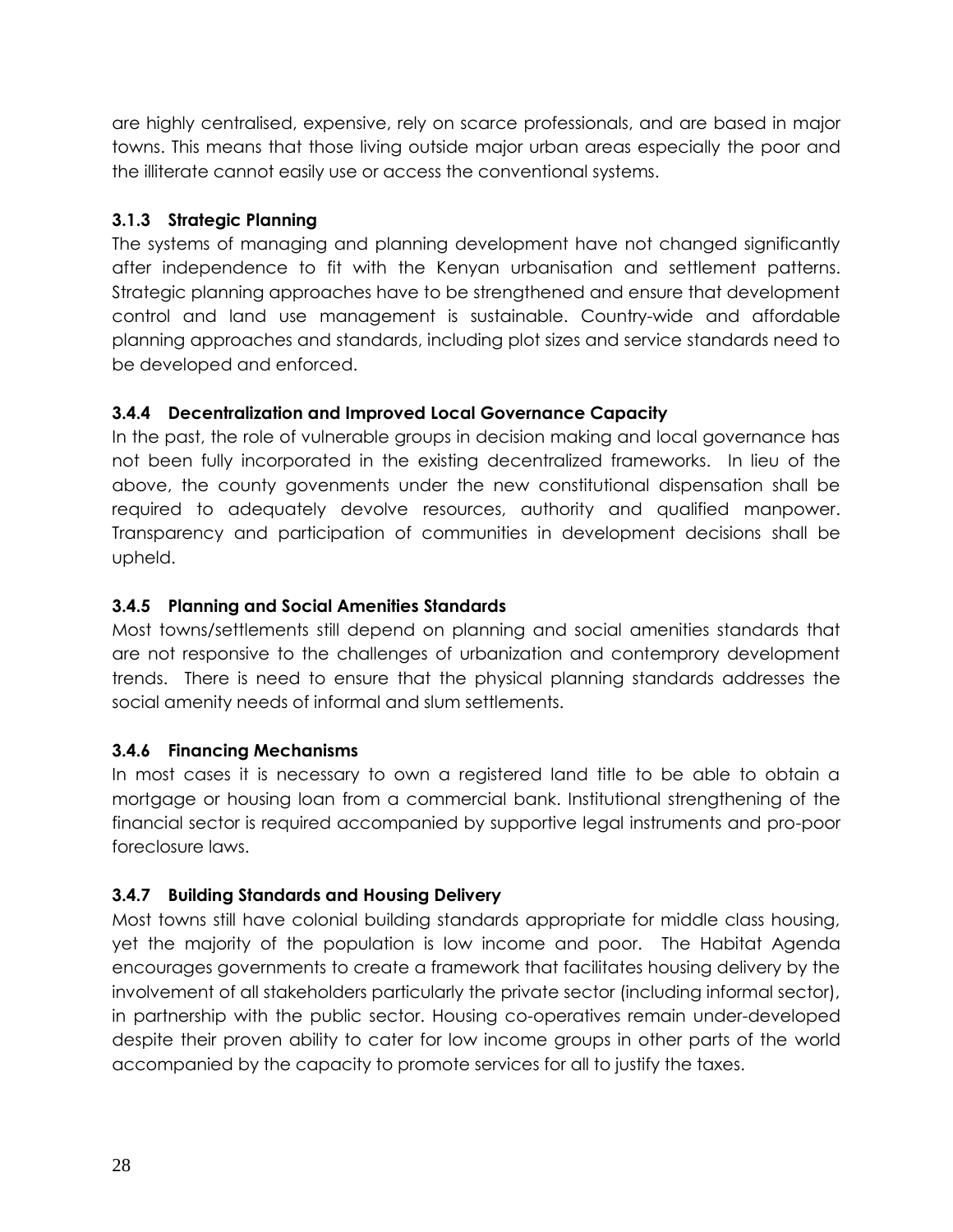There is need to ensure the draft Building Code and regulations addresses the needs of low income and poor.

## <span id="page-32-0"></span>**3.4.8 Land Tax**

In Kenya, land tax uses the land registration (cadastral) system as the information system to indicate who should be paying taxes. If the majority of the population is living outside the land titling system then a county or municipality cannot increase its tax, or tax the rich who are not living in the formal system. Appropriate approaches to tax parcels, tax records and tax procedures have to be developed.

The underlining principle in dealing with the challenge of slum settlements is that emphasis should be given to a pre-emptive approach that is directed to guiding and facilitating orderly urban and housing development. As much as possible forced eviction of a segment of the population who mostly have no place to go and have been trying to survive with no other alternative housing and income generating facilities needs to be avoided. While evictions may sometimes be necessary, they should be a last resort.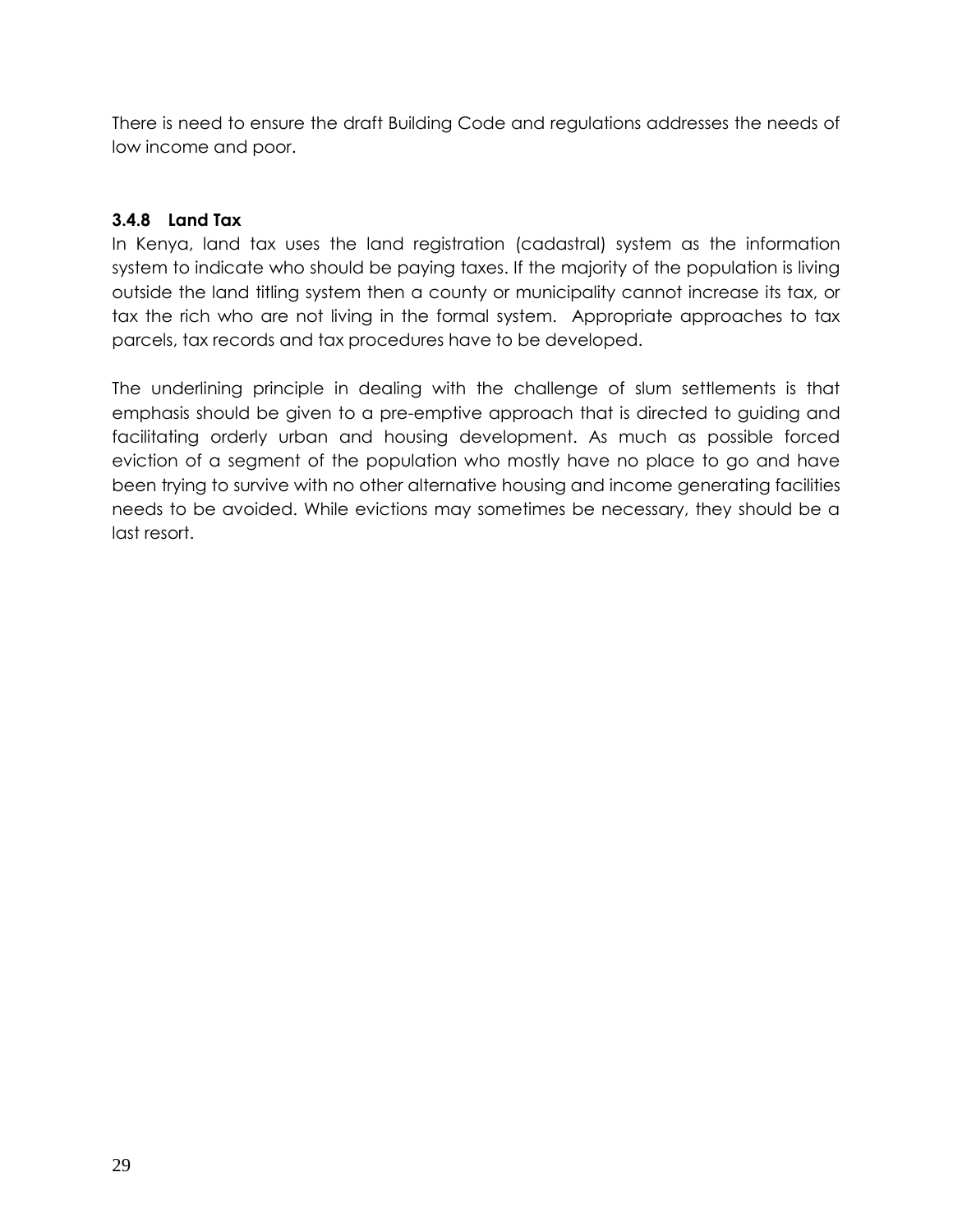## <span id="page-33-0"></span>**4.0 Evictions and Resettlement Guidelines**

#### **4.1 Introduction**

#### <span id="page-33-1"></span>**4.1.1 Definitions**

"Consent" means the express or tacit consent, whether in writing or otherwise, of the owner or person in charge to the occupation by the occupier of the land in question;

"Consultation" refers to the process whereby the affected persons, on their own or through their organizations, are provided an opportunity to be heard and to participate in the decision-making process on matters involving the protection and promotion of their legitimate collective interests, which shall include appropriate documentation and feedback mechanisms;

"court" means the High Court or the magistrate's court in whose area of jurisdiction the land in question is situated;

"forced evictions" or "arbitrary evictions" refer to the permanent or temporary removal against their will of individuals, families and /or communities from their home and/or land which they occupy, without the provision, and access to, appropriate forms of legal or other protection as outlined the draft Eviction and Resettlement (hereinafter referred to as "The Guidelines").

"land" includes a portion of land and housing;

"Professional squatters" refers to individuals or groups who occupy lands without the express or tacit consent of the landowner or person in charge and who have sufficient income to purchase or lease land. The term shall also apply to persons who have been previously awarded home lots or housing units by the Government but who sold, leased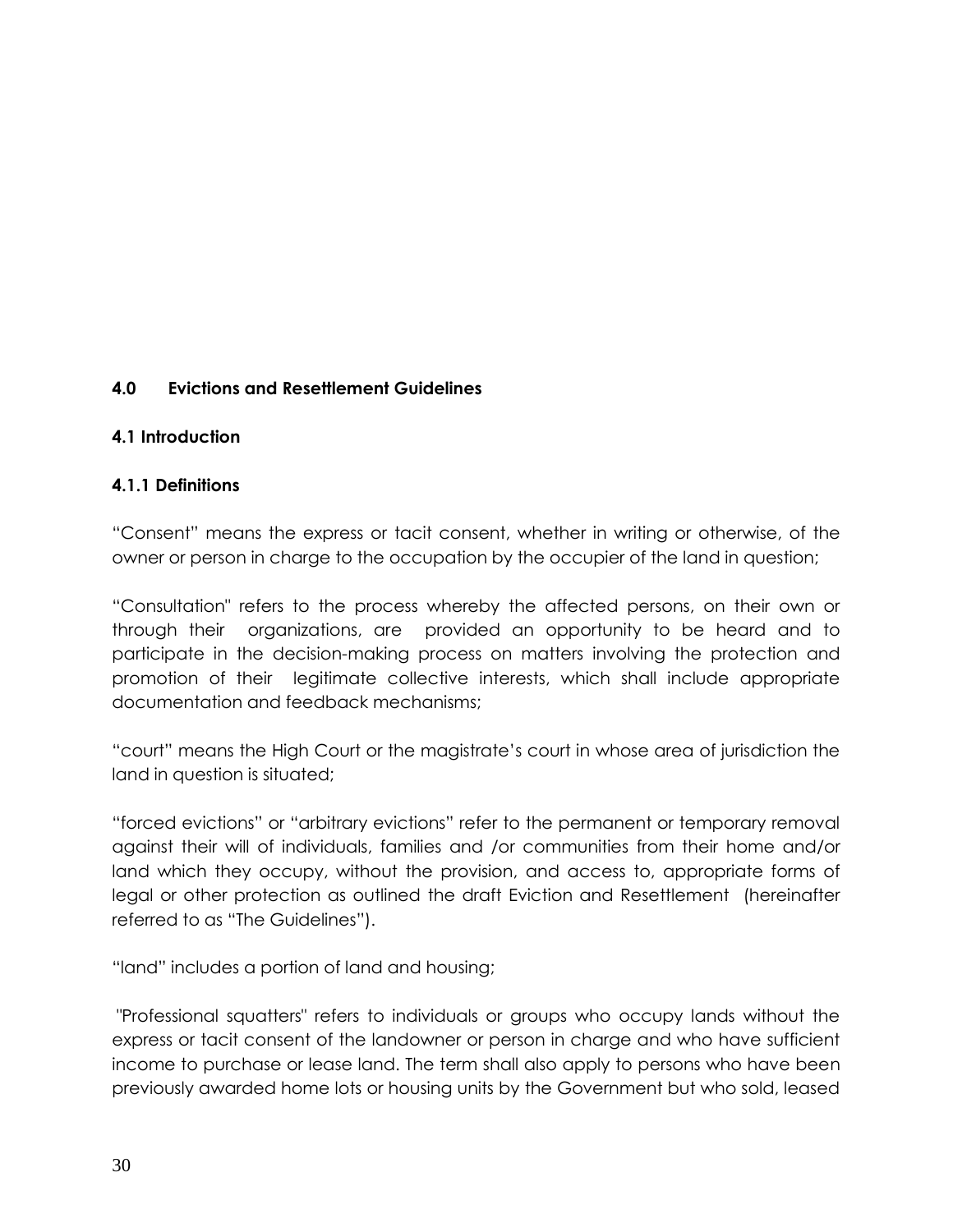or transferred the same to settle illegally in the same place or in another area, and *nonbona fide* occupants and intruders of lands reserved for other purposes. The term shall not apply to individuals or groups who simply rent land and housing from professional squatters or squatting syndicates

## <span id="page-34-0"></span>**4.2 Application of the Guidelines**

These guidelines apply in respect of all land and all occupiers of land throughout the country but shall not apply to professional squatters.

## <span id="page-34-1"></span>**4.3 Forced evictions constitute human rights violations**

Forced evictions constitute *prima facie* violations of a wide range of internationally recognised human rights. The prohibition on forced evictions does not, however, apply to evictions carried out by force in accordance with the law and in conformity with the provisions of the International Covenants on Human Rights.

No one may be evicted from their home, or have their home demolished without following the procedures laid down the guidelines or without a court order after considering all the relevant circumstances. No legislation may permit arbitrary evictions.

## <span id="page-34-2"></span>**4.5. Associated human rights violations**

The Government and or any other person or agency that is carrying evictions shall ensure that such eviction does not violate other human rights, such as confiscation or destruction of productive land, the destruction of property, schools, health care, water and sanitation facilities and cultural property and the dislocation of social networks and where they may occur they must comply with the provisions of these Guidelines.

## <span id="page-34-3"></span>**4.6 General Obligations**

## <span id="page-34-4"></span>**4.6.1 The Government's obligations**

The Government shall take all appropriate steps to prohibit, prevent and provide remedies in all cases of forced evictions whether carried out or threatened by State or non-State actors.

The aforementioned obligations of the Government with respect to forced evictions shall not relieve other entities from their obligations in this regard.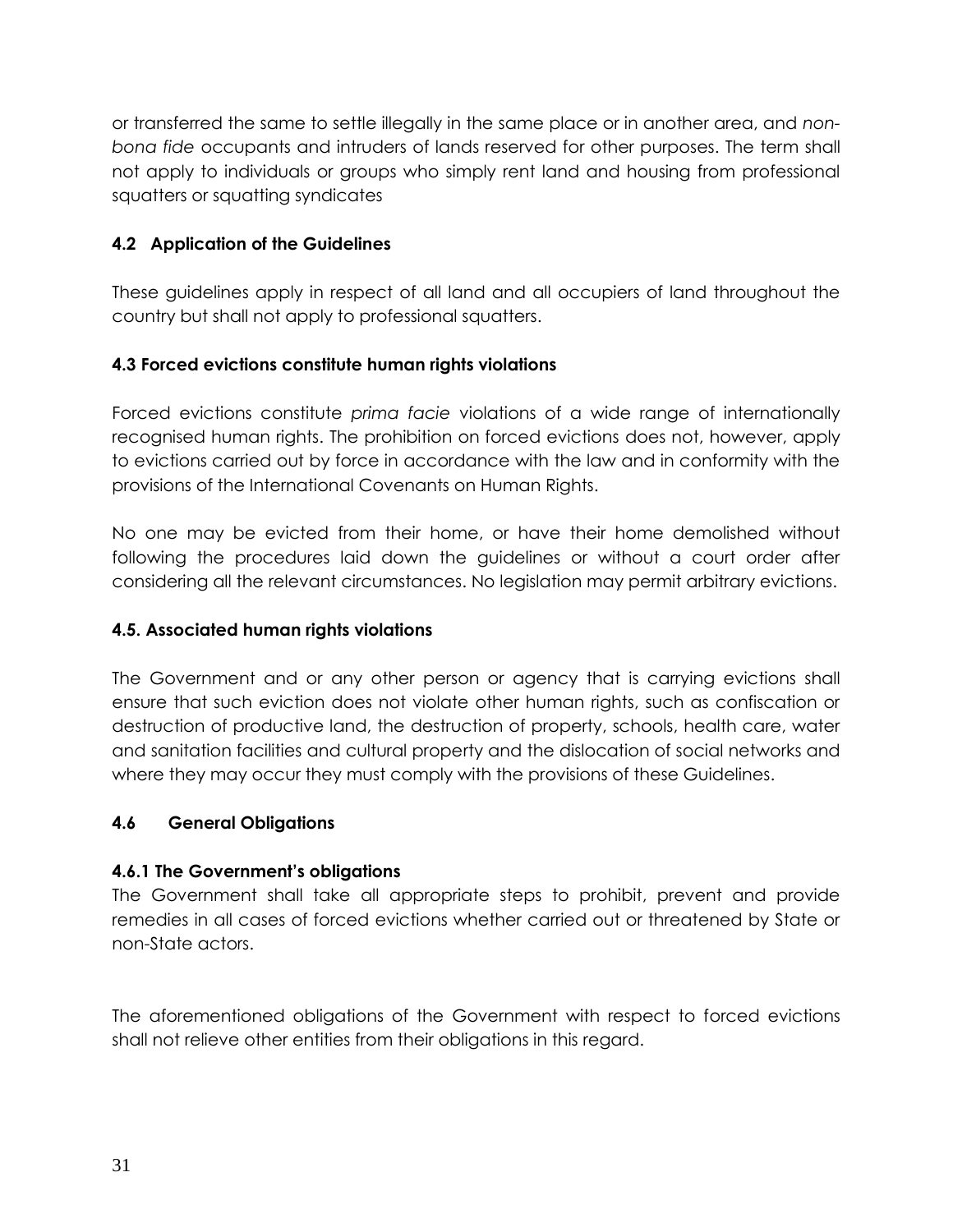### <span id="page-35-0"></span>**4.6.2 Prohibition of forced evictions**

The Government shall take all necessary steps to legally prohibit forced evictions.

The Government shall apply all appropriate civil and/or criminal penalties against any person or entity whether public or private, who carries out a forced eviction in breach of the law.

### <span id="page-35-1"></span>**4.6.3 Non-discrimination and equality**

The Government shall ensure that protections against forced evictions, the right to secure tenure and the right to adequate housing shall be guaranteed without discrimination of any kind as to race, colour, sex, language, religion, political or other opinion, national or social origin, property, birth or other status.

The Government shall guarantee the equal right of women and men to the enjoyment of the rights articulated within the present Guidelines.

The Government shall take special action to provide sufficient protection to vulnerable groups such as women, people living HIV/AIDS, children, and people with disabilities, the sick and the elderly.

### <span id="page-35-2"></span>**4.6.4 Prevention of forced evictions**

The Government shall secure, by all appropriate means including the provision of security of tenure, the maximum degree of effective protection against the practice of forced evictions for all persons.

### <span id="page-35-3"></span>**4.6.5 Monitoring Evaluation and Follow-up**

The Government shall actively monitor and carry out quantitative and qualitative evaluations to determine the number, type and long-term consequences of evictions, including forced eviction , that occur within their jurisdiction and territory of effective control. Monitoring reports and findings should be made available to the public and concerned international parties in order to promote the development of best practices and problem- solving experiences based on lessons learned.

The Government shall entrust an independent national body such as the Kenya National Human Rights Commission, to monitor and investigate forced evictions and State compliance with these guidelines and international human rights law.

Regular governmental presentations at international forums on economic, social and cultural rights be used as an evaluation and monitoring tool for the Eviction and Resettlement Guidelines.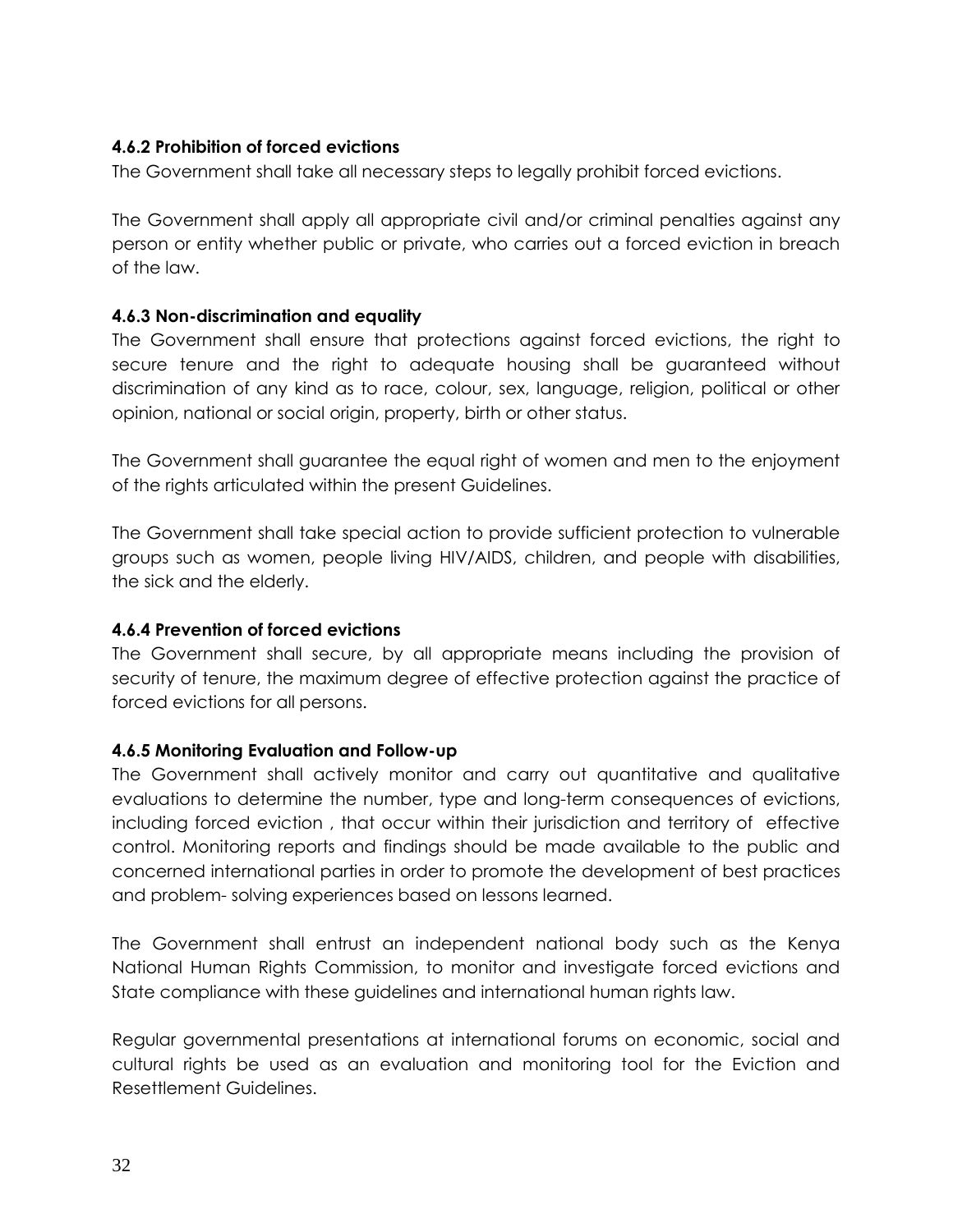## <span id="page-36-0"></span>**4.7 Prevention of Forced Evictions**

## <span id="page-36-1"></span>**4.7.1 Right to housing and adequate standard of living**

The Government shall enact legislation providing for the right to adequate housing which include the right to secure legal tenure, the right to access to essential services and the right to affordable, habitable, physically accessible, appropriately located and culturally appropriate housing.

The Government shall take all steps within its maximum available resources to ensure that everyone enjoys their right to adequate housing and to an adequate standard of living in order to decrease their vulnerability to being forcibly evicted.

## <span id="page-36-2"></span>**4.7.2 Right to secure tenure**

The Government shall enact and enforce legislation guaranteeing universal security of tenure. Regardless of the type of tenure conferred - for example rental (public and private) accommodation, cooperative housing, lease, owner-occupation, emergency housing and informal settlements, including occupation of land or property - residents should be adequately protected against forced evicasssation.

## <span id="page-36-3"></span>**4.7.3 Review of legislation**

The Government shall carry out a comprehensive review of all relevant national legislation with a view to ensuring the compatibility of such legislation with the norms contained in the present Guidelines and other relevant international human rights provision.

The Government shall repeal, amend and/or enact national legislation as necessary to bring national legislation into compliance with the aforementioned standards.

## <span id="page-36-4"></span>**4.7.4 Legislative framework on forced evictions**

The Government shall adopt appropriate legislation and policies to ensure the effective protection of individuals, groups and communities from forced eviction. Such legislation should include measures which: (a) conform to these Guidelines and international human rights law, and (b) are designed to control strictly the circumstances under which evictions may be carried out. Such legislation must also apply to all agents acting under the authority of the Government or who are accountable to it and non state actors.

## <span id="page-36-5"></span>**4.7.5 Abolition of existing forced eviction plans**

The Government shall take immediate steps to ensure that all existing plans involving forced evictions are eliminated.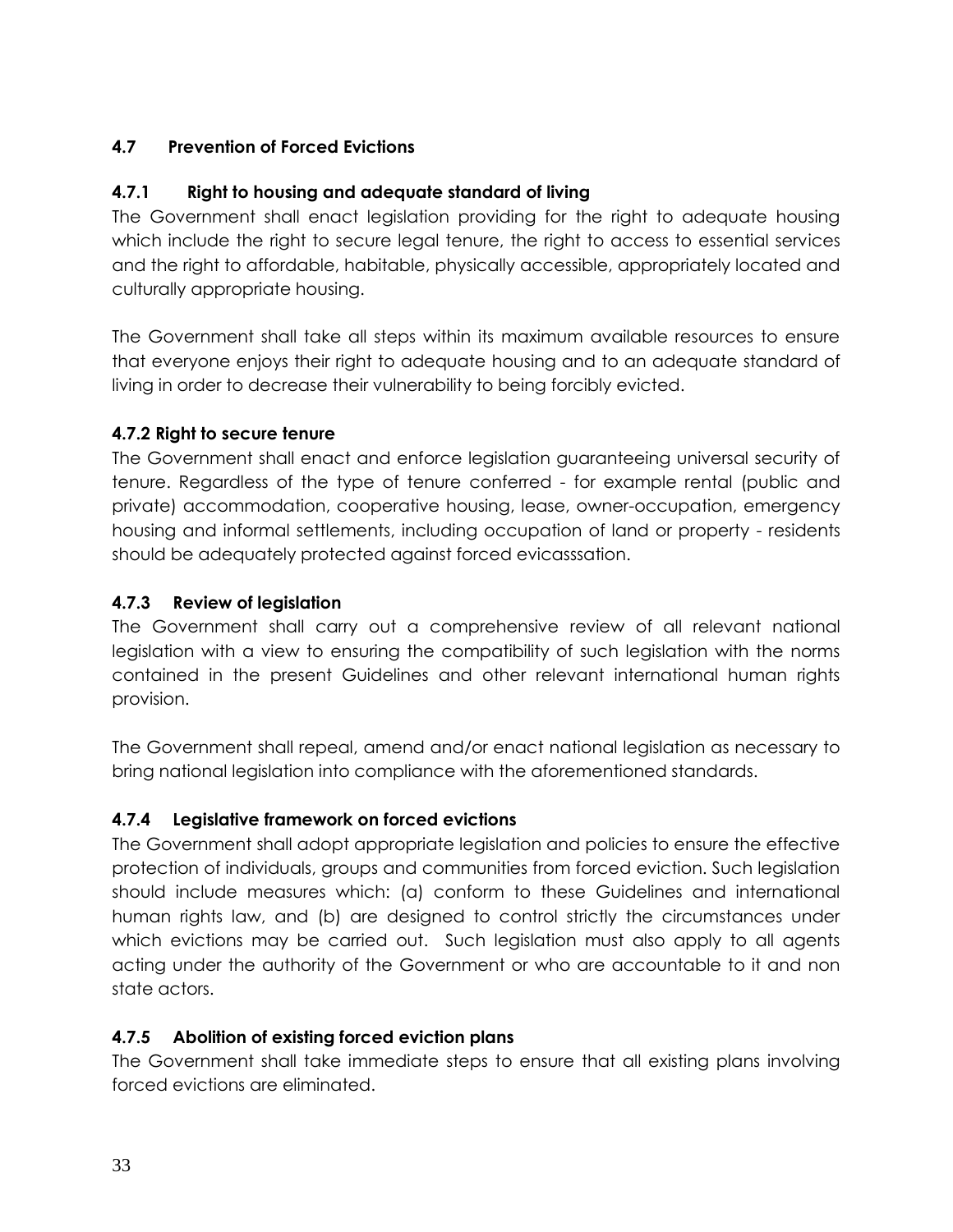The Government shall place a moratorium on all evictions until a proper legislative and institutional framework is in place to prevent and remedy forced evictions.

## <span id="page-37-0"></span>**4.7.6 Non-retrogressive measures**

The Government shall refrain from introducing any retrogressive measures with respect to *de jure* or *de facto* protection against forced evictions. This includes measures that negatively and unreasonably impact upon a person's ability to earn or attain an adequate income sufficient to ensure the satisfaction of basic needs.

The Government shall, especially where prices and income levels are determined by other actors, take all steps to ensure that these actors respect human rights, including the right to an adequate income, social security, adequate housing and the right to an adequate standard of living.

## <span id="page-37-1"></span>**4.7.7 Development-based displacement**

The Government shall ensure that and environmental and eviction impact assessments are carried out prior to the initiation of any project which could result in developmentbased displacement, with a view to fully securing the human rights of all potentially affected persons, groups and communities.

## <span id="page-37-2"></span>**4.7.8 Market-based displacement**

The Government shall review the operation and regulation of the housing and tenancy markets to ensure that market forces do not increase the vulnerability of low-income and other marginalised and vulnerable groups to eviction.

The Government shall in cases where the price of land and housing that is owned or occupied by such groups significantly increases, ensure there is sufficient protection against physical or economic pressures for residents to leave or be deprived of living in housing, or on land, that accords with the right to adequate housing.

## <span id="page-37-3"></span>**4.7.9 Natural disasters and environment**

The Government shall take steps to minimise the occurrence of natural disasters and environmental degradation, which create the conditions for displacement. The Government should take concerted action at the national and international levels to ensure that climate change, deforestation and desertification does not respectively result in the displacement of residents, particularly in coastal areas, forest, arid and semi-arid areas.

Natural disasters by themselves shall not be used as a pretext for forcible evictions: residents should not unreasonably be prevented from returning to their homes and legal remedies should be provided in those exceptional cases where return is not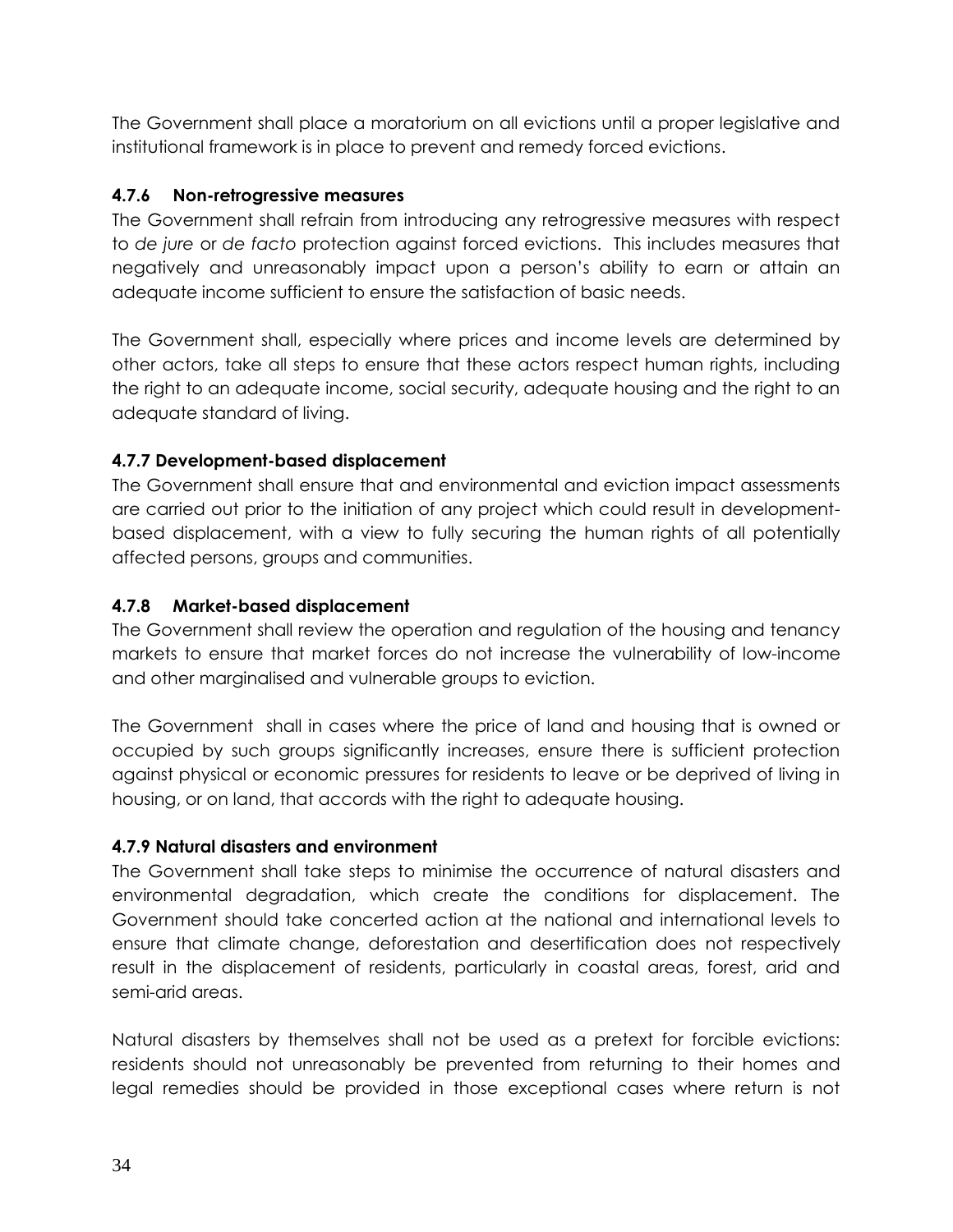feasible. Where evictions are proposed for the purpose of protecting the environment, they must only occur in accordance with these Guidelines.

## <span id="page-38-0"></span>**4.8 Marginalised and Vulnerable Groups and People**

### <span id="page-38-1"></span>**4.8.1 Women**

The Government shall ensure the equal right of men and women to legal security of tenure; property ownership; equal access to inheritance; the control of and access to housing, land and property and to housing, land and property restitution.

The Government shall take all necessary steps to ensure that affected women are adequately represented and included in relevant consultation and decision-making processes, for example with respect to alternatives to eviction or resettlement, and have the appropriate means and information to participate effectively.

The Government shall, in particular, take specific and comprehensive preventive measures to ensure that private actors do not forcibly or violently evict women from their homes.

## <span id="page-38-2"></span>**4.9 Protection Against Forced Evictions**

## <span id="page-38-3"></span>**4.9.1 Exceptional circumstances**

The Government shall ensure that evictions only occur in exceptional circumstances. Evictions require full justification given their potential extremely negative impact on a wide range of international recognised human rights. Any eviction must be warranted by law, reasonable in the circumstances, proportionate and can only be carried out in accordance with the Guidelines and international human rights and humanitarian law.

The Government shall ensure that exceptions to the prohibition on forced evictions such as the 'interest of society' or 'public interest' should be read restrictively, so as to again ensure that evictions only occur in exceptional circumstances.

Where eviction is considered to be justified it should be carried out in strict compliance with the following procedures:-

- (a) Appropriate notice given to the affected individual or groups clearly stating the modalities, day and time of the eviction.
- (b) Consultations with the affected individual or group on the proposed eviction modalities and resettlement plans.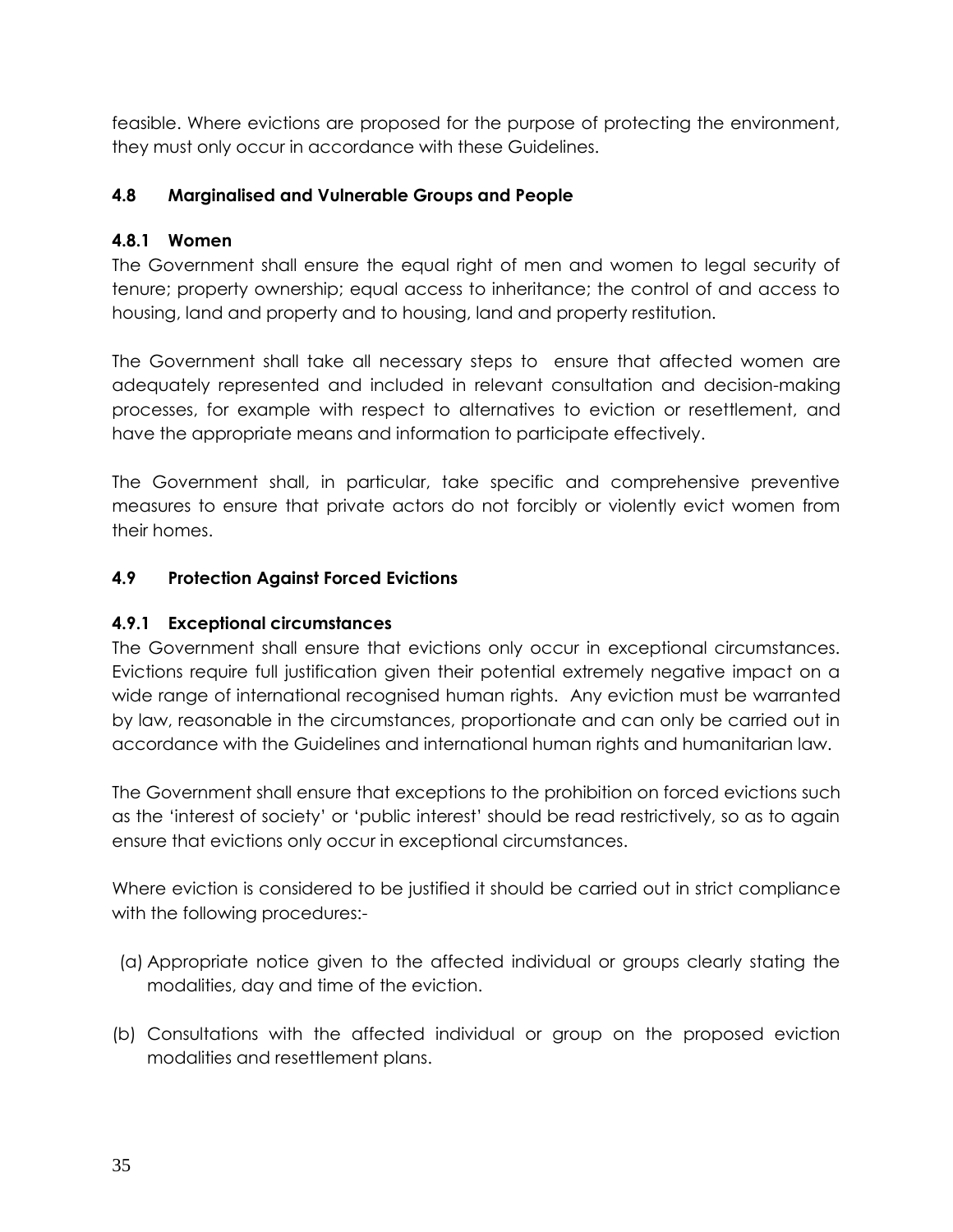- (c) Holding of public hearing with affected persons and other stakeholders to provide an opportunity to discuss alternative proposals for resettlement.
- (d) Provide opportunity for the parties to seek legal redress where there is a stalemate or dispute.
- (e) The eviction notice should contain a detailed justification for the decision, among others:-
	- (i) Be a language that is understood by all individuals concerned
	- (ii) The full details of the proposed alternative
	- (iii) Where no alternatives exist, all measures taken and foreseen to minimize the adverse effects of evictions

## <span id="page-39-0"></span>**4.9.2 Alternatives to forced evictions**

The Government shall fully explore all possible alternatives to eviction. In this regard, all affected persons, including women, children, people with disability, people living with HIV and AIDS the elderly, and illiterate persons shall have the right to all relevant information and the right to full participation and consultation throughout the entire process and to propose any alternatives.

The Government shall ensure that, in the event that agreement cannot be reached on the proposed alternative by the affected persons, groups and communities and the entity proposing the forced eviction in question, the dispute shall, in the first instance, be referred to Mediation Committee consisting of representatives from the affected group, officials from the Ministry of Lands, representatives from the party intending to carry the eviction and a representative from the Kenya National Commission on Human Rights.

## <span id="page-39-1"></span>**4.9.3 Process during eviction**

The Government shall ensure that appropriate procedural protection and due process is followed during all evictions. These include:

- (a) Presence of government Local government officials or their representatives during eviction or demolitions.
- (b) Proper identification of those taking part in the eviction or demolition.
- (c) Presentation of formal authorization for the action.
- (d) Transparency, openness and compliance with international Human Rights Principles.
- (e) Eviction must not take place in bad weather, at night, during festivals or religious holidays, prior to election, during or just prior to school examinations.
- (f) Eviction should be carried out in a manner that respects the dignity, right to life and security of those affected.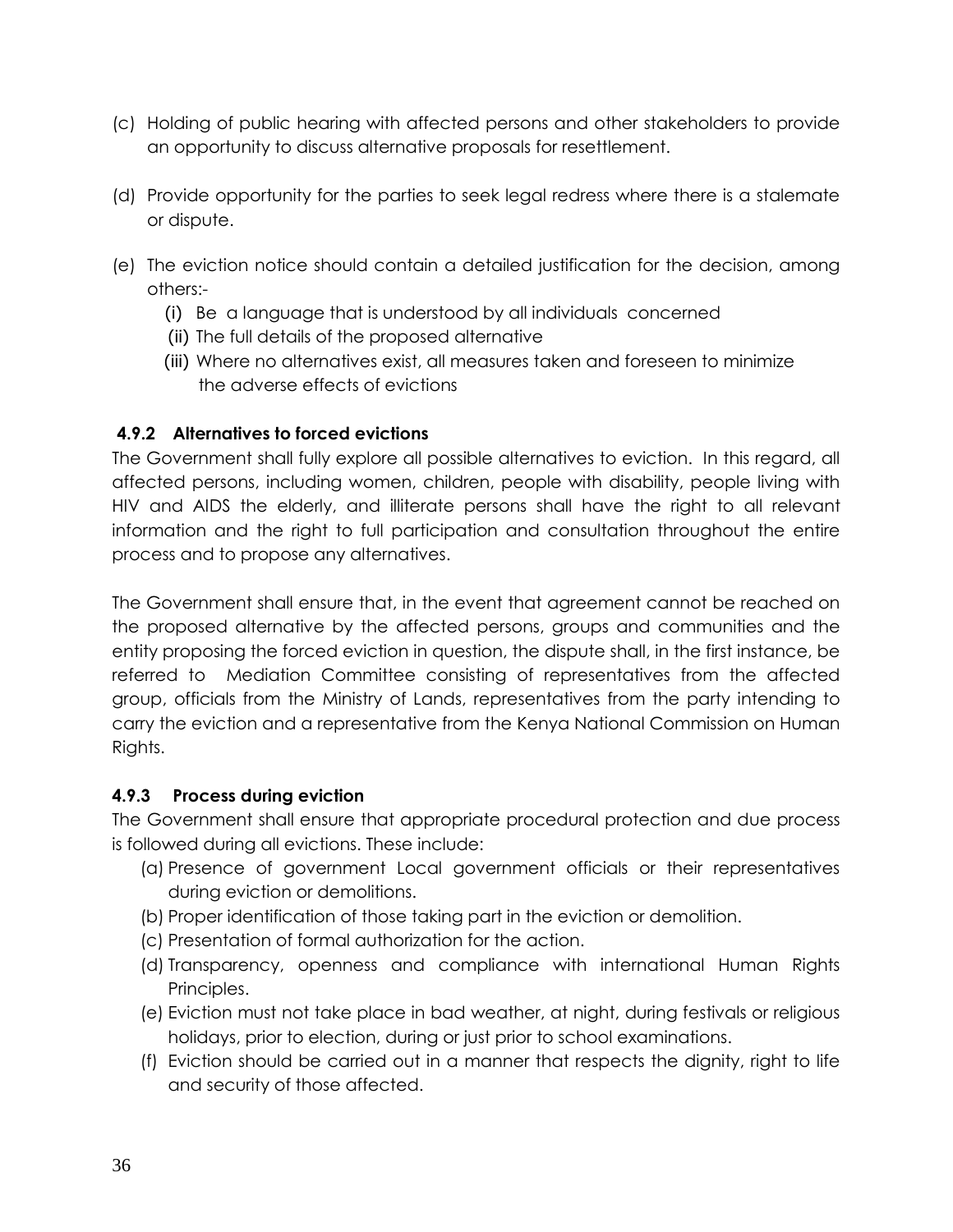- (g) Special measures must be taken to ensure that women are not subject to gender- based violence, any other forms of discrimination in the course of evictions, and that the human rights of children are fully protected.
- (h) Special measures must be taken to ensure no arbitrary deprivation of property or possessions take place as a result of eviction. Property and possession left behind involuntarily should be protected against destruction, arbitrary, and illegal appropriation, occupation or use.
- (i) Legal use of force must respect the principles of necessity and proportionality, and any national or local code of conduct consistent with international law enforcement and Human Rights Standards.
- (j) The affected persons shall be given the first priority to demolish and salvage their property. Where they fail to comply, demolition will take place taking due consideration to people with disabilities, elderly, women and children and the sick.
- (k) Provision of legal remedies; and
- (l) Provision, where possible, of legal aid to persons who are in need of it to seek redress from the courts.

# <span id="page-40-0"></span>**4.9.4 Court order**

Where no agreement is reached between the affected persons and the entity intending to carry eviction, the Government shall adopt legislative measures prohibiting any such eviction without a court order. The court shall consider all relevant circumstances of affected persons, groups and communities and any decision be in full accordance with principles of equality and justice and internationally recognized human rights and humanitarian law.

## <span id="page-40-1"></span>**4.9.5 Alternative land and housing**

The Government shall ensure that evictions do not result in individuals being rendered homeless or vulnerable to the violation of other human rights.

The Government shall, where those affected are unable to provide for themselves, take all appropriate measures, to the maximum of its available resources, to ensure that adequate alternative housing, resettlement or access to productive land, as the case may be, is available.

# <span id="page-40-2"></span>**4.10 Legal Remedies**

# <span id="page-40-3"></span>**4.10.1 General**

The Government shall ensure that all persons threatened with eviction, notwithstanding the rationale or legal basis thereof, have the right to:

(a) A fair hearing before a competent, impartial and independent court or tribunal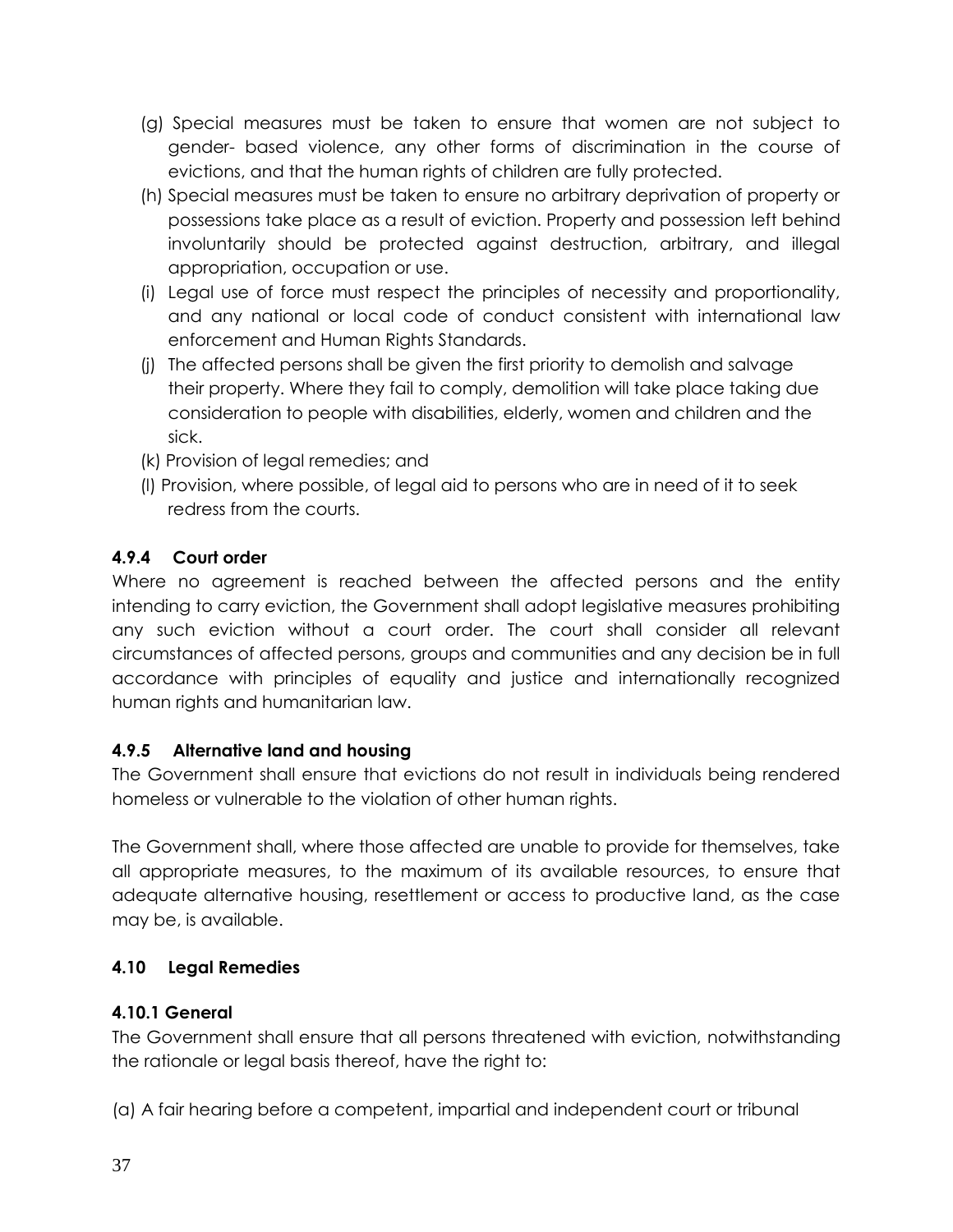(b) Legal counsel, and where necessary, sufficient legal aid

(c) Effective remedies.

## <span id="page-41-0"></span>**4.10.2 Appeal**

The Government shall ensure that all persons have a right to appeal any judicial or other decisions affecting their rights as established pursuant to the present Guidelines, to the highest national judicial authority.

### <span id="page-41-1"></span>**4.10.3 Compensation**

The Government shall ensure that all persons subjected to any eviction not in full accordance with the present Guidelines, should have a right to compensation for any losses of land, personal, real or other property or goods, including rights or interests in property not recognized in national legislation, incurred in connection with a forced eviction. Compensation should include land and access to common property resources and should not be restricted to cash payments.

### <span id="page-41-2"></span>**4.10.4 Resettlement**

The Government shall ensure, in cases where evictions have been deemed lawful and in compliance with the present Guidelines, the right of all persons, groups and communities who are unable to provide for themselves, to suitable resettlement which includes the right to alternative land or housing, which is safe, secure, accessible, affordable and habitable.

The Government shall ensure that resettlement is only carried out in exceptional circumstances, when in the public interest, or where the safety, health or enjoyment of human rights so demands. Such resettlement must occur in a just and equitable manner.

Resettlement must ensure equal rights to women, children, people with disability and people living with HIV/AIDS and other vulnerable groups including the right to property ownership and access to resources. Resettlement policies should include programmes designed for women with respect to education, health, family welfare and employment opportunities.

No affected persons, groups or communities, shall suffer detriment as far as their human rights are not concerned nor shall their right to the continuous improvement of living conditions be subject to infringement. This applies equally to host communities at resettlement sites, and affected persons, groups and communities subjected to forced eviction.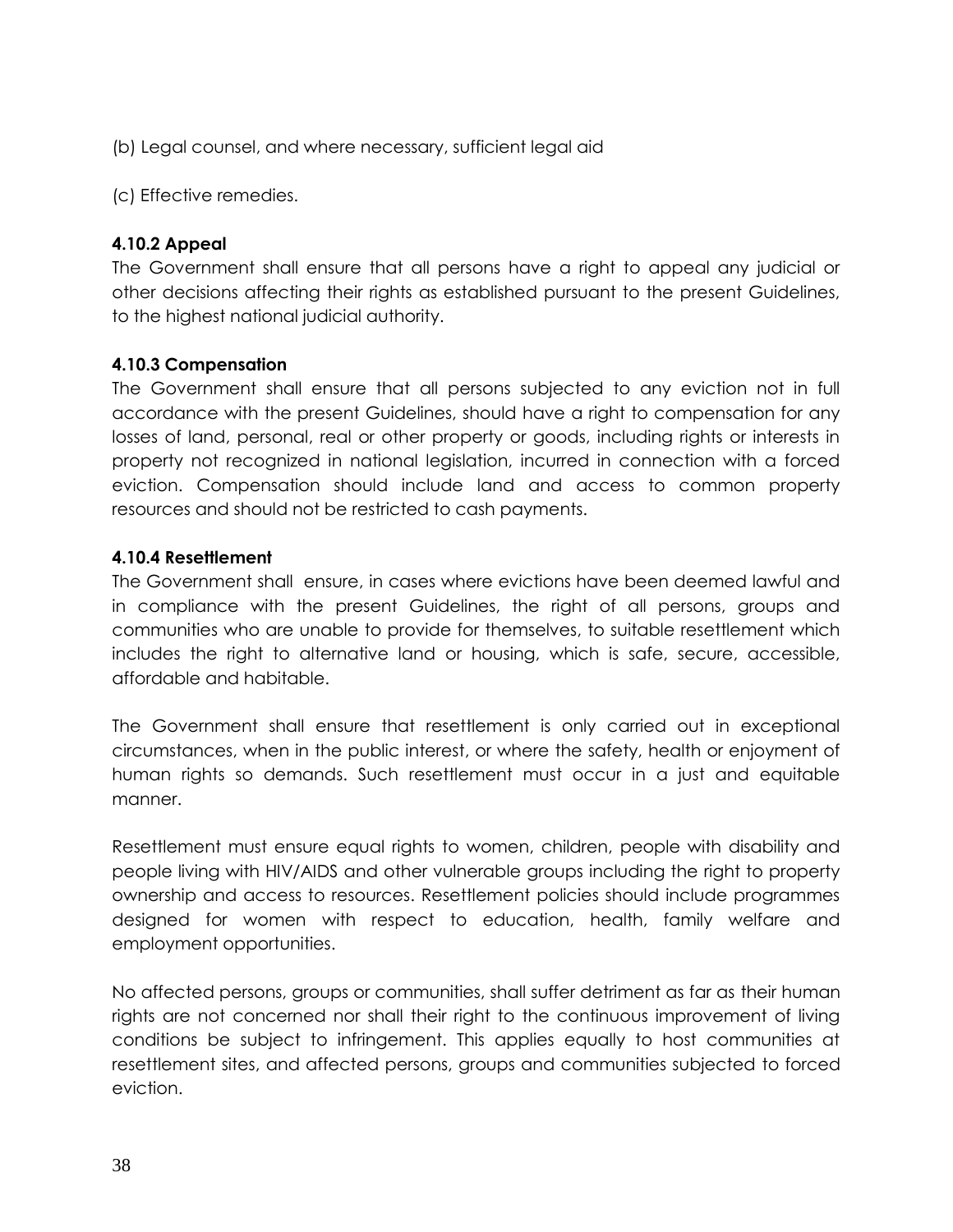Sufficient information shall be provided to affected persons, groups and communities concerning all State projects as well as to the planning and implementation processes relating to the resettlement concerned, including information concerning the purpose to which the eviction dwelling or site is to be put and the persons, groups or communities who will benefit from the evicted site. Particular attention must be given to ensure that indigenous peoples, ethnic minorities, the landless, women and children are represented and included in this process.

The entire resettlement process should be carried out in full consultation and participation with the affected persons, groups and communities. The Government take into account in particular all alternate plans proposed by the affected persons, groups and communities.

If after a full and fair public hearing, it is found that thee is a need to proceed with the resettlement, then the affected persons, groups and communities shall be given at least ninety (90) days notice prior to the date of the resettlement; and

Local government officials and neutral observers, properly identified, shall be present during the resettlement so as to ensure that no force, violence or intimidation is involved.

Immediate steps will be taken to ensure that no new illegal structures are erected after the eviction.

The resettlement plan shall take into consideration the interests of the host community and in particular resettlers should be fully integrated socially and economically into host communities so that adverse effects on host communities are minimized.

### <span id="page-42-0"></span>**4.10.5 Monitoring, Evaluation and Follow-up**

The Government shall actively monitor and carry out quantitative and qualitative evaluations to determine the number, type and long-term consequences of evictions, including forced eviction , that occur within their jurisdiction and territory of effective control. Monitoring reports and findings should be made available to the public and concerned international parties in order to promote the development of best practices and problem- solving experiences based on lessons learned.

The Government shall entrust an independent national body such as the Kenya National Human Rights Commission, to monitor and investigate forced evictions and State compliance with these guidelines and international human rights law.